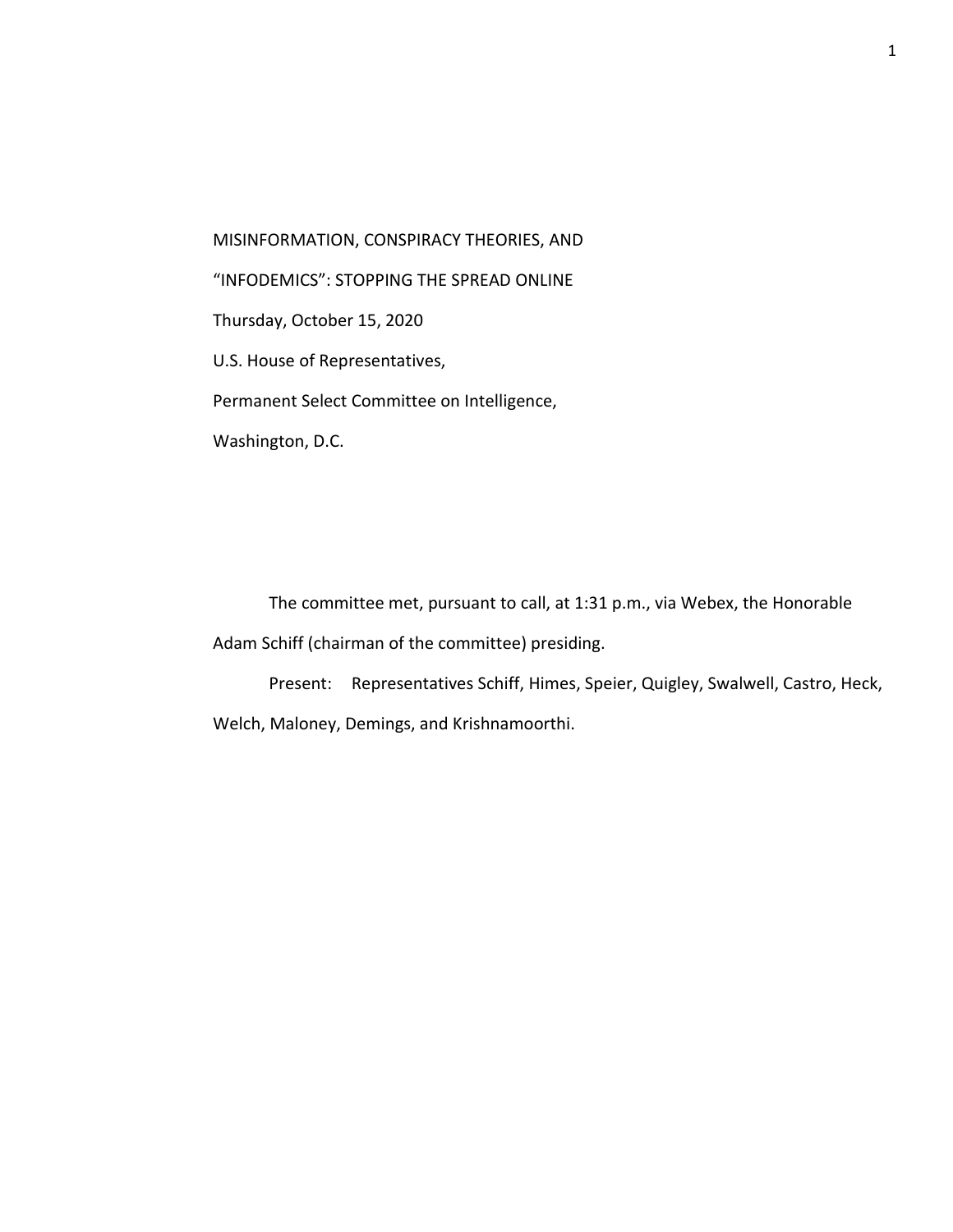The Chairman. Good afternoon and welcome. The committee will come to order. I want to thank my colleagues and our staff for joining us for another virtual committee hearing. Without objection, the chair may declare a recess at any time.

Before I begin, I want to go through our usual housekeeping matters. First, today's session will be conducted entirely on an unclassified basis. All participants should refrain from discussing any classified or other information protected from public disclosure.

Second, the committee is conducting this virtual hearing in compliance with House Resolution 965, and the regulations for remote committee proceedings. It is being broadcast live on the committee's website. Because the threat posed by the COVID-19 pandemic remains ongoing, we are proceeding with this hearing remotely in order to ensure the safety of our witnesses, members, staff, and the public. While we wish we could return to all standard in-person events, health and safety protocols dictate we find alternate means of carrying out our oversight obligations.

Okay. So let me remind members of a few remote hearing procedures. First, consistent with the regulations, the committee will keep microphones muted to limit background noise. Members are responsible for unmuting themselves when they seek recognition or when recognized for their 5 minutes. Because there are sometimes delays when muting or unmuting, I would ask members and witnesses to allow sufficient time before speaking to ensure the last speaker has finished.

Second, members and witnesses must have their cameras on at all times. If you need to step away from the proceeding, please leave your camera on. Third, if you encounter technical difficulties, please contact technical support through the channels established prior to the hearing. Our technical staff will work to get you back up and running as soon as possible. Finally, consistent with past practice, I will, at the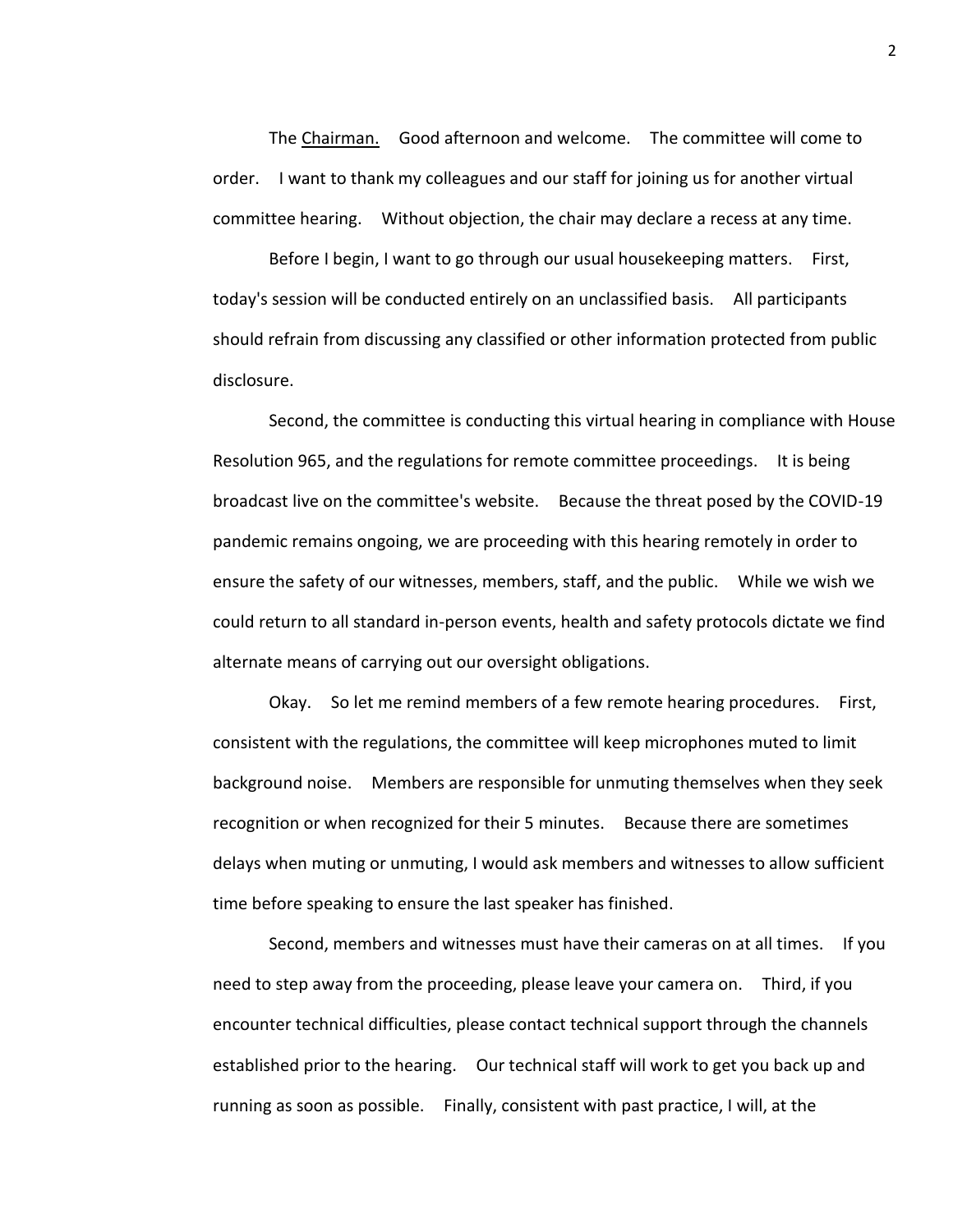appropriate time, recognize members for their 5 minutes in order of seniority, starting with those who are present at the commencement of the hearing. Thank you again for your patience as we proceed under these extraordinary circumstances.

The vast majority of the committee's work necessarily takes place behind closed doors, but we also have a responsibility to take public testimony from those outside the U.S. Government, and inform the public about growing trends that could endanger our Nation in both the short term and the long term. Building on prior unclassified hearings today, we examine the risks posed by misinformation, conspiracy theories, and infodemics online.

These forces are now transnational. They can originate and incubate overseas or here at home. But once they have taken root and begun to circulate, our foreign adversaries can advantage their malign interests by amplifying baseless, misleading, or inflammatory claims. And over the past several years, a disturbing picture has emerged. While the threat from without in the form of state-backed media, online operatives and trolls is real and substantial, we cannot ignore the threat from within which grows more pernicious every day. The online ecosystem and unwitting audiences that the Kremlin so ably exploited remain vulnerable to unscrupulous, homegrown actors who seed and spread falsehoods of their own. If left unchecked, there could be irreversible damage, not only to our Nation's discourse, but to how we as a society discern fact from fiction.

Misinformation and conspiracy theories predate the internet's existence, but the very nature of social media can propel inaccurate or manipulated content, misleading claims, and outright lies far and wide and, at the speed of virality. Leading social media platforms have all made significant changes in their policies and capabilities since 2016, but they have not changed the foundational features of their platforms that expose users, and even recommend to them often extreme, sensational, or emotionally charged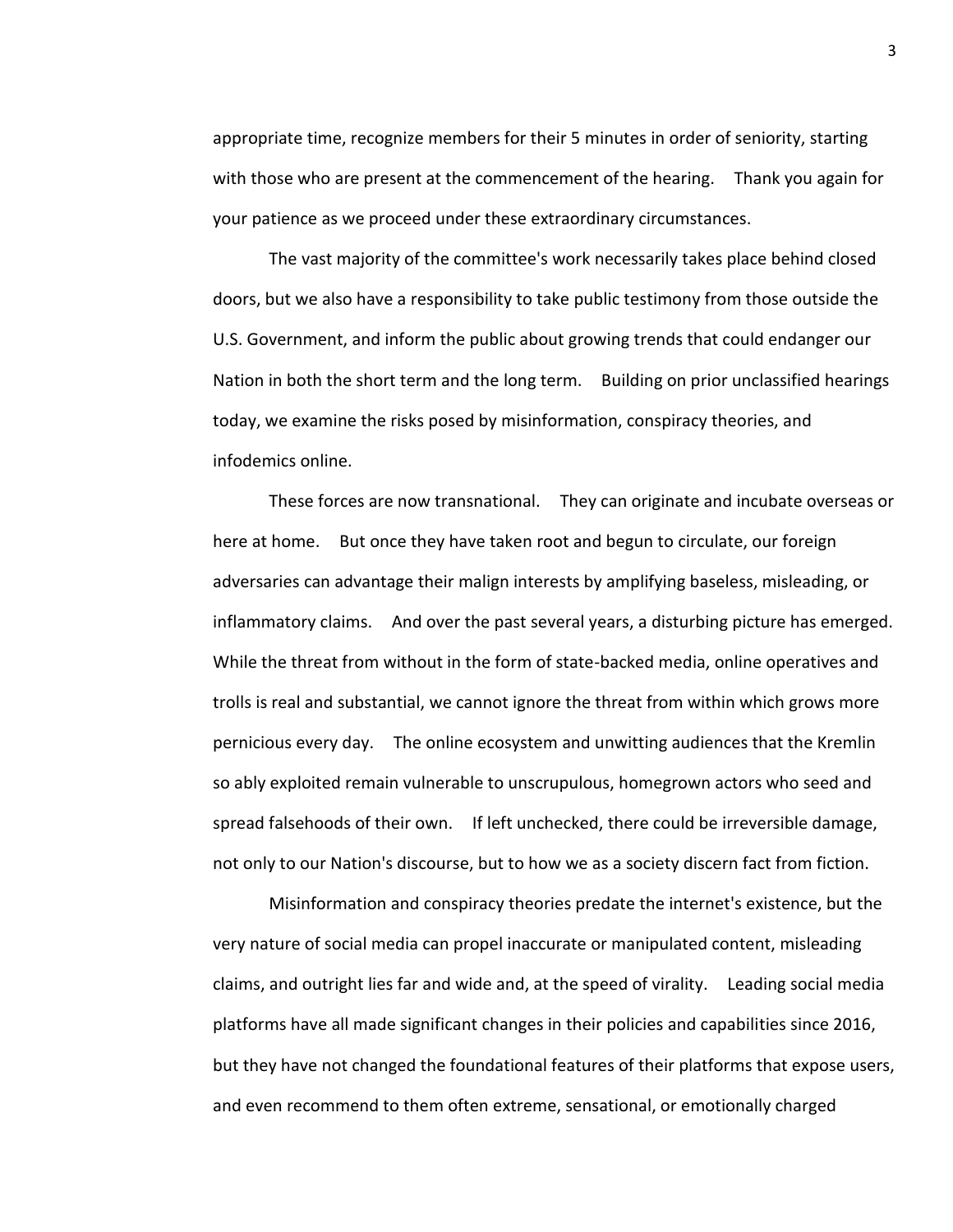content. The algorithmic engines that power social media platforms designed to keep us scrolling and clicking are optimized for human attention.

They are sophisticated and difficult, sometimes even for their own designers, to fully understand that the algorithms are undeniably effective at their mission, keeping users on the platforms as long as possible.

It should surprise no one that controversial, extreme, or untrue content often engenders the strongest engagement, creating fertile ground for conspiracy theories and misinformation to cross from the internet's fringes into the mainstream.

This has all come to a perilous head in a set of evolving conspiracy theories, delusions, and twisted beliefs falling under the banner of QAnon. Its precepts are arcane and Byzantine, but they echo anti-Semitic tropes, and often amplify white supremacy, all while positing the existence of an all-powerful cabal of evil elites who traffic children and must be defeated, imprisoned, or killed.

Against the backdrop of the global pandemic, associated lockdowns, and preventive measures to protect the health of our communities, the movement has witnessed a huge spike in visibility and followers. The notorious Plandemic video, which was rife with false, conspiratorial themes, and health misinformation about COVID-19, was boosted by QAnon supporters and earned some 8 million views prior to removal from social media.

It is incumbent on all of us to understand how and why it jumped from obscurity into public view, because QAnon is not just a conspiracy theory, it is a violent world view with a devoted following of adherents who feverishly believe that a bloody reckoning awaits their perceived foes. A recent West Point report warned about potential escalating terrorist-style attacks driven by QAnon-style beliefs, and some of its affiliates have already engaged in real-world violent acts.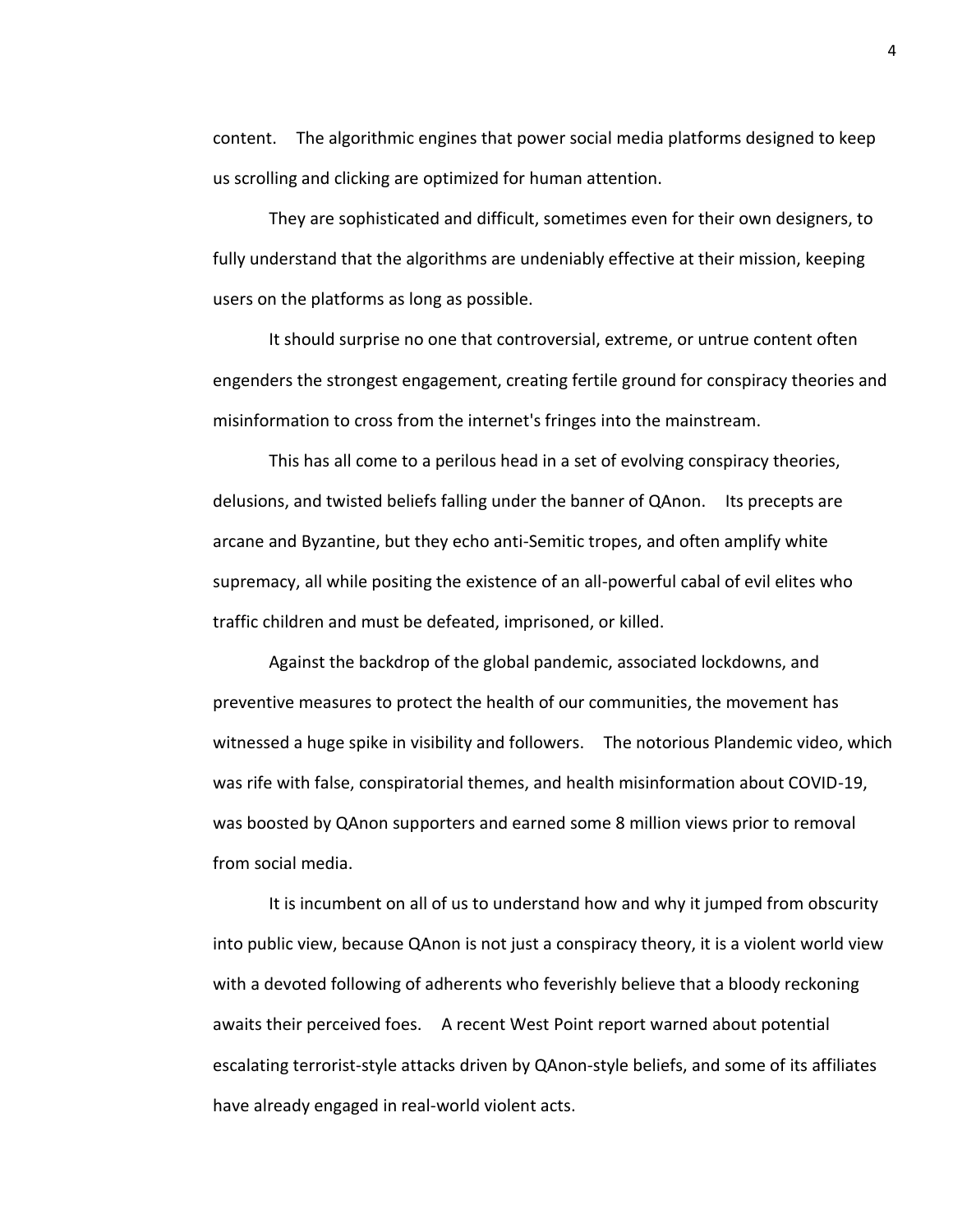An armed man drove hundreds of miles to investigate whether a pizza parlor here in D.C. was holding children captive in its basement. There was no basement, there were no captives, and thankfully, no injuries despite the self-proclaimed investigator firing his weapon.

A woman was arrested after attacking two strangers in Waco, Texas, believing them to be child traffickers. A man is accused of murdering a New York City mob boss in March of last year, believing that he was part of -- the mob boss was part of a deep state which the movement demonizes for its alleged plotting against the President. The same man wanted to carry out a citizen's arrest of political figures the President has targeted, including myself.

In response to the openly violent and hateful rhetoric of QAnon, the social media companies have begun to respond. Just hours ago, YouTube announced a platform-wide prohibition targeting the conspiracy theory. And since July, Facebook and Twitter have initiated large purges of affiliated pages, groups, and accounts. These are necessary preliminary steps. But such forceful responses are made more difficult when conspiracy theories are at least partially egged on by the President of the United States.

Just this week, he twice retweeted a conspiracy theory alleging that Osama Bin Laden was still alive, and President Obama had Navy Seals killed as a part of a coverup. Such a polluted online landscape unfortunately remains rife for exploitation by foreign adversaries. The DHS and FBI have warned that amplification of conspiracy theories and misinformation about voting or the pandemic are part of a disinformation campaign originating overseas this election cycle.

Americans are voting right now in the midst of a pandemic. It could take days or weeks to count all the votes after Election Day, and that period will be especially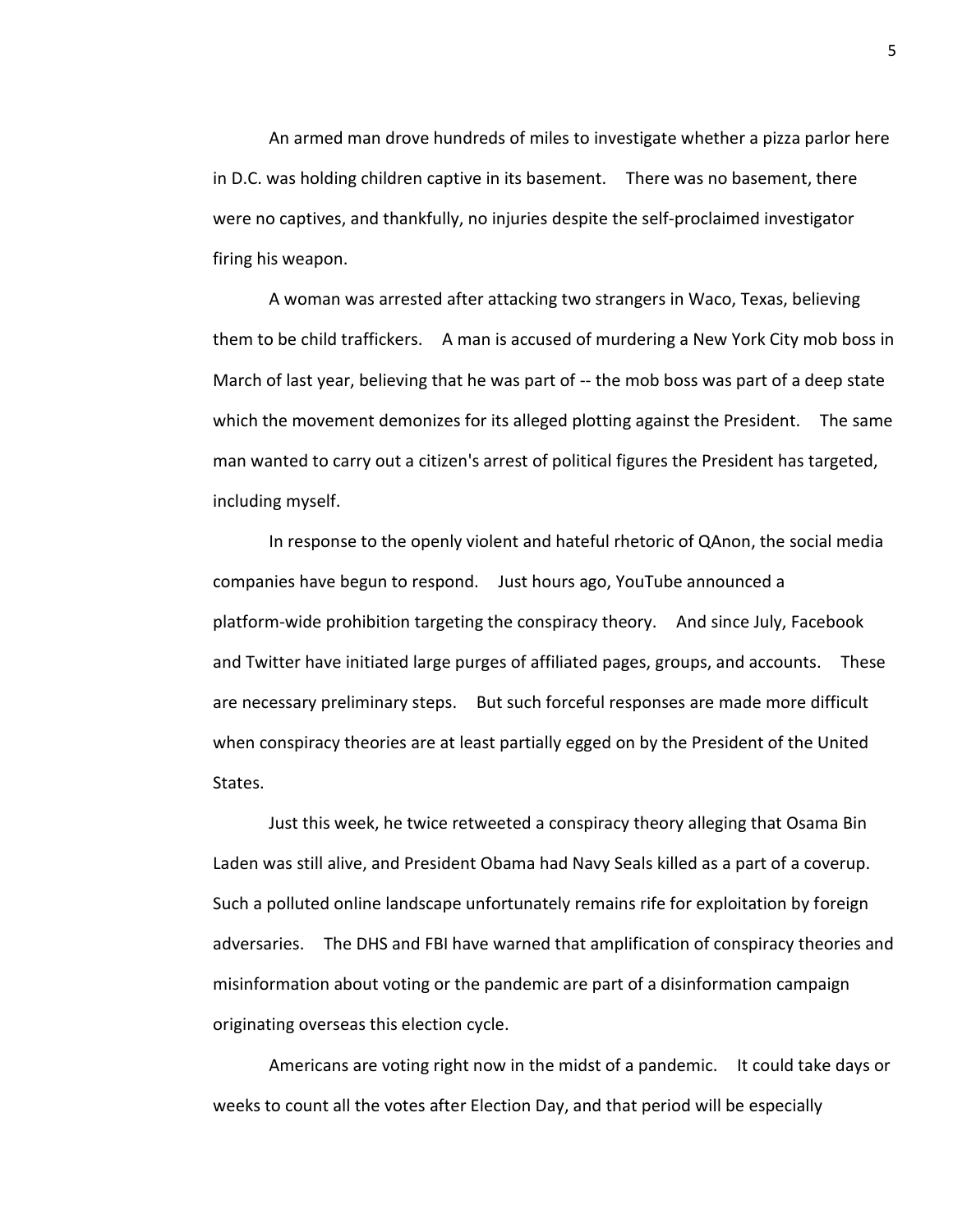susceptible to conspiracy theories and misinformation, especially if amplified by malign foreign actors, which could potentially cast out on the legitimacy of the electoral outcome itself, or make us doubt the viability of our free and open democracy. That scenario goes to the heart of our national security, and evokes the oversight mandate of Congress and this committee.

Social media companies bear some responsibility, but the private sector alone cannot reverse these trends. The U.S. Government must remain a credible partner to recognize and address these threats also. We must be clear-eyed that conspiracy theories can radicalize followers to commit acts of domestic terror. Each of us have personal responsibilities too, to do what we can to restore trust and engender expertise and authoritative information; to not reflexively share incendiary content or misleading claims knowing how quickly they can catch fire; to build bridges between the widening chasms that exist on both online and offline so we can try to occupy the same shared reality once again, even if we have differing views about how to best turn that shared reality into a brighter future; and to step outside of our own personal information silos that have vulcanized us as a society where we no longer seem to agree on the same set of facts.

I want to thank the witnesses for joining us today, and I look forward to an enlightening and important discussion of these issues. So let's move to opening statements. We will go alphabetically by last name. First, Dr. Joan Donovan, Research Director at the Harvard Kennedy School Shorenstein Center on Media Politics and Public Policy; Second, Ms. Nina Jankowicz who is the Disinformation Fellow at the Wilson Center; next, Ms. Cindy Otis, Vice President at the Alethea Group; and finally, Ms. Melanie Smith, head of Analysis at Graphika. Welcome, again, to all of you. Our thanks for your participation and your work. And, Dr. Donovan, let me begin by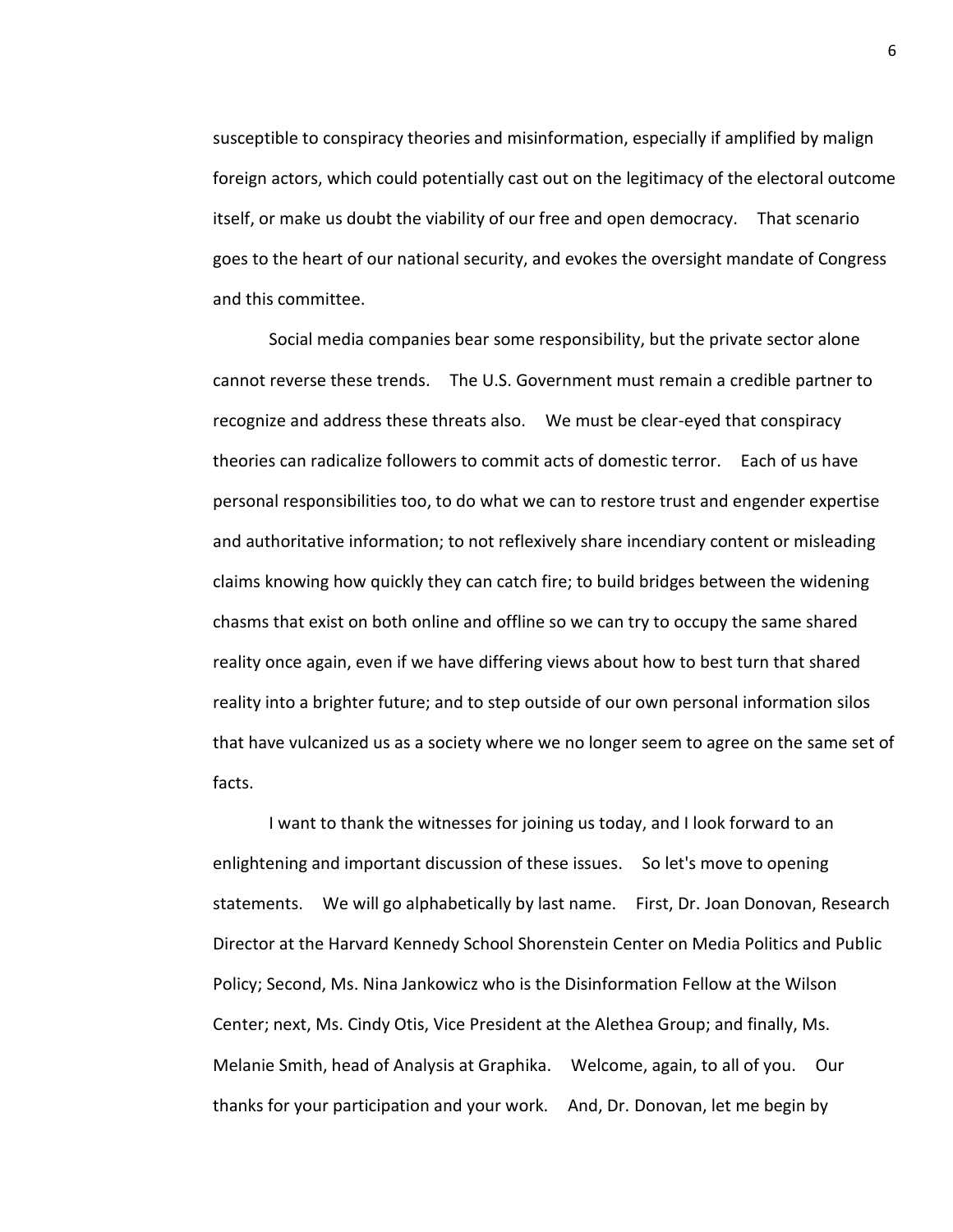recognizing you for 5 minutes.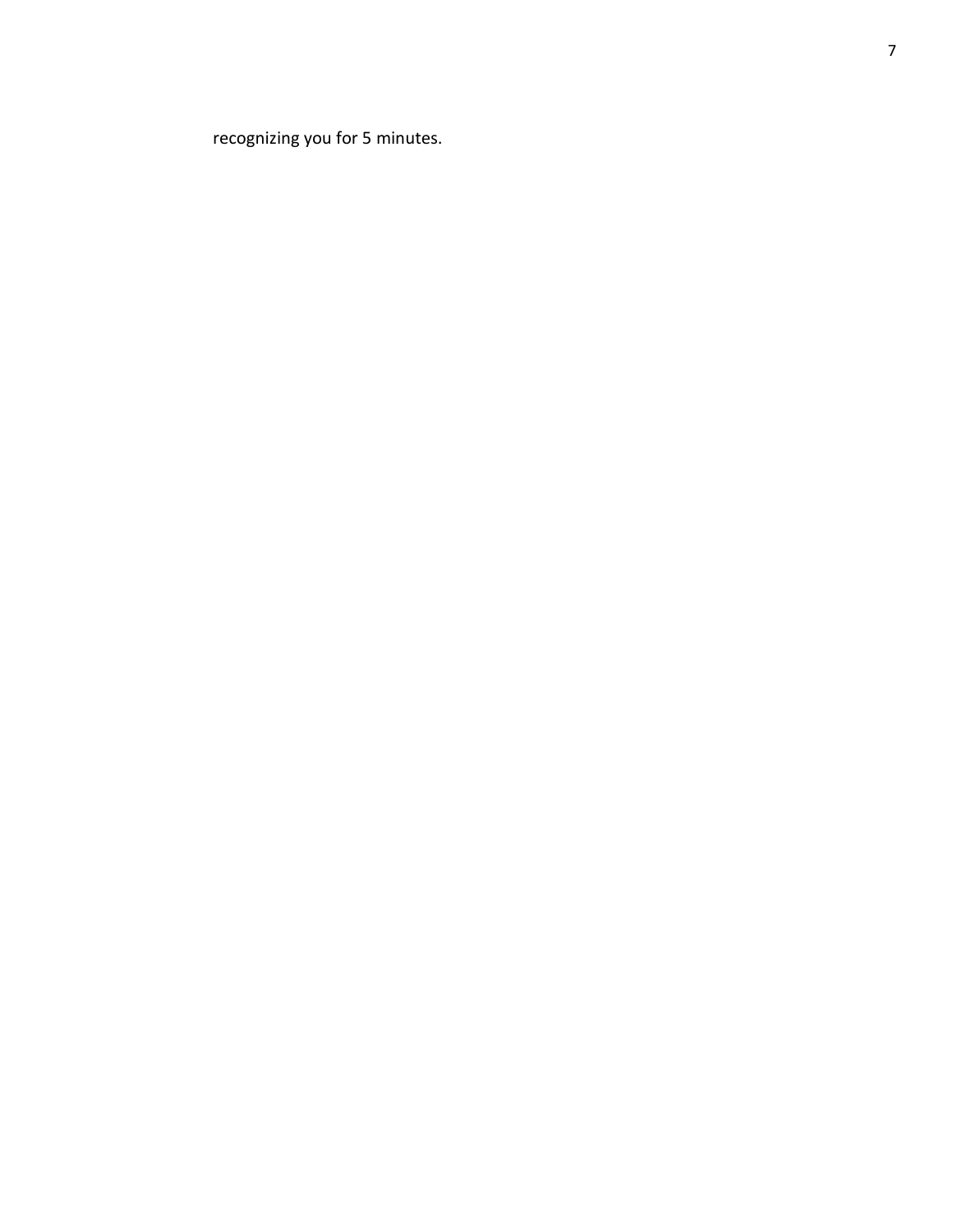**STATEMENTS OF DR. JOAN DONOVAN, RESEARCH DIRECTOR, SHORENSTEIN CENTER ON MEDIA, POLITICS, AND PUBLIC POLICY, HARVARD KENNEDY SCHOOL; NINA JANKOWICZ, DISINFORMATION FELLOW, THE WILSON CENTER; CINDY OTIS, VICE PRESIDENT, ALTHEA GROUP; AND MELANIE SMITH, HEAD OF ANALYSIS, GRAPHIKA, INC.**

# **STATEMENT OF JOAN DONOVAN**

Ms. Donovan. Thank you for having me, and it is a pleasure to be here in my house testifying for you all. And thank you, Chairman Schiff, for organizing this hearing. I think it is a really important topic.

This summer, junk news operations, disinformation campaigns, and propaganda spun up by foreign and domestic operatives, targeted people seeking information, information about the election, the pandemic, and the protests. As the Research Director at Harvard Kennedy School Shorenstein Center, I lead a team that is analyzing media manipulation and disinformation campaigns for their effects on society.

Today, I am going to speak about the sector shouldering the true cost of misinformation at scale. In January 2020, Facebook published a really important statement, and I quote, "In the absence of regulation, Facebook and other companies are left to design their own policies. We have based ours on the principle that people should be able to hear from those who wish to lead them, warts and all," end quote. Policies like this push corporate responsibility onto the public and onto other professional sectors.

Facebook goes on to stipulate in that same statement that paid advertising, though, will have to abide by, quote unquote, "community standards." But what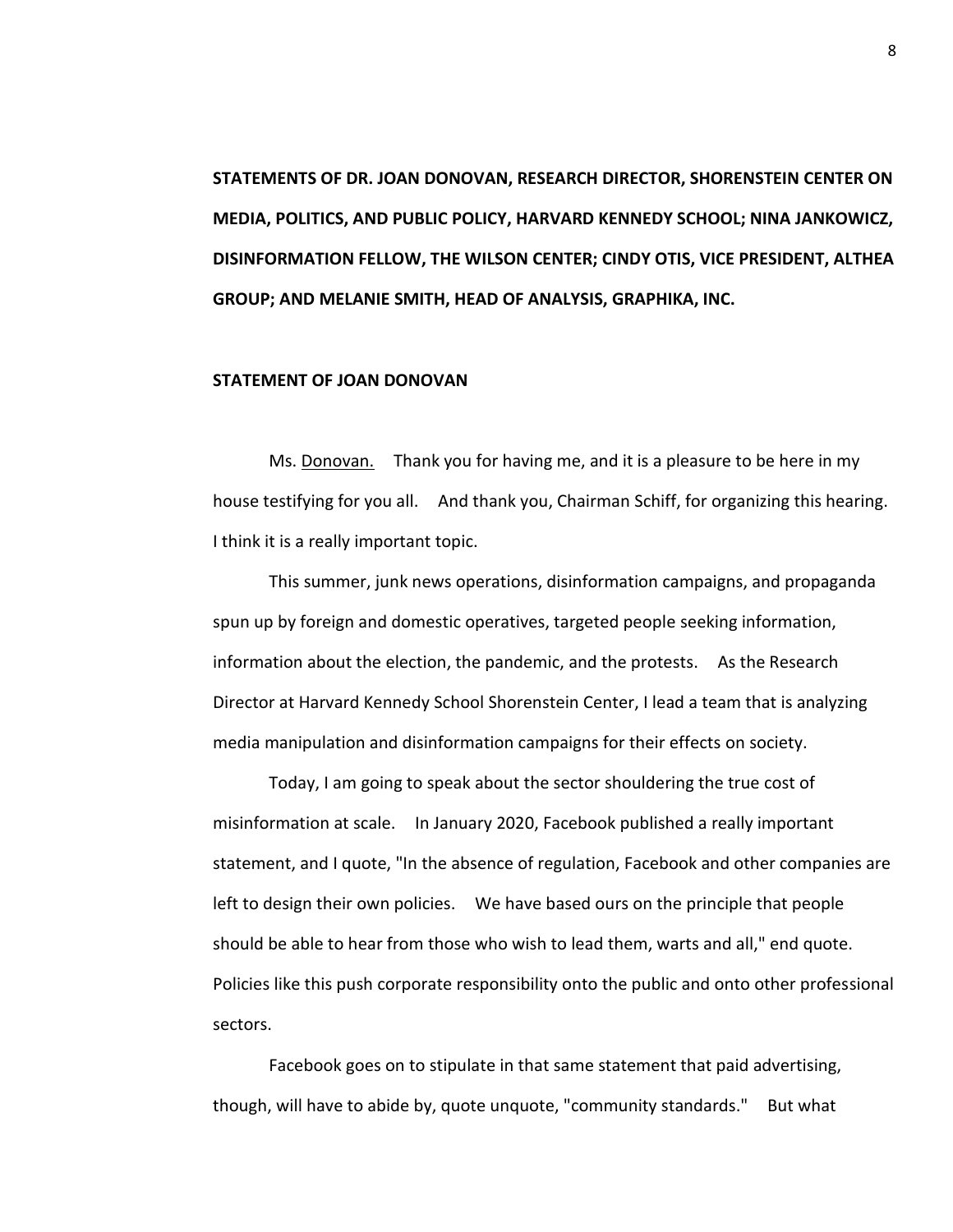happens when political and media elites coordinate to blanket social media with falsehoods? In these cases, advertising isn't necessary for spreading lies to millions because all they need is the platform to work exactly as designed. Who, then, is responsible for explaining why a consumer was exposed to certain falsehoods? Who is responsible for making public correction when falsehoods are identified?

Yesterday, we saw Facebook and Twitter refuse to let their services be used to distribute leaked materials. Over the past year, platform companies have taken similar actions on White supremacist manifestos and COVID-19 misinformation too. It will take some time for moderation to become part of the design of social media, just as it took a decade for media manipulators and disinformers to scale their attack.

Recently, Facebook's former Director of Monetization, Tim Kendall, gave testimony before Congress that suggested a new policy framework for assessing social media's negative effects on society. Kendall compared social media to the tobacco industry, because both focused on increasing the capacity for addiction by slowly modifying their products over time. Legislation about smoking had to move beyond the rationale that it was an individual choice, and accept that secondhand smoke had public health effect. For some time, families, insurance companies, employers, and businesses paid the price for smoking's ill effects on society.

Our research team has identified four clear impact zones that are charged with cleaning up after the damage caused by unmoderated, unregulated, and unmanageable misinformation conspiracies. Journalists, for instance, have had to adapt over the last 4 years to the normalization of misinformation on social media, and have developed a misinformation beat. But covering misinformation is a drain on newsrooms or resources, which could be much better spent on sustaining journalism rather than moderating content on platforms.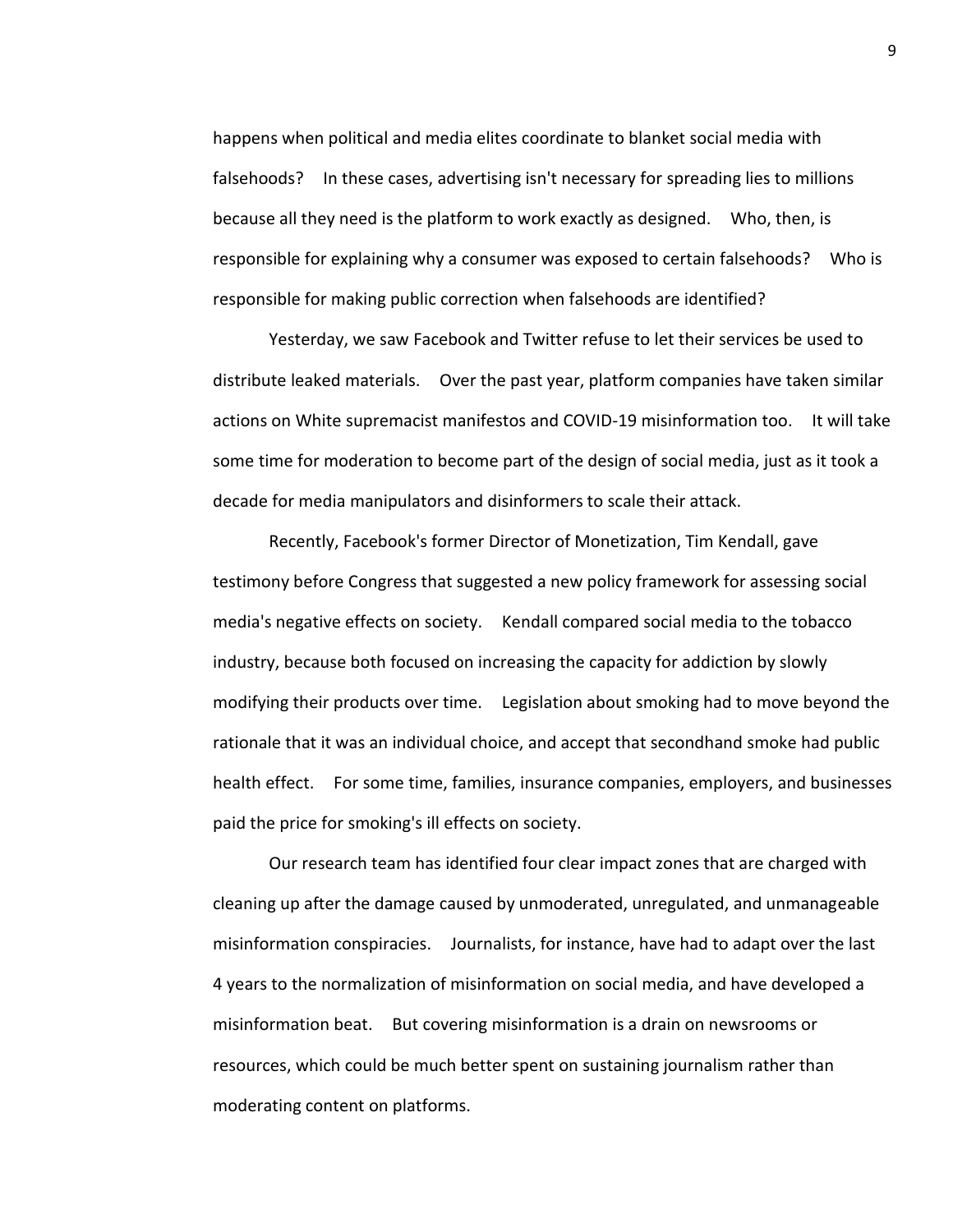The second area of impact is public health and medical professionals. Increasingly, public health and medical professionals, including the WHO, have turned to my team for assistance in dealing with medical misinformation. Doctors should not have to become online influencers in order to correct misinformation, pushing miracle cures and bogus medical advice. When conspiracies link up with medical misinformation, it can be especially difficult to advocate for the truth.

Third, civil society. We are now in a position where racialized disinformation is a seasoned tactic of domestic and foreign influence operations. Racialized disinformation refers to campaigns that either impersonate the identities of communities of color, or use racism to boost polarization on wedge issues.

Brandi Collins-Dexter recently testified about these issues at a hearing in June, where she highlighted how tech companies have hidden behind clarion calls to protect free speech at all cost, without doing enough to protect those subject to medical misinformation, hate speech, incitement, and harassment on social media.

Lastly, law enforcement personnel and first responders are unfairly shouldering the burden of rumors and lies that are being spread where flashpoints for violence are permeated by calls to action on social media, including the tragic events in Kenosha. Law enforcement are at a serious disadvantage when attempting to do their jobs amid rumors and conspiracy theories spreading like digital wildfire online.

And I will close by just saying rather than hold onto techno nostalgia for a time when social media was not this harmful, sometimes it is worth asking: What would it take to uninvent social media, so that we can chart a course for the web we want, a web that promotes safety, equity, and democracy? Thank you.

[The statement of Ms. Donovan follows:]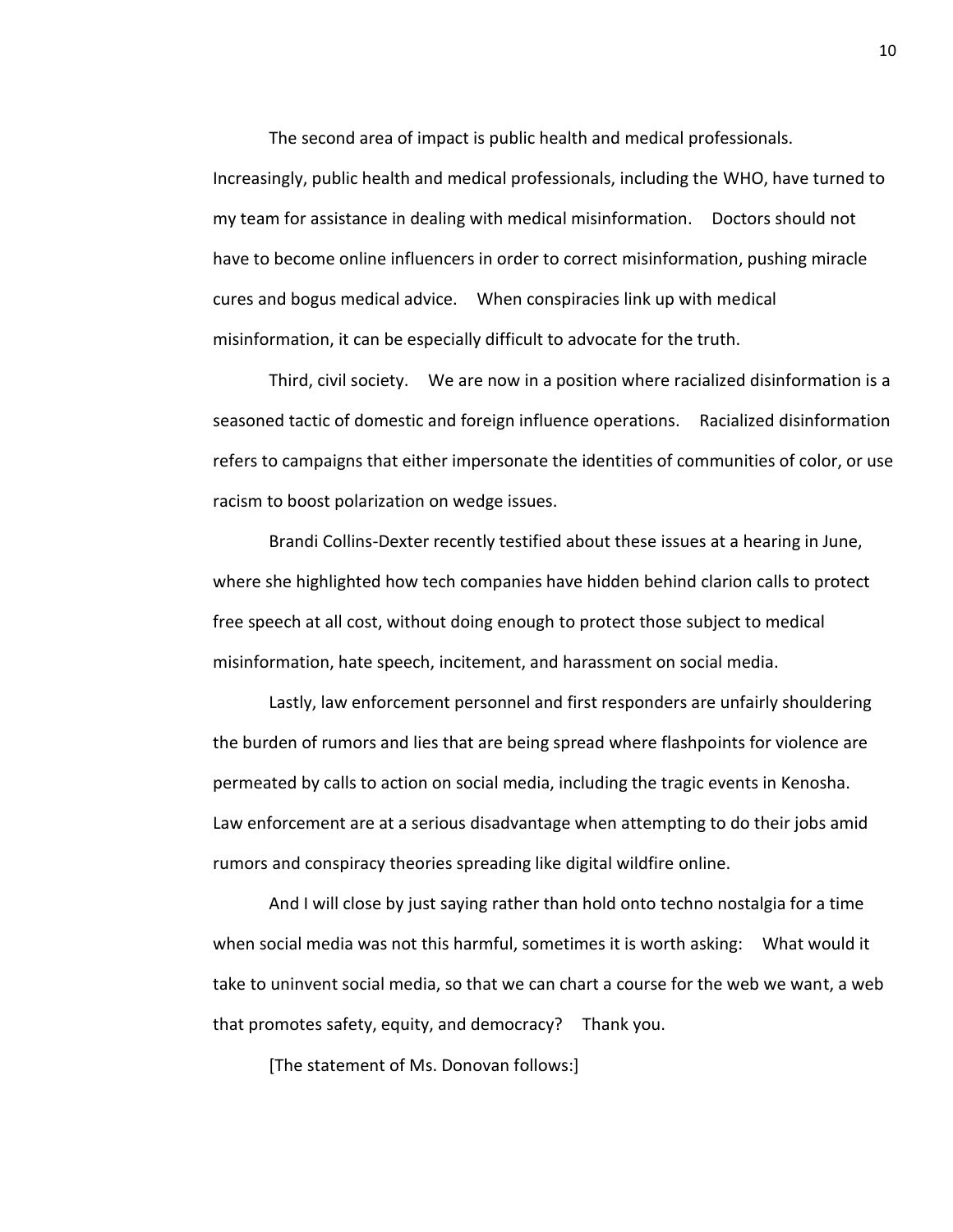\*\*\*\*\*\*\*\* COMMITTEE INSERT \*\*\*\*\*\*\*\*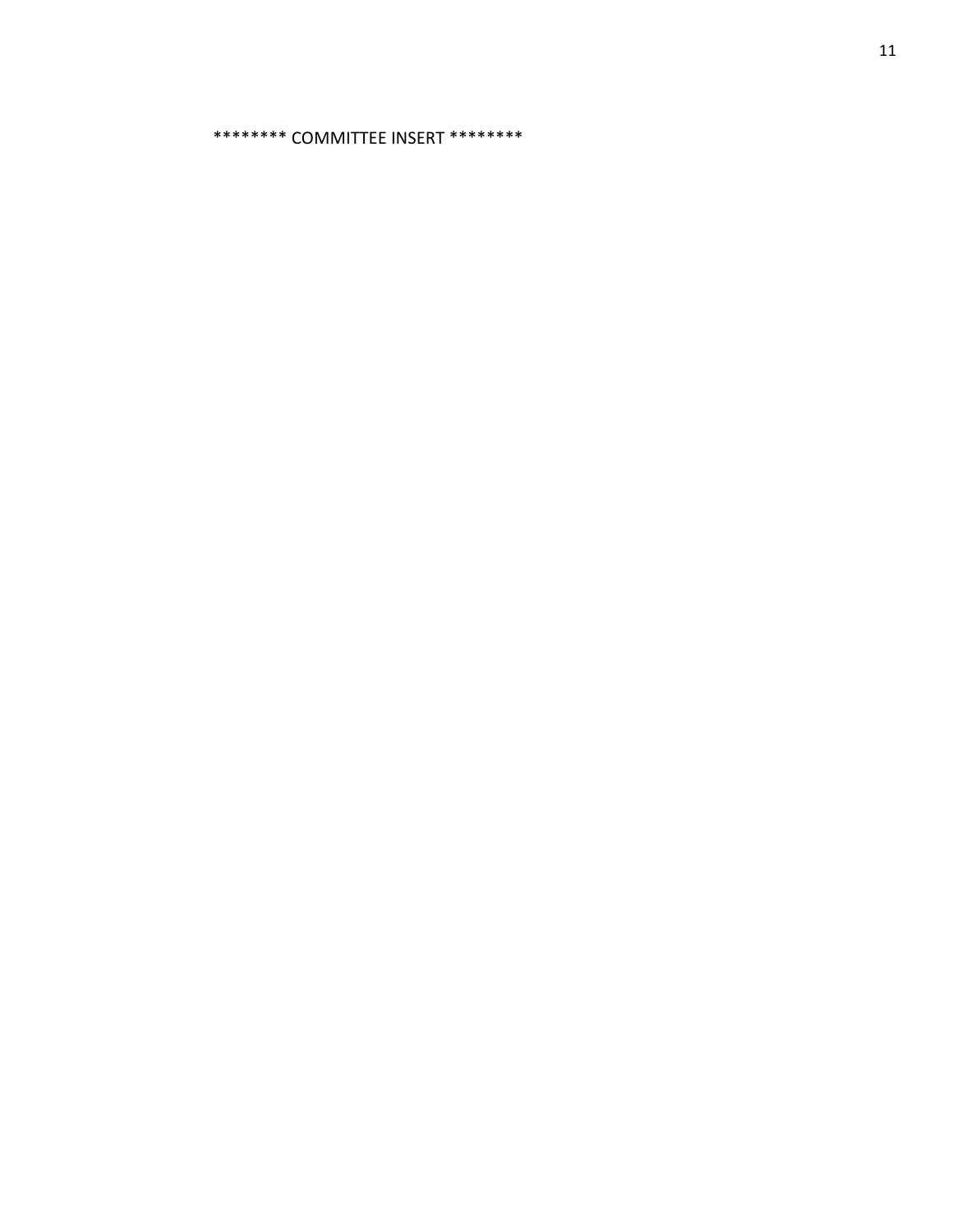The Chairman. Thank you, Dr. Donovan.

We will now go to Ms. Jankowicz.

#### **STATEMENT OF NINA JANKOWICZ**

Ms. Jankowicz. Thank you. Chairman Schiff and distinguished members of the committee, it is an honor to testify before you today on the degradation of our information ecosystem, and its exploitation by malign actors. This is a threat that is dismantling democracy. As Americans right now exercise their democratic rights, it is critical the Nation is informed about how disinformation might blunt their voice and their vote.

I came to study disinformation through the lens of Russian influence operations. My work has led me to an unsettling conclusion: Not only have the U.S. Government and social media platforms all but abdicated their responsibility to stop the threat of foreign disinformation, domestic disinformation now runs rampant. It is amplified in the media, online, in the Halls of Congress, and from the White House itself. It does our adversaries' work for them, leaving us vulnerable to continued manipulation and leaving our democracy imperiled.

Today, I will outline three trends that exemplify the modern information space: The first is the increased use of information laundering to deliver foreign disinformation. Today, malign actors like Russia are increasingly amplifying their narratives by using authentic local voices or organizations to conceal the origin and to lend legitimacy to a given malign narrative.

Perhaps the most well-known example of information laundering, and one that this committee knows intimately, is the nexus of conspiracy theories related to Ukraine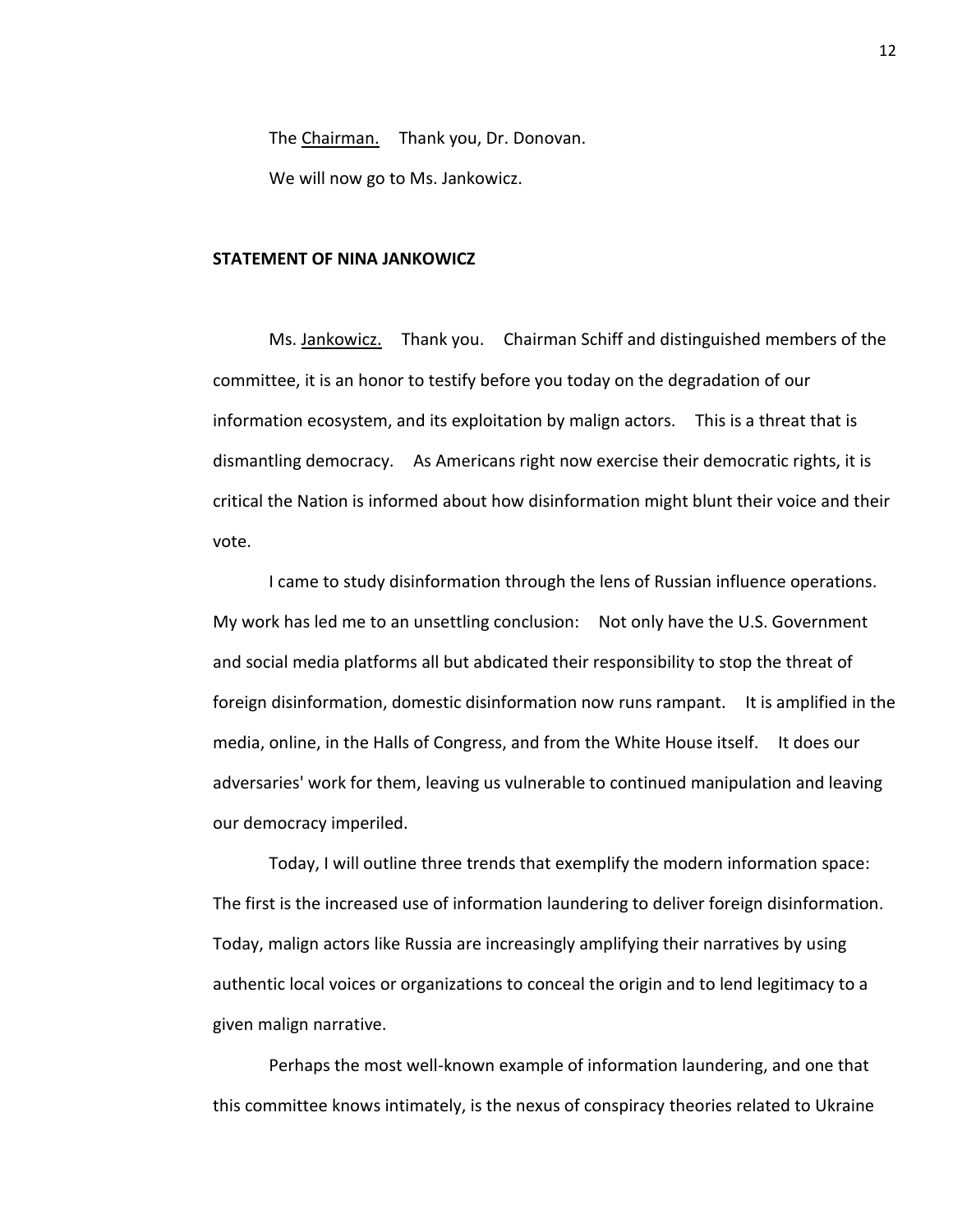and Vice President Joe Biden. These unsubstantiated and misleading narratives, promoted by self-interested and corrupt individuals seeking power and personal gain, were endorsed by the President's advisors, treated as fact by portions of the media, and legitimized within the Halls of Congress.

Individuals that served as sources for these theories have since been discredited, sanctioned, and revealed to have active connections to Russian intelligence services. And, yet, this week, we are still talking about these theories.

The use of local actors and information laundering makes cracking down on disinformation through content moderation alone much more difficult, given First Amendment protections. This is why disinformers take advantage of social platforms' incentive structures to seed malign narratives and contribute to today's second trend, conspiracy convergence, when adherents of one theory are exposed to and encouraged to spread others.

This year, as Americans searched for answers about the coronavirus pandemic, closed spaces online have become a fertile ground for seeding and amplifying disinformation. As my co-panelist, Cindy Otis, and I have found, conspiracies run rampant across platforms and cross-pollinate between communities and indoctrinate new members. This, in particular, is a problem on Facebook groups.

Facebook has made changes to soften this phenomenon, but they leave aside the most pernicious source of disinformation, high-profile accounts to which Facebook's community standards seemingly do not apply. President Trump pushes content, including falsehoods about the safety and security of mail-in balloting, which is expressly against Facebook's terms of service to nearly 30 million users on his page alone.

Unlike what Facebook's policies might imply, disinformation campaigns do not begin and end on Election Day. They are built over time, trafficking in emotion and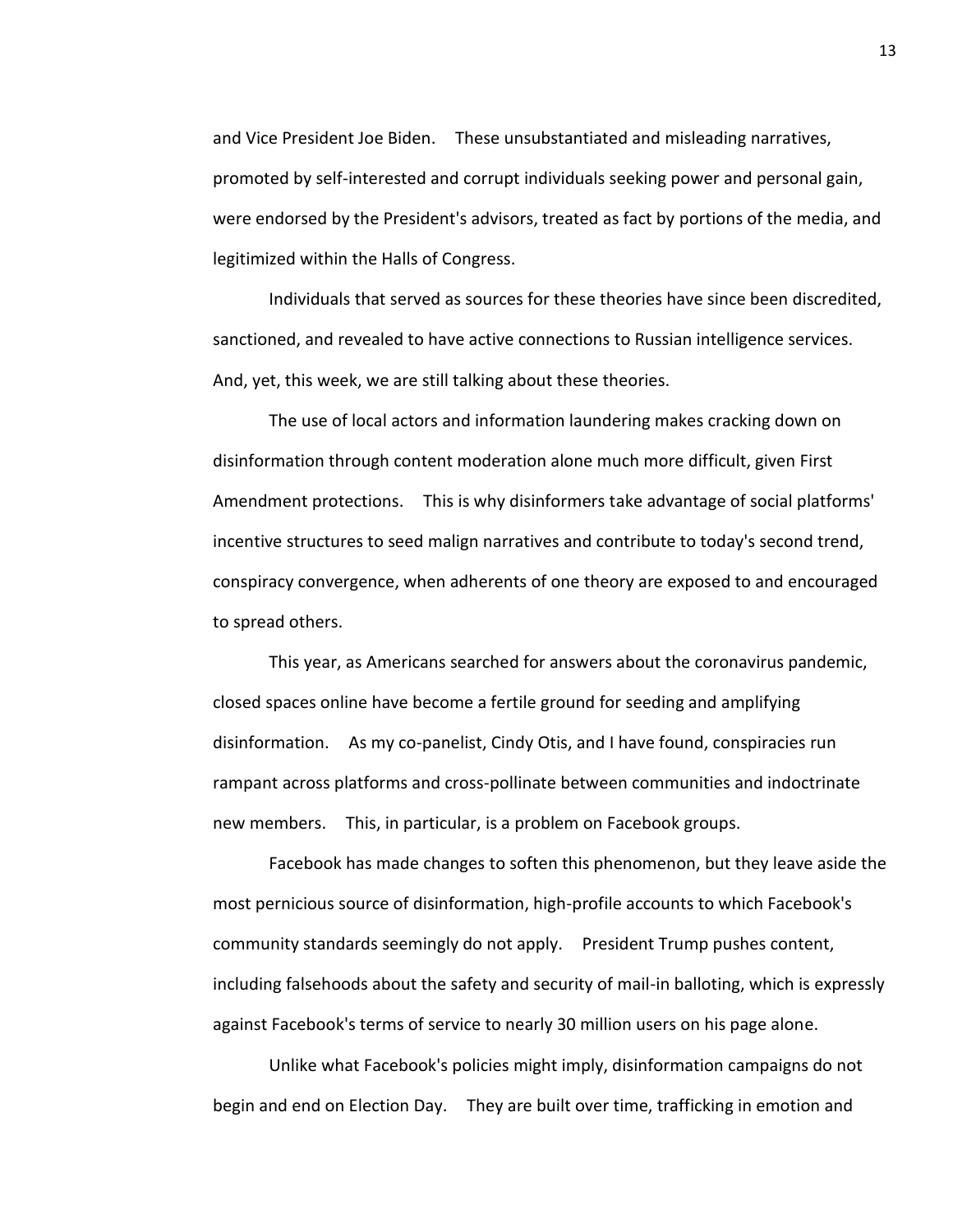increased trust, to undermine the democratic process as a whole. When our information ecosystem gets flooded with highly salient junk that keeps us scrolling and commenting and angrily reacting, civil discourse suffers. Our ability to compromise suffers. Our willingness to see humanity in one another suffers. Our democracy suffers. But Facebook profits. In 2019, Facebook generated 98 percent of its revenue, a whopping \$69.7 billion, from ads.

And, finally, the third trend relevant to our brilliant, all-female panel today, is that disinformation often targets women and minorities. We know that the IRA disproportionately targeted Black voters to suppress the Black vote. We know that the Kremlin has targeted women with sexualized disinformation campaigns meant to drive them from participation in public life. And today, an ongoing Wilson Center project I lead has observed an increase in individuals spreading demeaning and false narratives against Senator Kamala Harris ahead of Election Day. These campaigns are meant to affect American women and minorities' participation in the democratic process. Every American should categorically reject them.

Overall, these trends mean that foreign adversaries no longer need creativity or brute force to be successful. They need only sit back and watch, regurgitating and amplifying what is already endemic to our society.

Nineteen days before voting closes in the 2020 election, I believe we are more vulnerable to online disinformation from both foreign and domestic sources than ever before. Any of the recommendations we discuss today need to have an underlying recognition that any government that claims to fight disinformation originating from outside its borders cannot do so while it embraces the same methods within them.

Disinformation is a threat to democracy, no matter what political party it benefits. It is long past due that we begin to address this challenge to the very foundation of our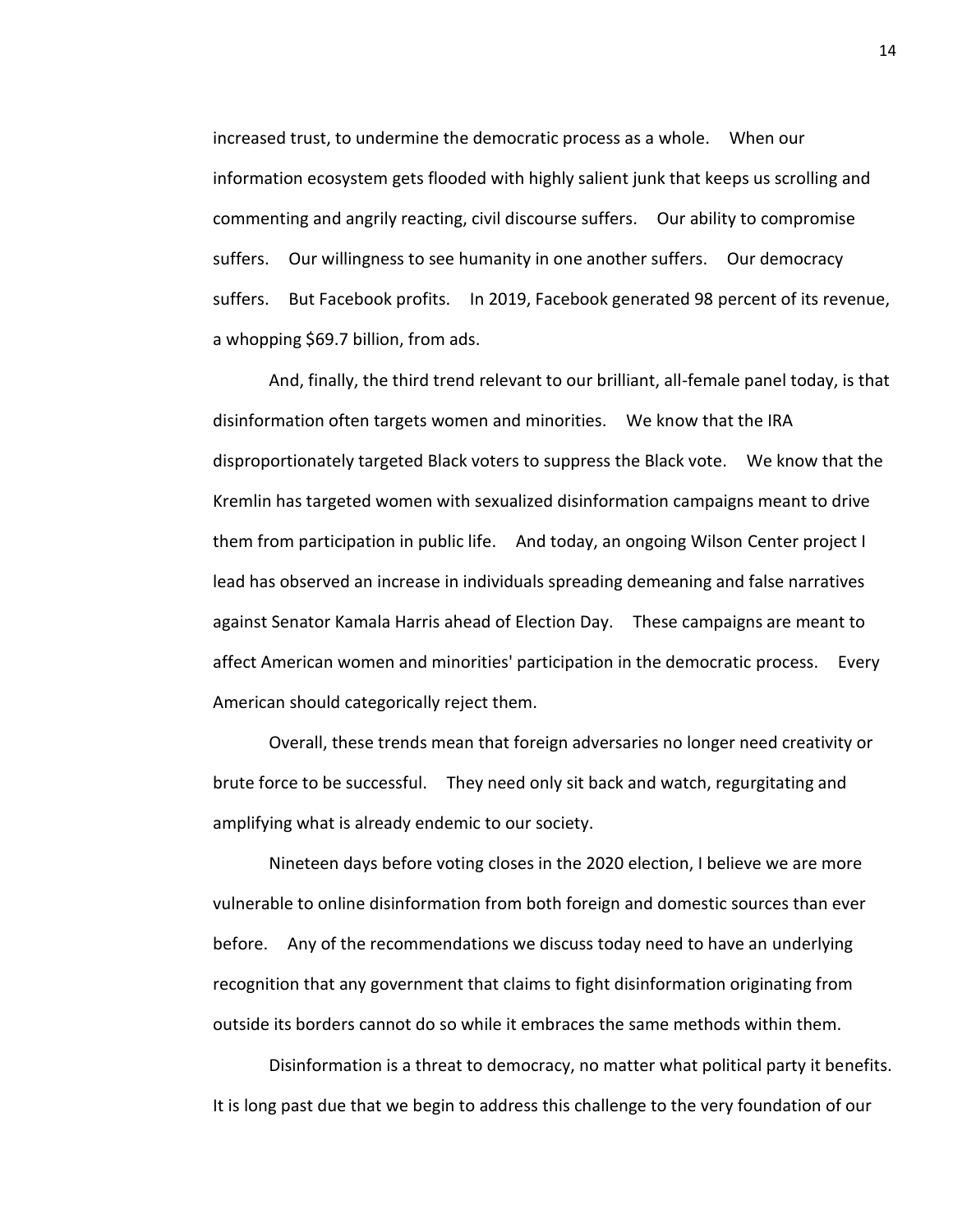country and its values. My written testimony details the urgent changes necessary to heal our information ecosystem. I look forward to discussing them with you later today. Thanks so much.

[The statement of Ms. Jankowicz follows:]

\*\*\*\*\*\*\*\* COMMITTEE INSERT \*\*\*\*\*\*\*\*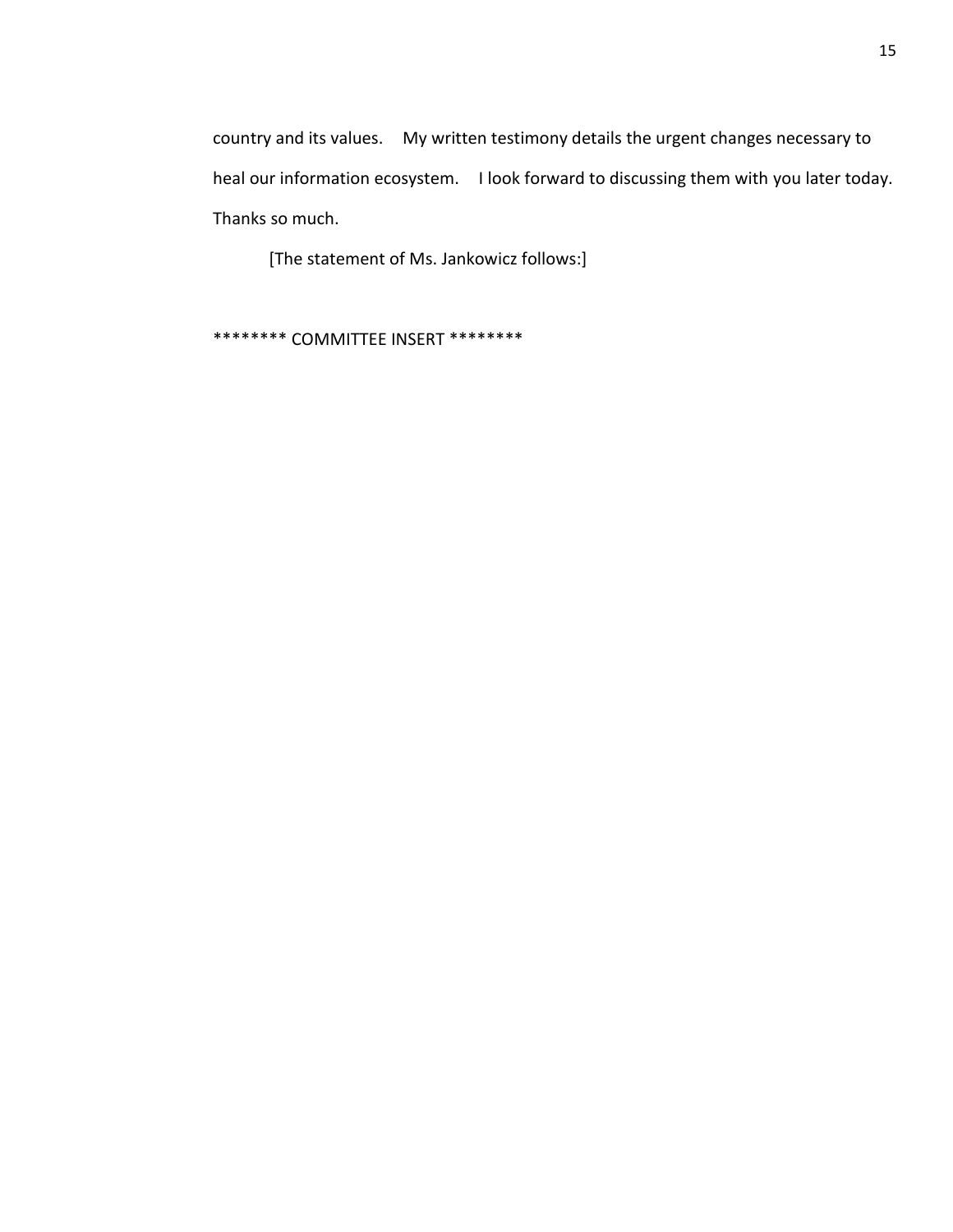The Chairman. Thank you, Ms. Jankowicz. Ms. Otis.

## **STATEMENT OF CINDY OTIS**

Ms. Otis. Thank you, Chairman, members, and my co-panelists. I am honored to appear before this committee, especially during this critical time in our Nation's history. I am here today to lay out the threats as I see them from a range of actors, both foreign and domestic, who are doggedly sowing and amplifying false information to influence and manipulate the American people. My analysis of these threats is informed by the decade I spent at the CIA as an officer in the directorate of analysis, serving our country under both Republican and Democratic administrations. It is also informed by the years I have spent since leading disinformation investigations in the private sector.

Almost 4 years ago, the Intelligence Community publicly released its unclassified assessment on Russian interference. In their report, the IC stated that, quote, "Russian efforts to influence the 2016 U.S. presidential election represent the most recent expression of Moscow's longstanding despair to undermine the U.S.-led liberal democratic order, but these activities demonstrated a significant escalation and directness, level of activity, and scope of effort compared to previous operations," end quote.

Since the release of their report in January 2017, I have seen a failure to take the necessary actions to combat foreign and state-sponsored interference itself.

As a result, and perhaps inspired by Russian efforts, more countries than ever are using false information to advance both their domestic and foreign-policy goals, such as China and Iran. Many of these foreign actors are actively targeting political divisions in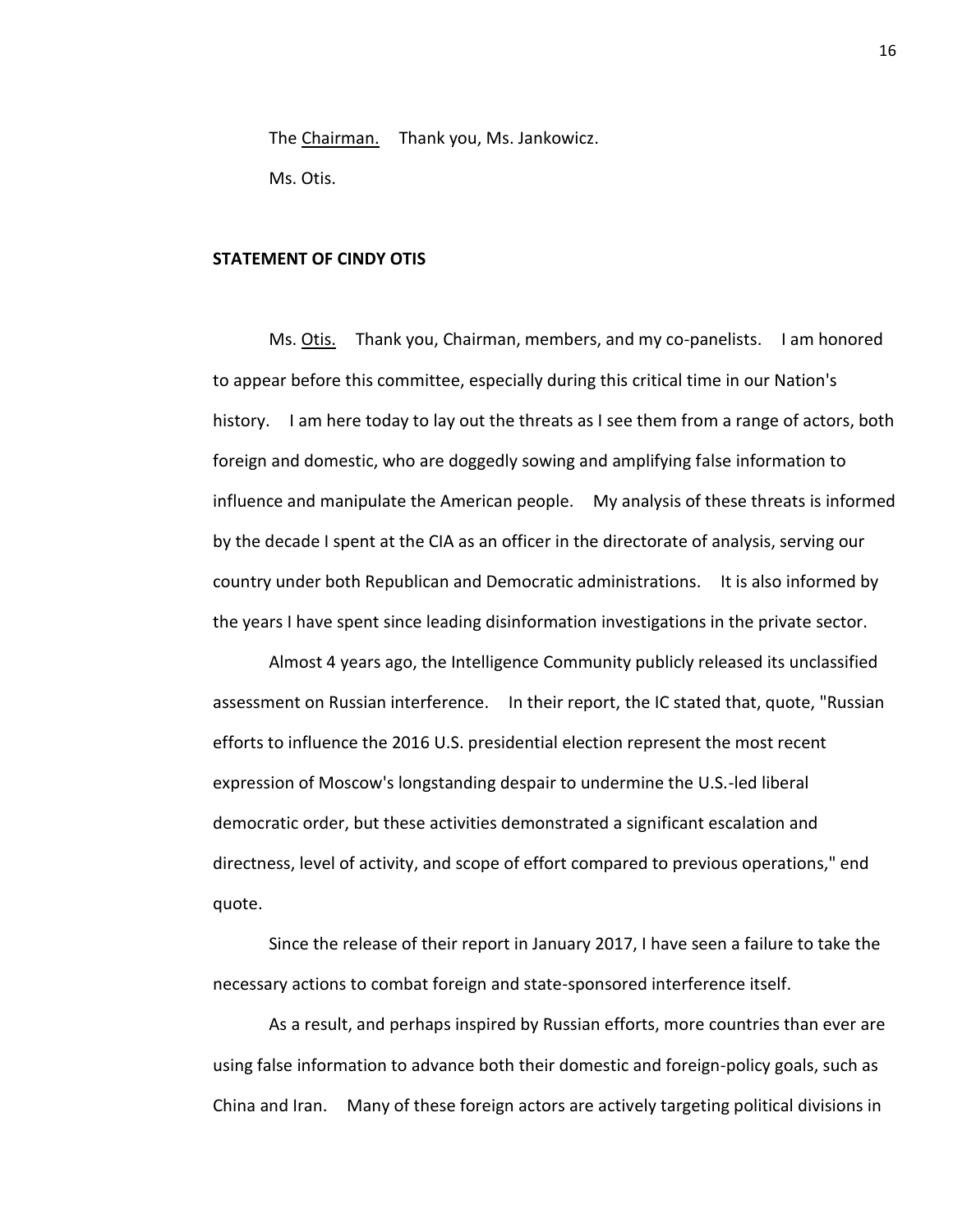this country to manipulate and influence American citizens and to degrade America's standing in the world and the credibility of our institutions.

In the last nearly 4 years, I have also witnessed a rise in the number of both foreign and domestic commercial entities and financially motivated individuals who sell disinformation services under names like social media influence. Like foreign governments, they see an America more divided than ever, and they are more than happy to spread disinformation and conspiracy theories if doing so lines their own pockets.

We are also now witnessing a rise in nefarious activities by political campaigns and democracies around the world, including ours. They embrace and deploy tactics that sound much more like foreign influence operations than the tactics of good digital campaigning. In the United States, stoking political division with false information or conspiracy theories may win a candidate votes, but it also makes our democracy an easier target for foreign adversaries, promotes broader distrust by Americans in the institutions that should be working for them, and discourages people from engaging in the democratic processes.

Threat actors know that peddling disinformation and conspiracies work. They have become effective tools, and campaigns are cheap to produce. There are no meaningful consequences for those spreading disinformation, and no real recourse for those who fall victim to disinformation. Yet, a foreign government, a domestic group, or a for-profit entity, we are seeing, in real time, the impact of an American information space cluttered with voices trying to mislead and manipulate.

And in a global pandemic, when facts and truth are the difference between life and death, the situation could not be more dire.

We are living today in the biggest period of false information in history, and we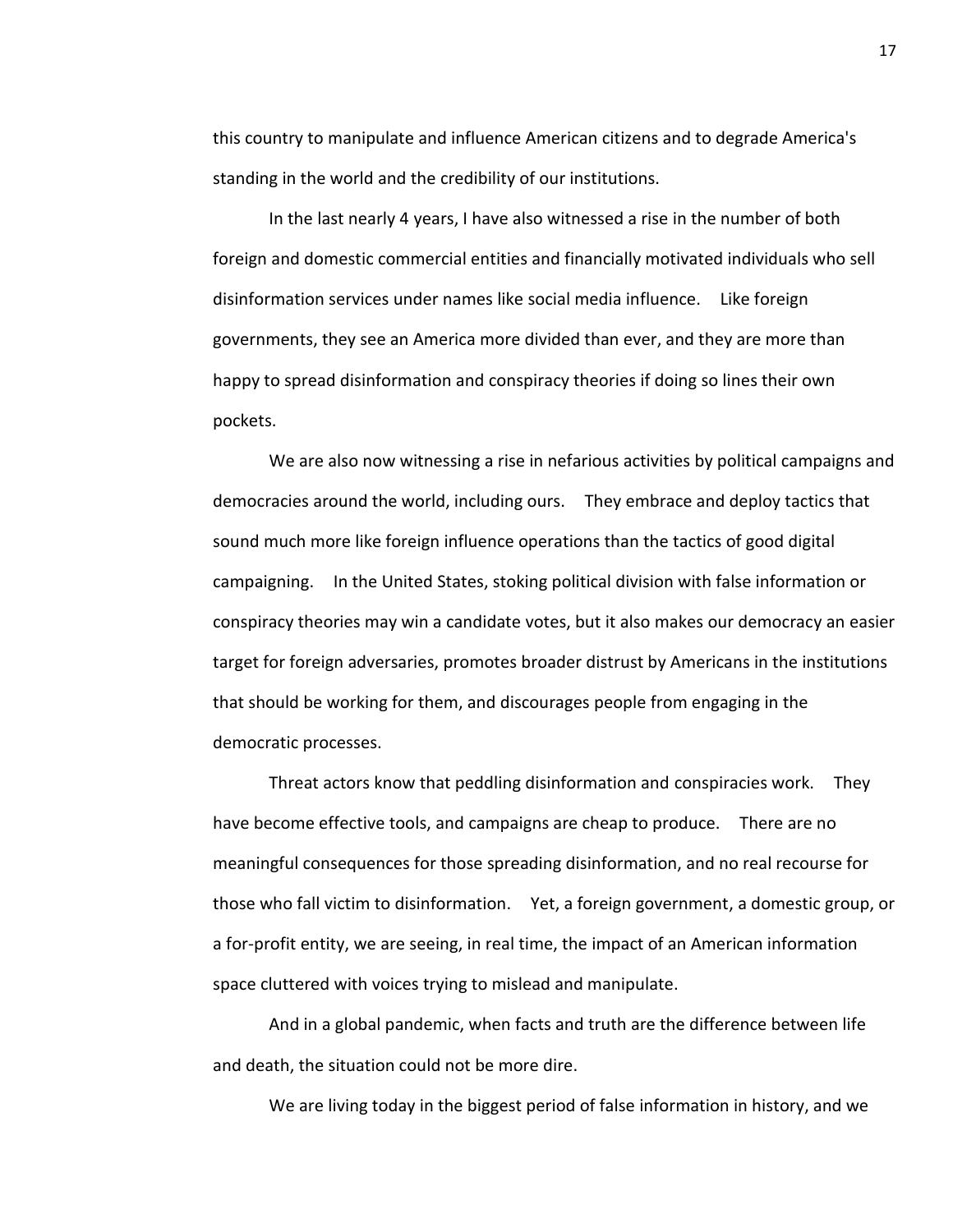Americans are largely doing it to ourselves. The technology platforms have largely failed to adequately address the problems. Lies can go viral instantly on social media, while the truth takes longer, and the platforms even curate those lies into menus tailored to their users' purchases or appetites to ensure clicks. They make their users easy targets for disinformation actors to sow and spread content.

Americans are losing trust in what they read and see online. We are desperate for information, but certain groups feel they cannot trust the traditional institutions upon which they used to rely, including the media, who are now regularly threatened and blamed for the events that they cover. Americans are gravitating toward more extreme ideas and sources as well.

As a result, dangerous conspiracy theories and groups, such as QAnon and antiscience voices, are on the rise. In just 3 years, QAnon went from being a few posts on a fringe forum that primarily attracts White supremacists, to being a mainstream talking point by elected officials and political candidates running for office in our country.

Many Americans may have discounted conspiracy theories as harmless before the pandemic, but we are seeing conspiracies translate into real-world harm, such as violence, threats to marginalized communities, refusals to follow public health recommendations, and the targeting of young people, and foreign actors are absolutely taking advantage of that.

We can still take action, but the longer we stall, the more difficult it will be. Threat actors have taken their time, the time we have given them, to build and hone their capabilities and tactics. We must act now.

Thank you, and I look forward to answering your questions.

[The statement of Ms. Otis follows:]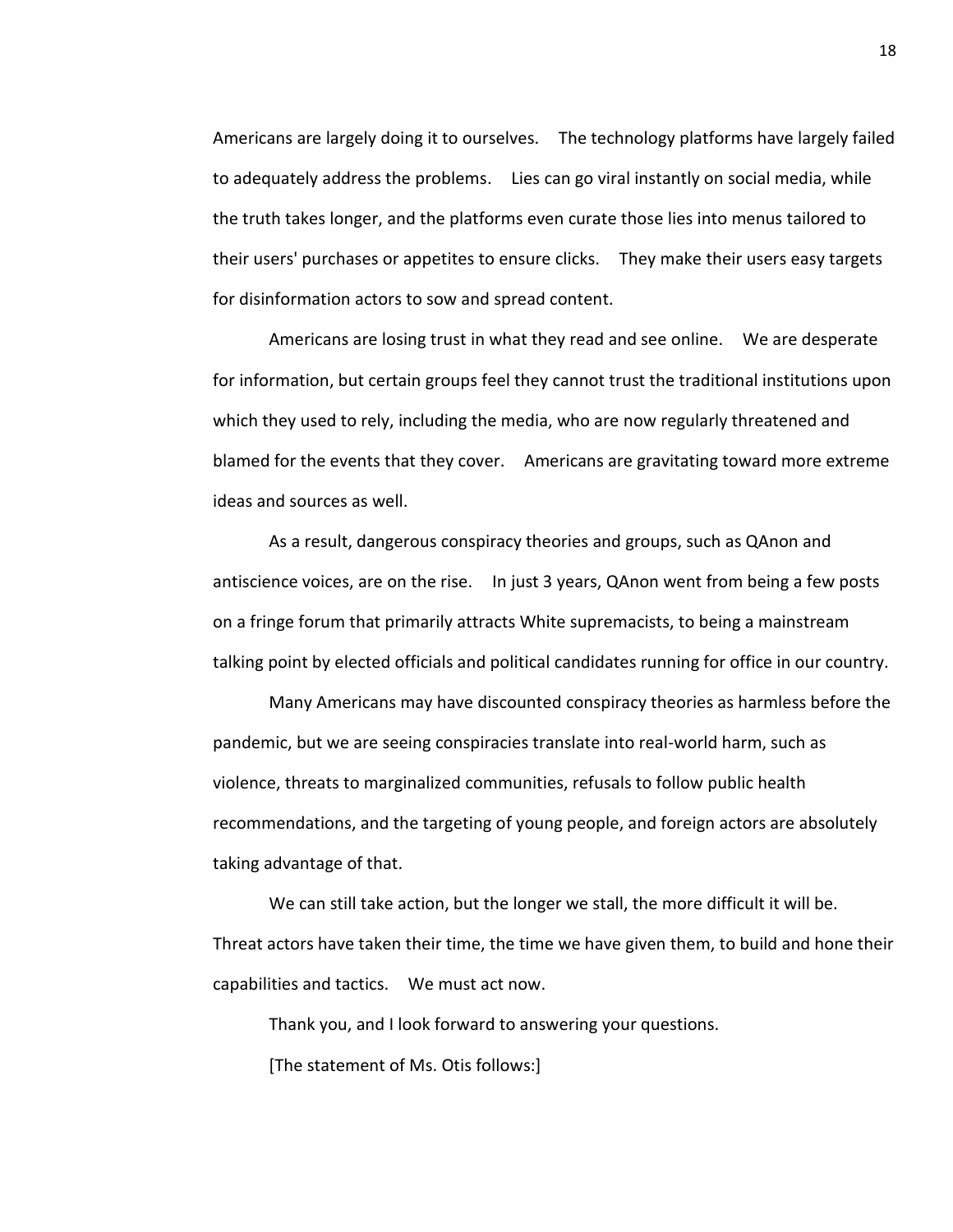\*\*\*\*\*\*\*\* COMMITTEE INSERT \*\*\*\*\*\*\*\*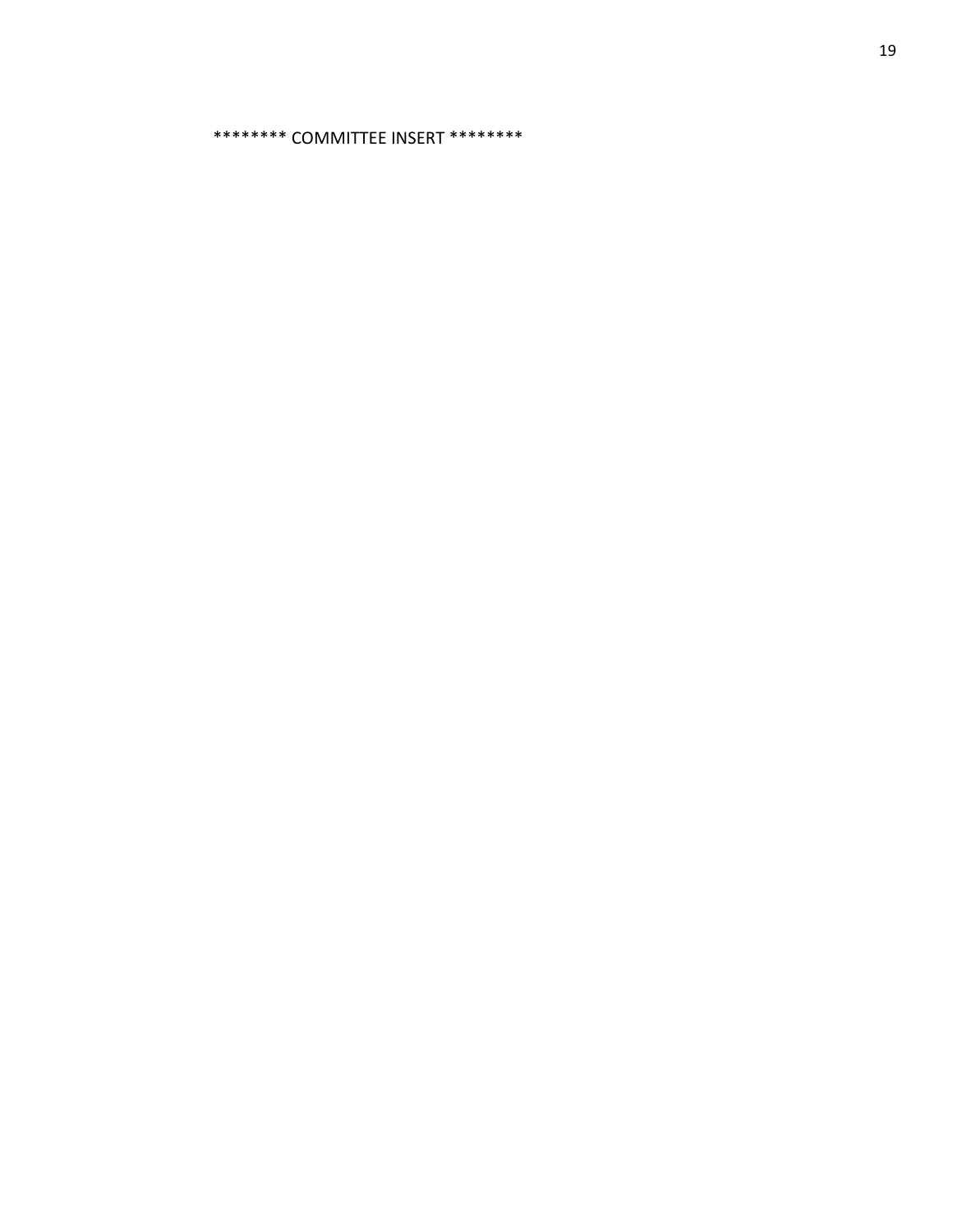The Chairman. Well, thank you, Ms. Otis.

We will now go to our last panelist, Ms. Smith.

## **STATEMENT OF MELANIE SMITH**

Ms. Smith. Thank you. Esteemed members of the Intelligence Committee, my name is Melanie Smith, and I am grateful to have the opportunity to talk about my research with you today. I have been studying the movement known as QAnon for over 2 years now, and I have watched it evolve from a fringe conspiracy theory into part of mainstream discourse.

When I first began researching QAnon, it was just one of a long list of communities that represented a concern for U.S. election integrity. Now, I believe it to be the most pressing threat to trust in government, public institutions, and democratic processes.

The QAnon movement supports a nebulous set of conspiracy theories that emerged in late 2017 when an account known as Q began posting coded messages on 4Chan. As mentioned, these theories revolve around the belief that there is a global elite cabal whose members are embedded in influential positions in government, media, finance, and the arts. QAnon represents a dualistic world view with a good and an evil, a hero and many villains.

I would like to tackle two of the most frequent misconceptions I hear about why QAnon poses a threat. These are that QAnon has been stoked or infiltrated by foreign actors, and that it is driven by bots or fake accounts. While both of these may have been true at various points in time, I would like to stress that QAnon really does appear to be a homegrown movement that engages real users.

The real reason QAnon poses a threat is in its systematic undermining of facts and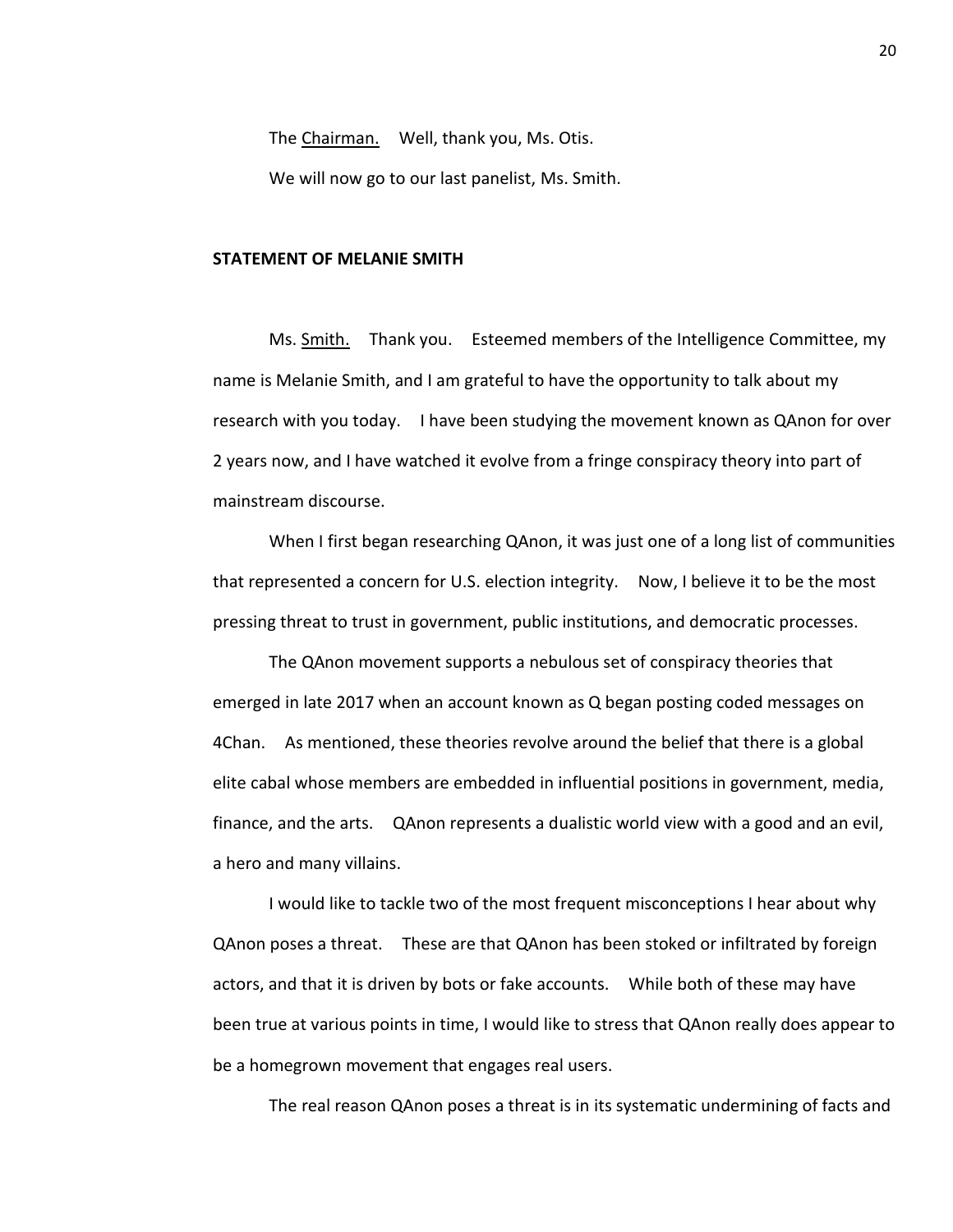truths on topics of genuine concern, such as the integrity of elections, human trafficking, and the global COVID-19 pandemic. As Chairman Schiff noted, QAnon is steeped in anti-Semitic tropes, and the community has called for and been involved in the coordinated harassment of numerous individuals and organizations. Concerns about offline harm with QAnon are centered around the subsection of this movement that has an appetite for real-world violence and coordinated action.

There are three observations from our research that I want to highlight: It is a conspiracy movement that has permeated the mainstream in many countries; it is highly adaptable and adept at reaching new audiences; and as a result of these first two, it has become very difficult for social media platforms to take meaningful action to restrict the spread of its content.

On the mainstreaming element, when my team and I first created a network map of QAnon Twitter accounts in 2018, what we found was the most dense conspiracy community we had ever studied. This means that the accounts engaging with QAnon theories at this time represented an extremely tight knit and insular community that relied upon mainstream, right-wing accounts to boost its messaging and content. By the end of the following year, 2019, it had been increasingly scattered and autonomous. These accounts also became prolific in their sharing, often employing spam-like patterns of behavior to amplify certain pieces of false and misleading content. Offline support for QAnon has also increasingly mobilized. We tend to consider online conspiracy movements as restricted to the confines of the internet, and this is no longer the case with QAnon.

The second of these observations is that QAnon is highly adaptable, and its success appears to lie in its ability to shape shift. It is an all-encompassing, flexible framework that assimilates a wide range of existing and emerging conspiracy theories.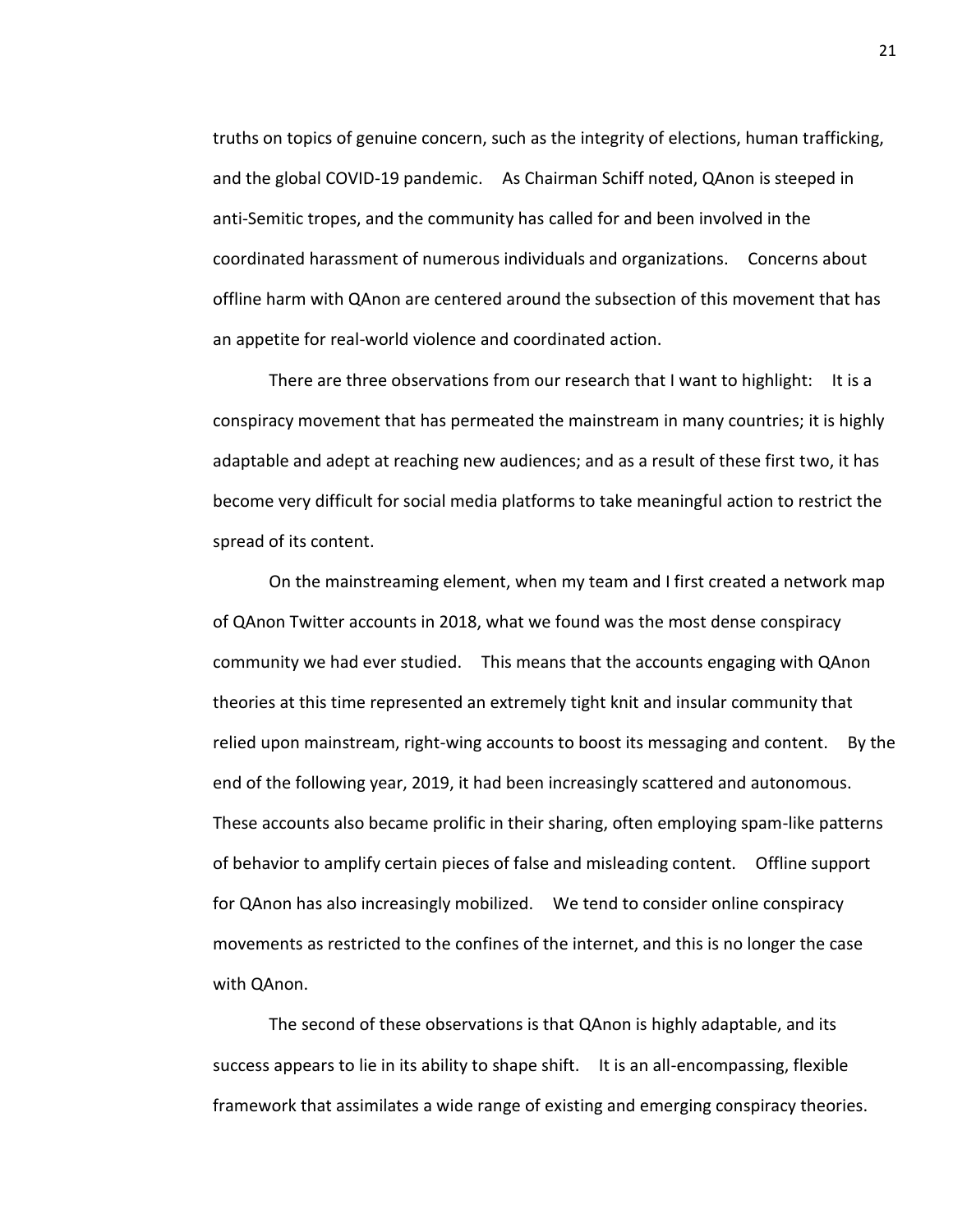Coupled with the sheer volume of support of accounts, these loose, ideological boundaries enable the movement to be highly adaptive to the news cycle.

Since June 2018, Graphika has produced over 1,100 network maps on a wide range of online conversations taking place around the world. 195 of these contain at least one cluster of accounts that are primarily defined as QAnon supporters.

These include conversations about topics that are seemingly irrelevant; the fire at Notre Dame Cathedral, yoga, the Nike boycott, Brexit, and alternative medicine, to name a few. This means that these new audiences are likely to be exposed to conspiracy content through more benign topics that act as an unfortunate gateway.

As a consequence of QAnon becoming mainstream, and as a result of its ability to envelop existing conspiracy movements, it has become very difficult for social media platforms to take meaningful action. I am pleased to see new efforts being announced in recent weeks to restrict the spread of QAnon content. However, it remains to be seen how consistently and comprehensively these policies can or will be applied to a movement that evolves at such rapid pace.

We have already seen the QAnon community try out a number of tactics to evade detection and to coordinate moves to alternative platforms. During the time I spent working on violent extremist movements, a significant proportion of the difficulty with restricting the spread of that content lay in its detection. Enforcement was straightforward with much of this content needing to be removed from social media platforms and swiftly.

QAnon poses a more nuanced challenge. Detection is not the core difficulty, and appropriate policies to contain the influence of this content without compromising essential freedoms are not obvious. Taking meaningful action against this threat will require sustained attention from researchers to understand how it is evolving, creativity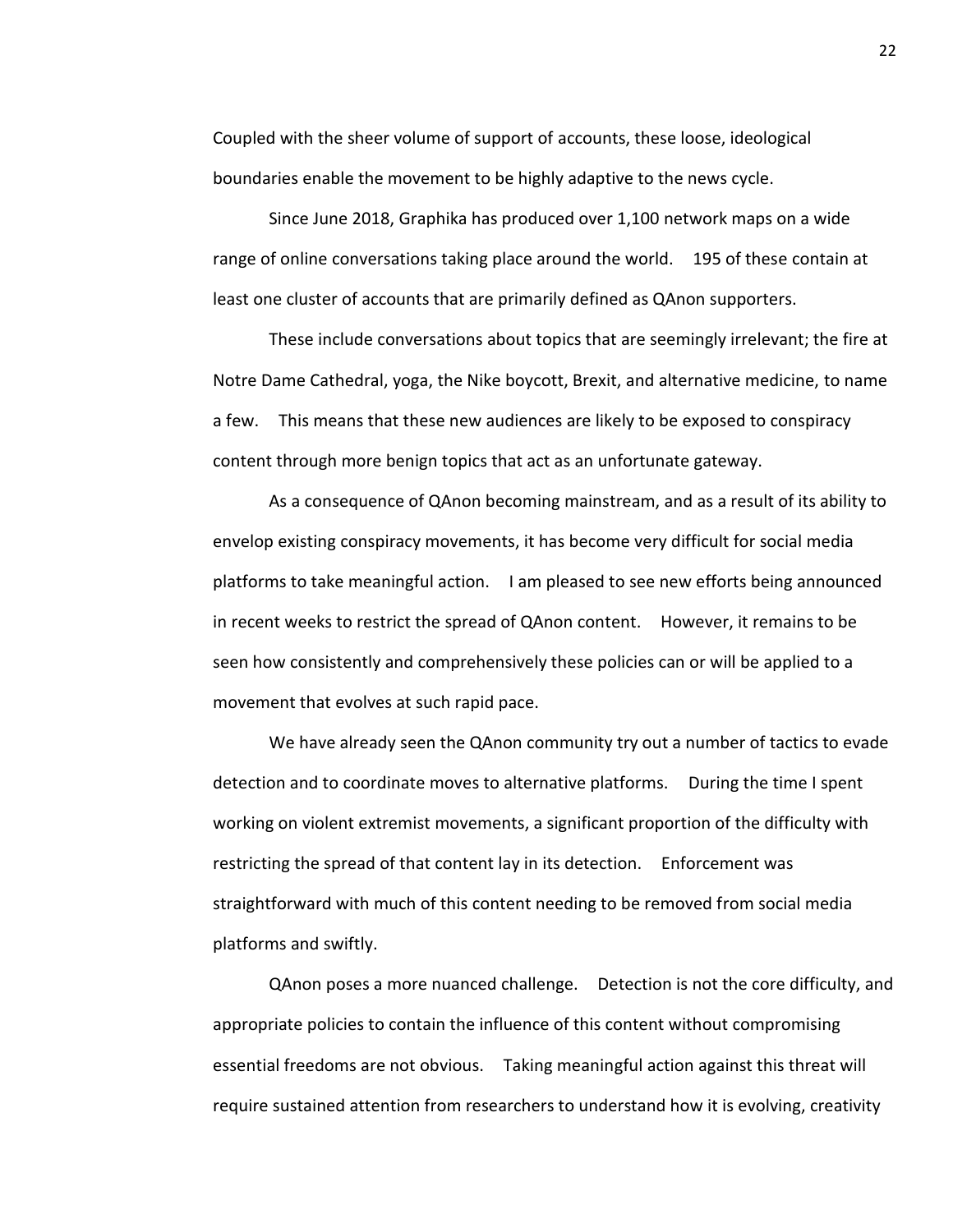from platforms to craft new and appropriate frameworks, and renewed efforts from entities tasked with ensuring that trust in government, public institutions, and processes cannot easily be eroded.

[The statement of Melanie Smith follows:]

\*\*\*\*\*\*\*\* COMMITTEE INSERT \*\*\*\*\*\*\*\*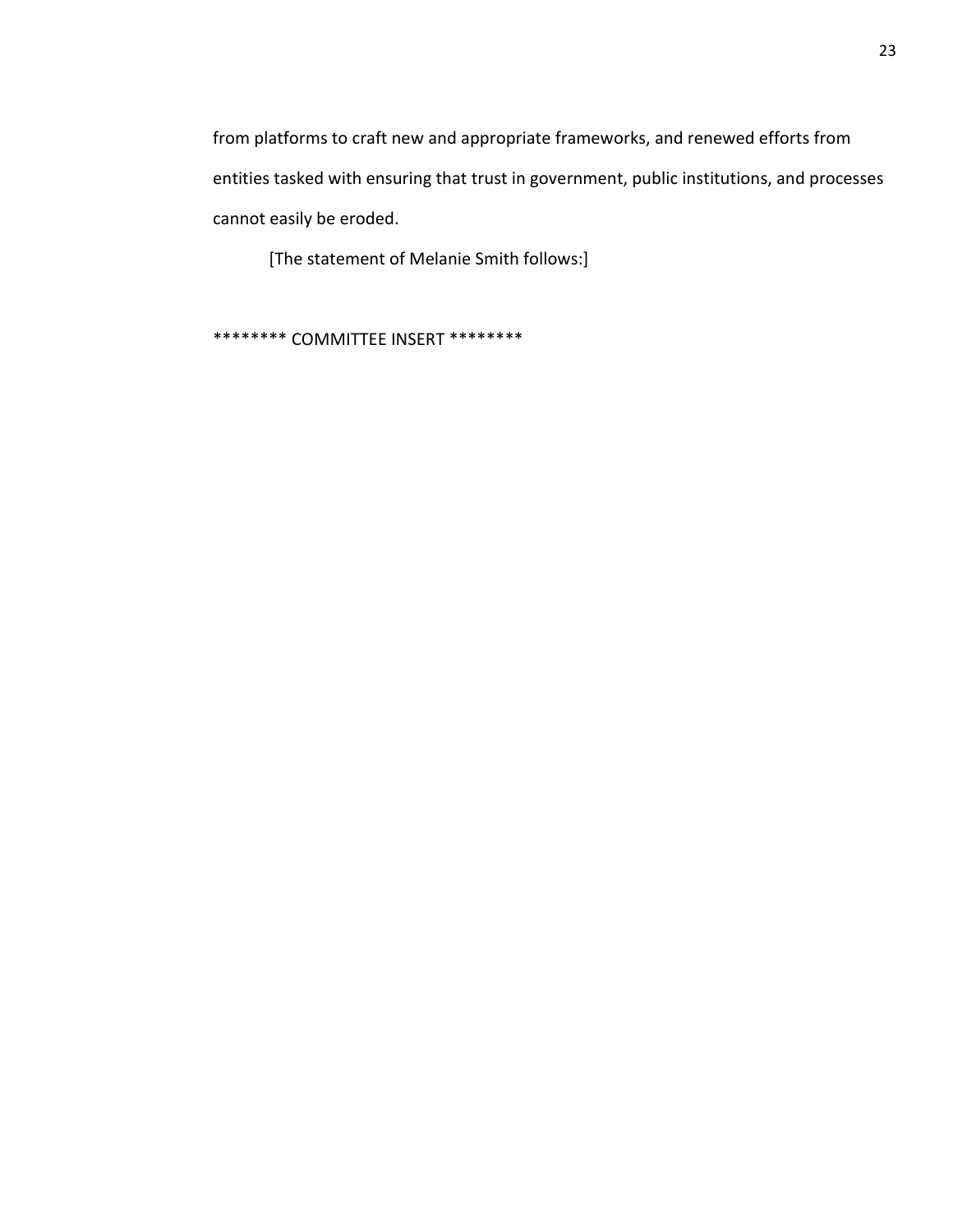The Chairman. Thank you very much for that testimony. All of the panelists, we thank you for bringing your expertise to bear today.

We will start the Q&A now. Let me start, if I can, Ms. Smith, with where you left off. Given that QAnon has, as you indicated, cross-pollinated with other conspiracy theories, assimilated other groups of individuals pushing other misinformation and conspiracy, how do the platforms go after them? How effective do you think the steps that have just been announced by YouTube and Facebook and earlier announced by Twitter will be if this keeps morphing and evolving? And does that mean it ultimately all gets back to the algorithmic amplification of extreme content? Is that ultimately where the answer must lie, given the amorphous and adaptive form that groups like QAnon take?

Ms. Smith. That is a really interesting question. Thank you. There is a few changes that I think could be made by social media platforms in various different areas, the first of which is kind of a reminder that alternative platforms are really important here. So outside of mainstream media, we also see these slightly more closed-off fringe platforms becoming increasingly popular, and the spaces in which the adherence of these conspiracy theories really forge their beliefs. Mainstream media -- mainstream social media is then often used to amplify these ideas and to garner support for them.

So the few changes that I think should be made are, we need to be talking to alternative platforms about restricting content, and making a concerted effort in that space. I also think there could be changes to platform engineering to restrict the exposure of new audiences to algorithmic reinforcement of some of these ideas. That is something that Dr. Donovan, I know, has done. She might want to respond there.

I also think the content removal piece, it is important to consider the impact of pushing that content to fringe platforms. So that the best possible solution here when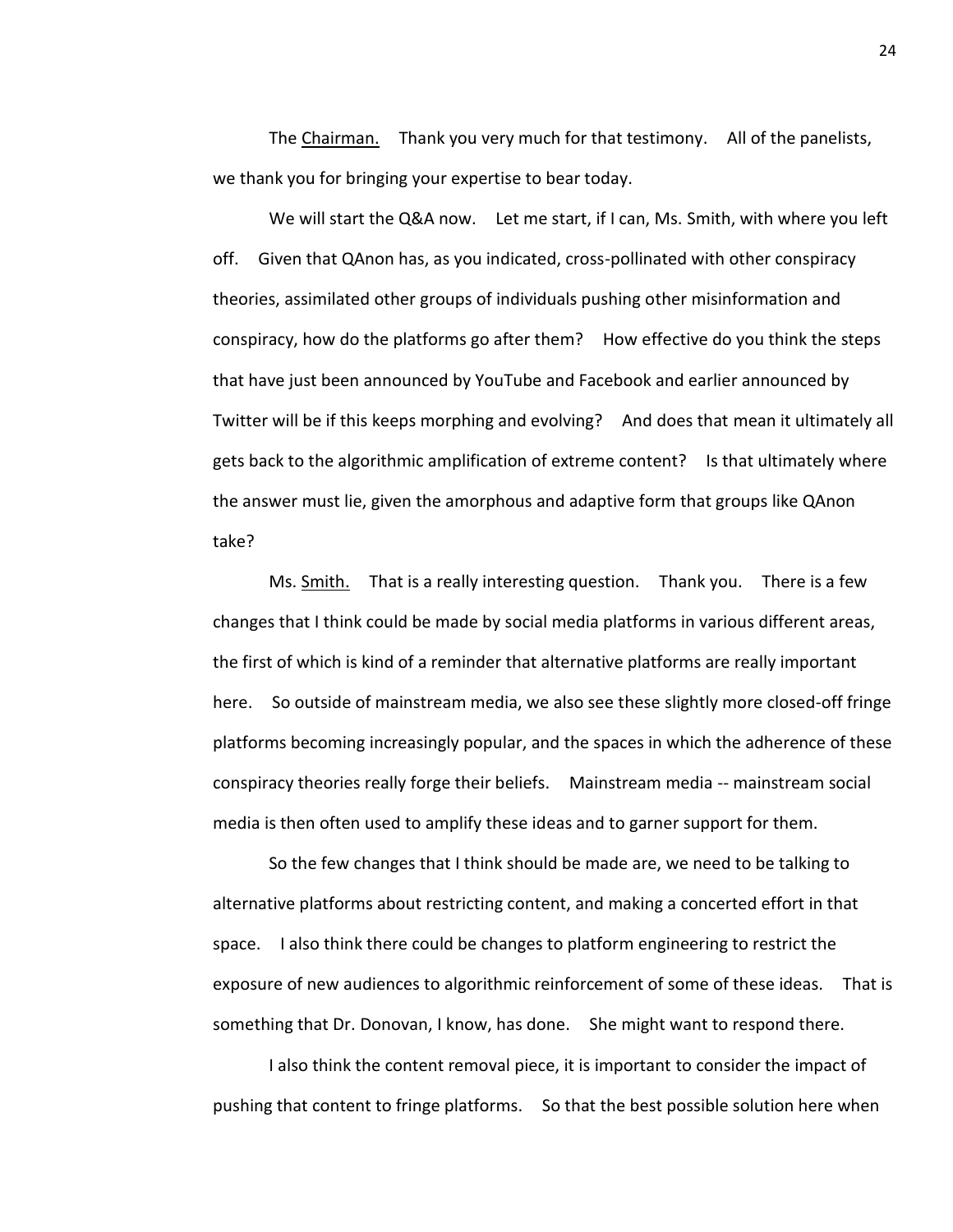we restrict content on mainstream social media is that QAnon will retreat to the fringes, and, therefore, not be able to be exposed to new audiences and new communities that could be impacted. I think demonetization and removing the financial incentive is a third possible way forward. But thank you for the question.

The Chairman. Well, thank you. And, Dr. Donovan, I would love to hear your thoughts as well. But perhaps you can, at the same time, respond to one of the other points that was made, which is: You now have actors in the United States knowingly amplifying this false content, including QAnon content, with an extraordinary number of people running for office, amplifying it with the President himself pushing it out. What challenge does that pose to the platforms, particularly in their political speech, which is given the broadest amount of protection under the First Amendment when you have, you know, elected officials, including the President of the United States, who are the purveyors of some of this false information and conspiracy theory?

Ms. Donovan. Yeah. Thank you for the question. And to comment a bit on what platform companies are recently doing, because it is such a mixed bag, scattershot approach, we do see a lot of shifting between platforms for these groups, who are essentially trying to make up for lost infrastructure. And, so, the points that Melanie made about these groups being extensive, adaptive, and resilient, and multi-platform, are really important in terms of whatever approach policy is going to take.

The other factor there is there is the way in which Facebook has redesigned posts, the sort of junk news era, to recommend groups. There has been extensive reporting by Brandy Zadrozny of NBC about this. But the recommendation of these groups, these private groups, is actually producing what we call hidden virality, that is, we have a really hard time studying what is being served in private groups on Facebook. And some of these private groups can be tens of thousands, if not hundreds of thousands of people.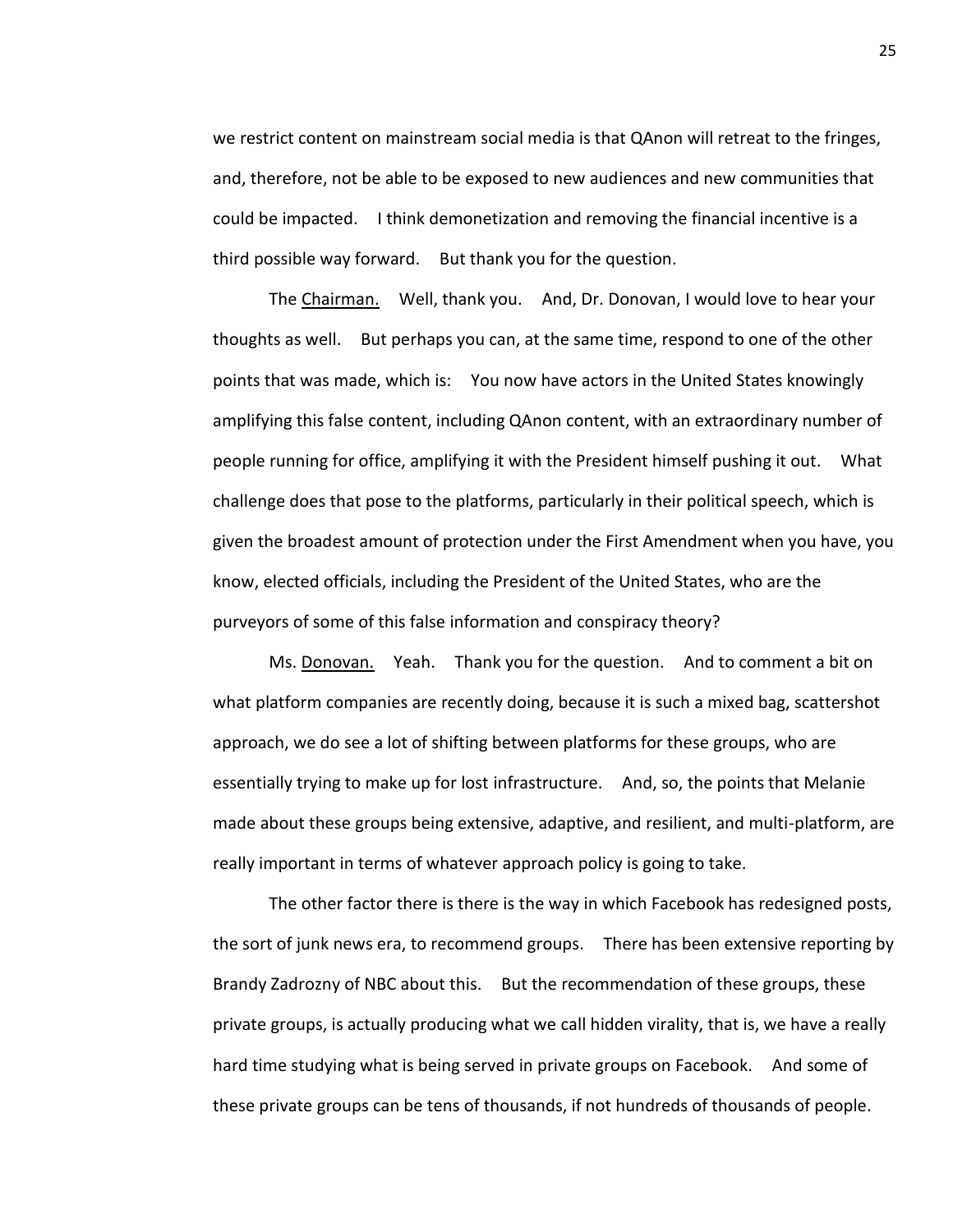And so it can be really a difficult challenge to understand even the extent and the scope of this.

And, of course, demonetization and reducing incentives is a really important aspect here, because some of these groups, particularly influencers, this is content. And if the content doesn't make money, they make other content. And so that's important to understand, especially as I talk about a different kind of feedback loop, which is essentially a White propaganda feedback loop. That is White propaganda. We know where it is coming from. And this is what you are saying in terms of, you know, when we see certain politicians using their social media as a lever to cause a misinformation cascade throughout our entire media ecosystem, this is a very important topic because it creates an enormous waste of resources by shifting the attention of journalists, who then have to write an entire story about something that isn't real because that piece of misinformation, or that propaganda, has now already reached millions of people.

And Cindy's points about this being over time is really important as well because this has been going on for a decade now, right. Social media is no longer new. It has matured into its fullest form now, and we know what the patterns of behavior are.

And, so, that cascade effect, though, is what I am talking about when I am talking about the true costs of misinformation. Who is paid to clean up all of that? It is an enormous task. And ultimately, I think, platform companies are showing that they are capable when they want to be, and responsible when they want to be. And we need to encourage that behavior, especially as conspiracies do what Nina was talking about, converge, that is, they kind of lay these rails, and then the train of disinformation shuttles along them. And so we have to think about how to you dismantle those rails in order to have any kind of impact in the long term on our entire media ecosystem.

The Chairman. Well, I have a bunch more questions, but I am going to go to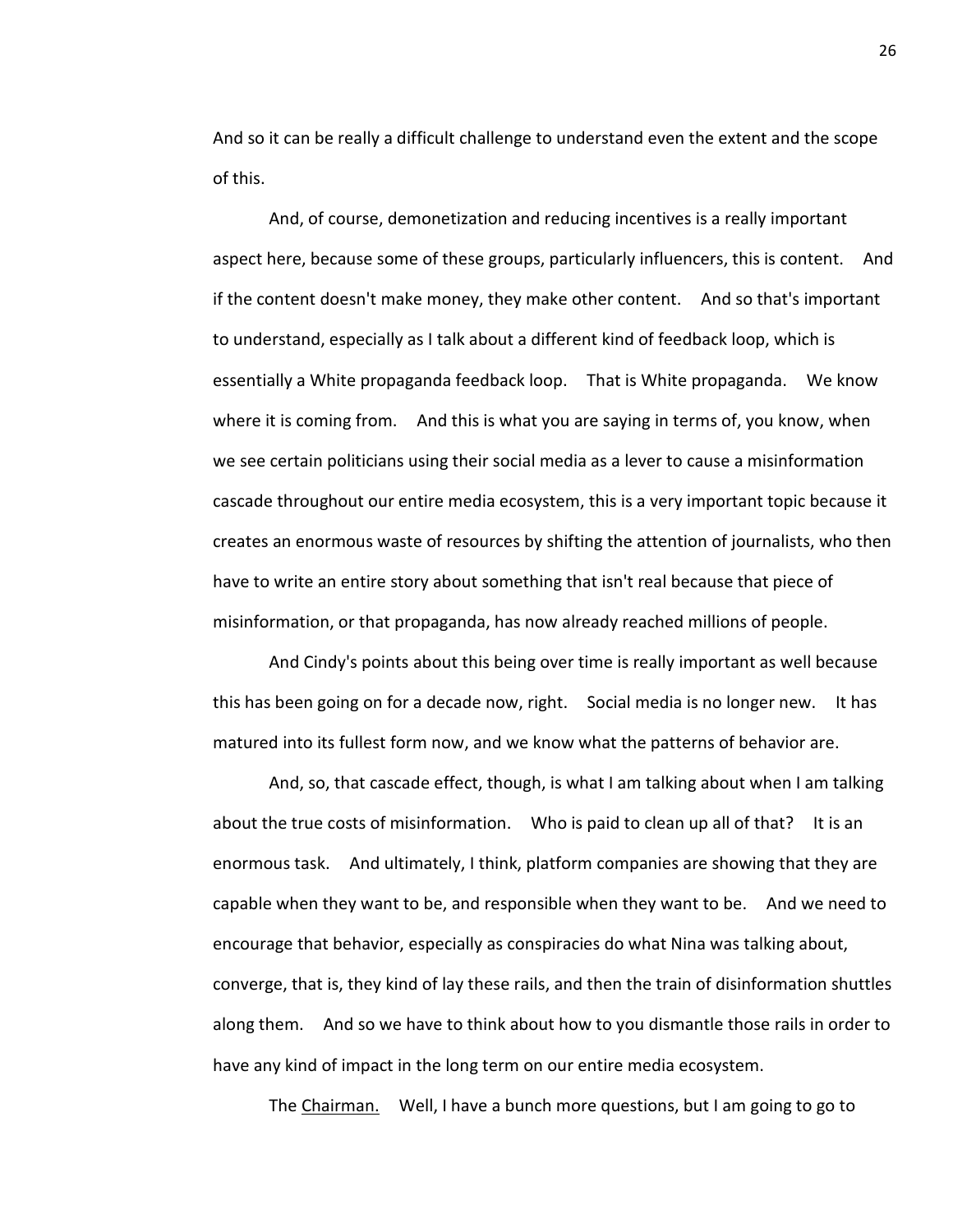Mr. Himes for our next 5-minute round.

Mr. Himes, you may be still muted.

Mr. Himes. Okay. Am I coming through?

The Chairman. Yep. You are now.

Mr. Himes. Okay. Thank you, Mr. Chairman, and thank you to our witnesses for a very interesting conversation.

I want to direct my questions to Ms. Jankowicz who said two things which horrified me. Number one, she said that information is dismantling democracy and that will be the --

The Chairman. If members could put their -- make sure they are on mute because we are hearing some background noise.

Mr. Himes. So Ms. Jankowicz said that misinformation is dismantling democracy. I am skeptical of that, and that will be my question. But she said something that horrified me even more, which was that governments -- I forget exactly how she put it -- are fighting disinformation, and I sense that that was said approvingly. Maybe it was growing up in Latin America in the 1970s, but I had a pretty up-close and personal experience with governments that fought misinformation, disinformation, and I am violently allergic to the inclusion of the word "information" and "government" in the same sentence, whether it is analyzing, evaluating, determining misinformation. We start going down that path, and we are not just breaking democracy, we are breaking classical enlightened liberalism.

And, so, I have really just two questions, and I should acknowledge that we are pretty careful. We understand that we shouldn't be in the business of fighting misinformation. That is probably inconsistent with the First Amendment. So what do we do? We ask that it be outsourced to people that we otherwise are pretty critical of,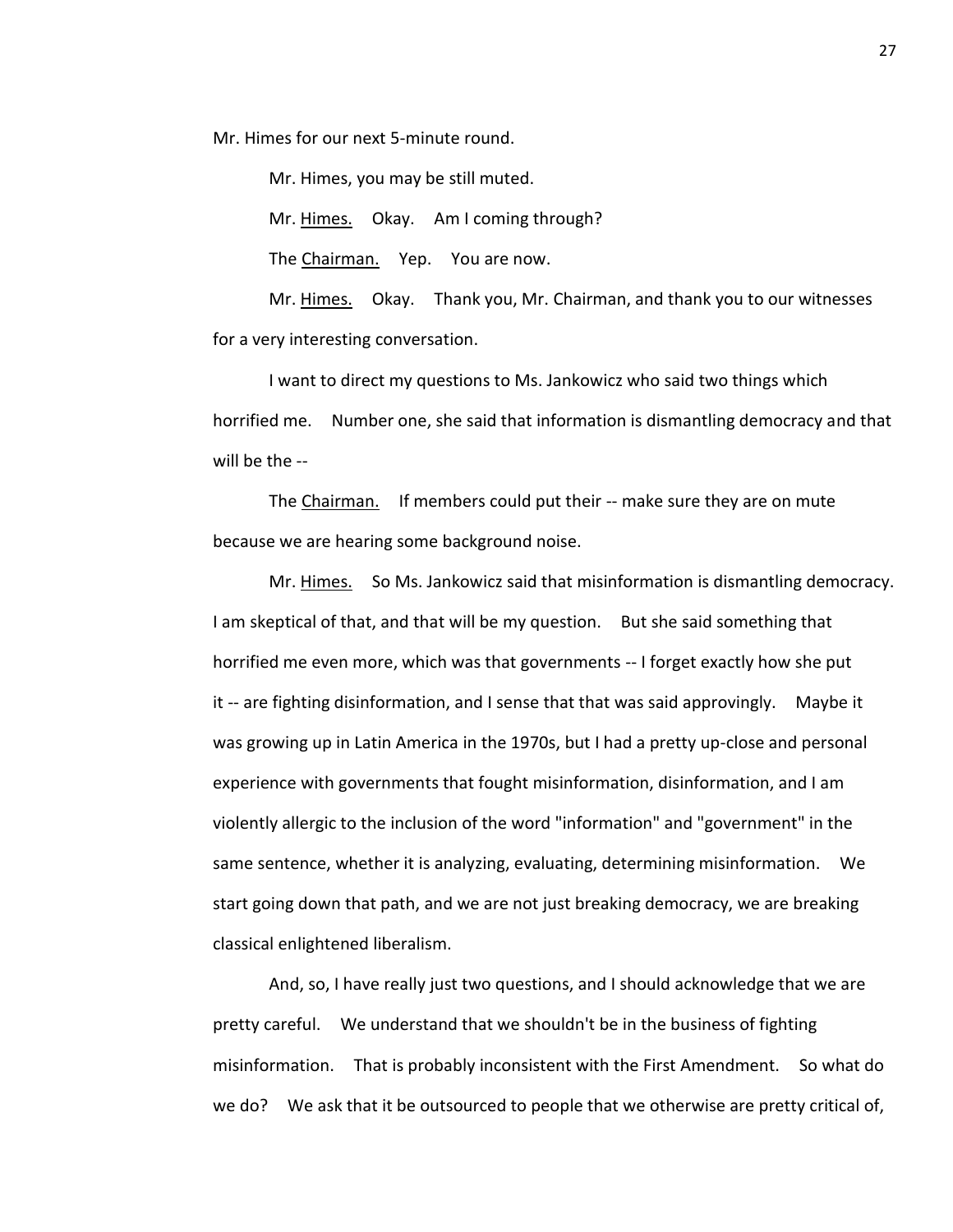like, Mark Zuckerberg and Jack Dorsey. We say you do it, which strikes me as a pretty lame way to address what may or may not be a problem.

So, Ms. Jankowicz, two questions for you. Number one, what evidence is out there that this is dismantling democracy? I don't mean that millions of people see QAnon. I actually want to see the evidence that people are seeing this information and are, in a meaningful way, in a material way, dismantling our democracy through violence or through political organizations. Because if we are going to go down that path, I need something more than eyeballs, so I need some evidence for how this is dismantling our democracy.

And, secondly, if you persuade me that we are dismantling our democracy, how do we get in the business of figuring out who should define what misinformation or disinformation is? That strikes me as hard. We are talking a lot about QAnon on this call today, but I remember the previous President, who I respected and admired very much, telling the American public that if they wanted to keep their private health insurance plan, they could do it. That turned out not to be true. So should Zuckerberg go to town on that?

So, I think you get my point here, is I am looking for the evidence of the dismantling of our democracy, and if that evidence is persuasive, what do we actually do to fix that rather than simply sort of admiring the problem?

Ms. Jankowicz. Thank you very much, Congressman. I totally understand your aversion to the idea that government would fight back against disinformation. In fact, you know, the use of that term has been basically the foundation to some very draconian fake news laws in places like Russia, or even Singapore. I do not believe that government should be in that business either, and I will get to some of the solutions in a second.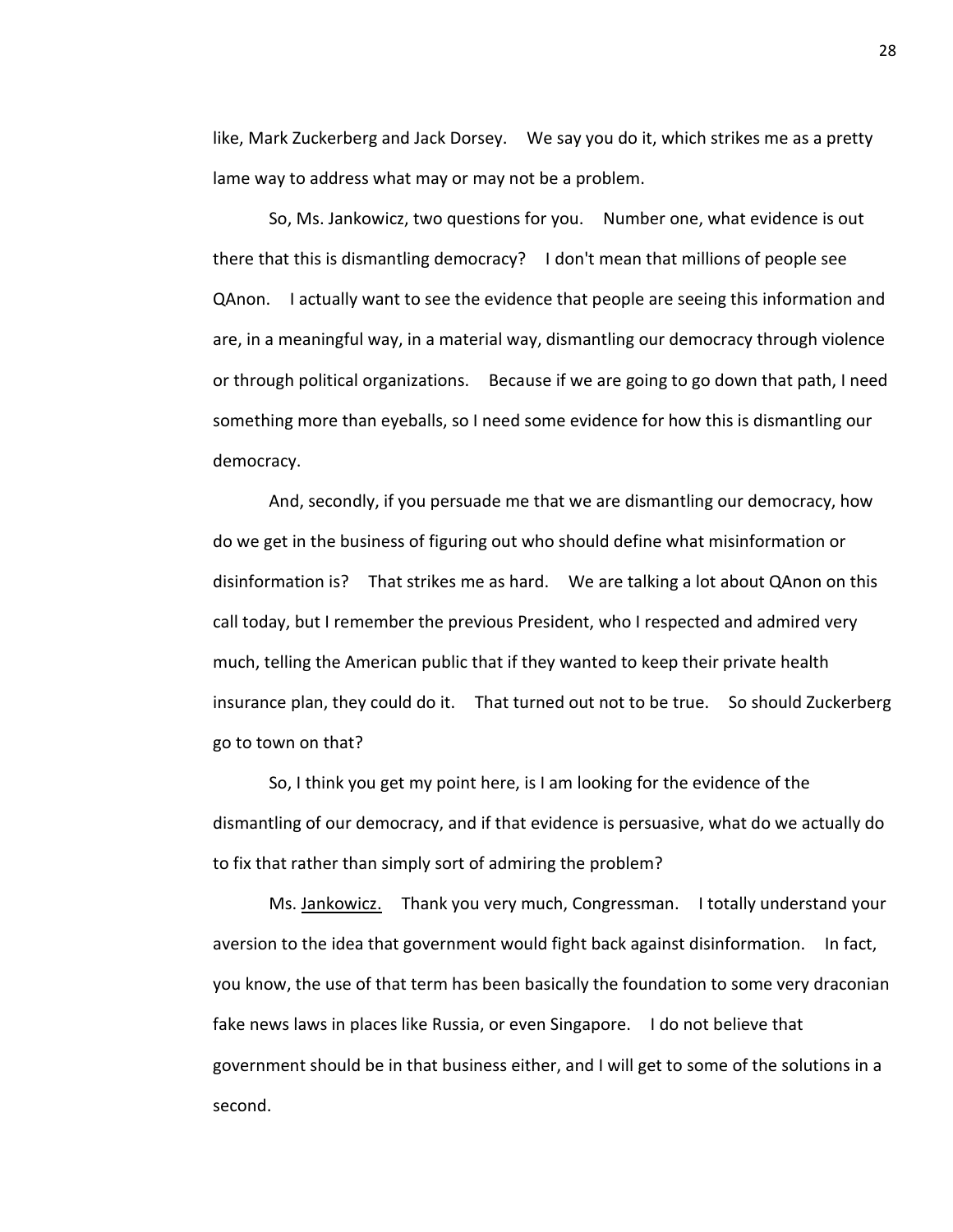But to address your first question related to evidence of the dismantling of democracy, there are two news stories that I think point to this from the last couple of weeks alone. The first is related to the kidnapping plot against Michigan Governor Gretchen Whitmer. The social media platforms played a huge role in allowing that group to organize. It allowed, you know, that group to -- it seeded the information that led them to organize. And, frankly, as a woman online who has been getting harassed a lot lately with sexualized and gender disinformation, I am very acutely aware of how those threats that are online can transfer onto real world violence. And that, make no mistake, is meant be to keep women and minorities from not only participating in the democratic process by exercising our votes but also keeping us from public life. So that is one big example.

But there was another example just recently from a Channel 4 in the U.K. documentary that looked at how the Trump campaign used Cambridge Analytica data to selectively target Black voters with voter suppression ads during the 2016 election. Again, this is -- it is affecting people's participation. It is not just about fake news, you know, stories on the internet.

In fact, a lot of the best disinformation is grounded in a kernel of truth. And in my written testimony, I go through a couple of other examples of how online action has led to real world action. This isn't something that is just staying on the internet. It is increasingly in real life.

Mr. Himes. Ms. Jankowicz, I don't have a lot of time. Do you think that both examples that you offered up, Governor -- the plot to kidnap Governor -- the Governor of Michigan, and your other example pass the but-for test? I mean, this country probably got into the Spanish American War over 130 years ago because of the good words of William Randolph Hearst.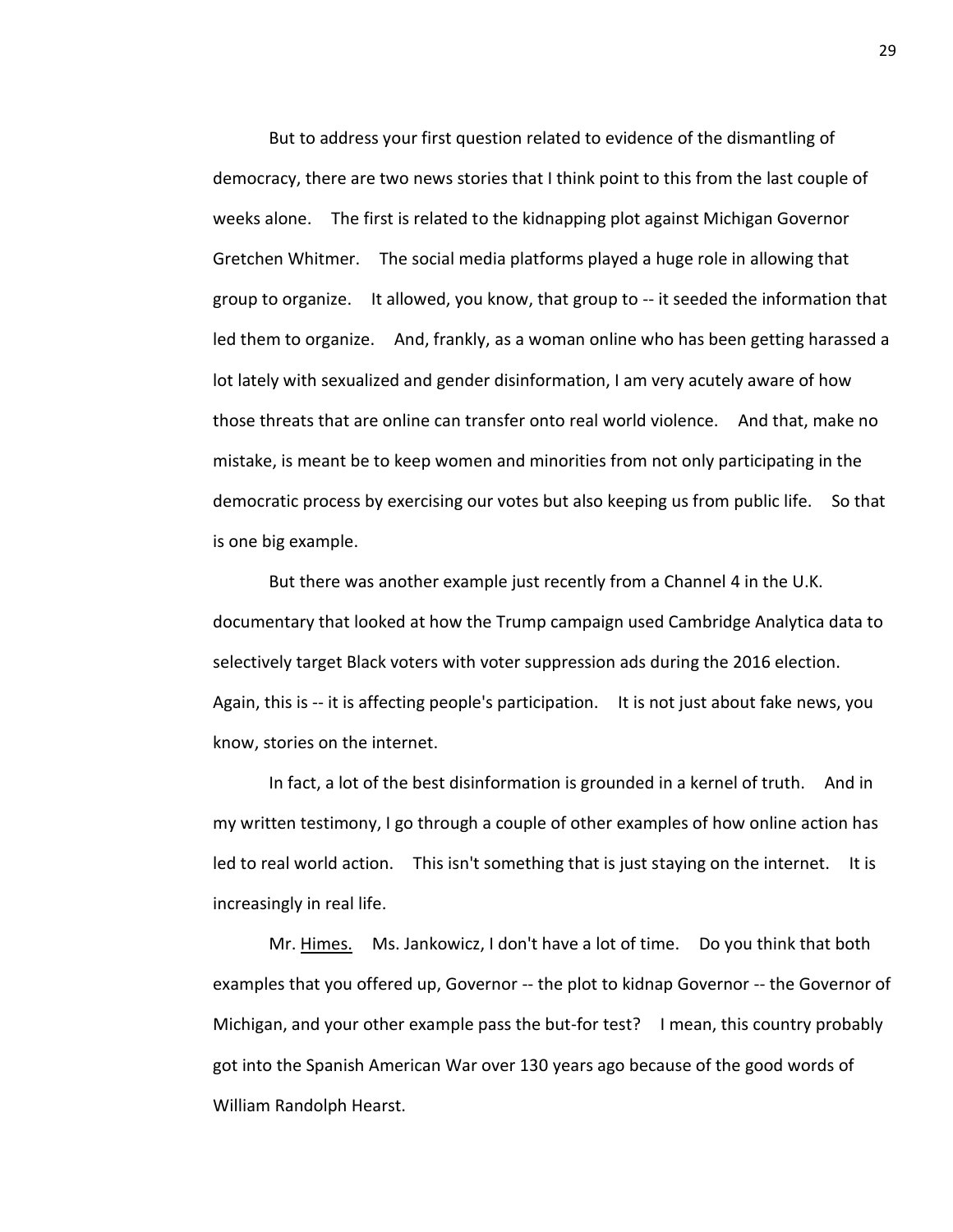So, how do we -- we have had misinformation and yellow journalism and terrible media and voter suppression forever. And I understand that these media platforms have scale that William Randolph Hearst didn't have, but are you sure that both of those examples pass the but-for, they wouldn't have happened without the social media misinformation?

Ms. Jankowicz. I believe they do, because they allow the organization of these groups without any oversight, and they allow the targeting, the targeting of these messages to the groups and people that are going to find them most vulnerable and are most likely to take action against them. And that is what our foreign adversaries do, and increasingly, it is what people within our own country are using to organize violence against the democratic participation of many of our fellow citizens.

Mr. Himes. Okay. Well, I am out of time. I would love to continue this conversation and pursue what you mean by groups being formed, quote, "without oversight." That also is language I would like to better understand, but I am out of time. But I would like to continue this conversation into, well, if this is the problem that you say it is, what do we actually do about it?

The Chairman. Mr. Quigley.

Mr. Himes. Mr. Chairman, I yield back the balance of my time.

The Chairman. Thank you.

Mr. Quigley.

Mr. Quigley. Thank you. Again, thanks to all of you for being here and for your work.

I just want to follow up a little bit on what Mr. Himes was talking about, because, again, awful, evil hate groups have been around since we have been around and, you know, during Jefferson's campaign for President, there were people on horsebacks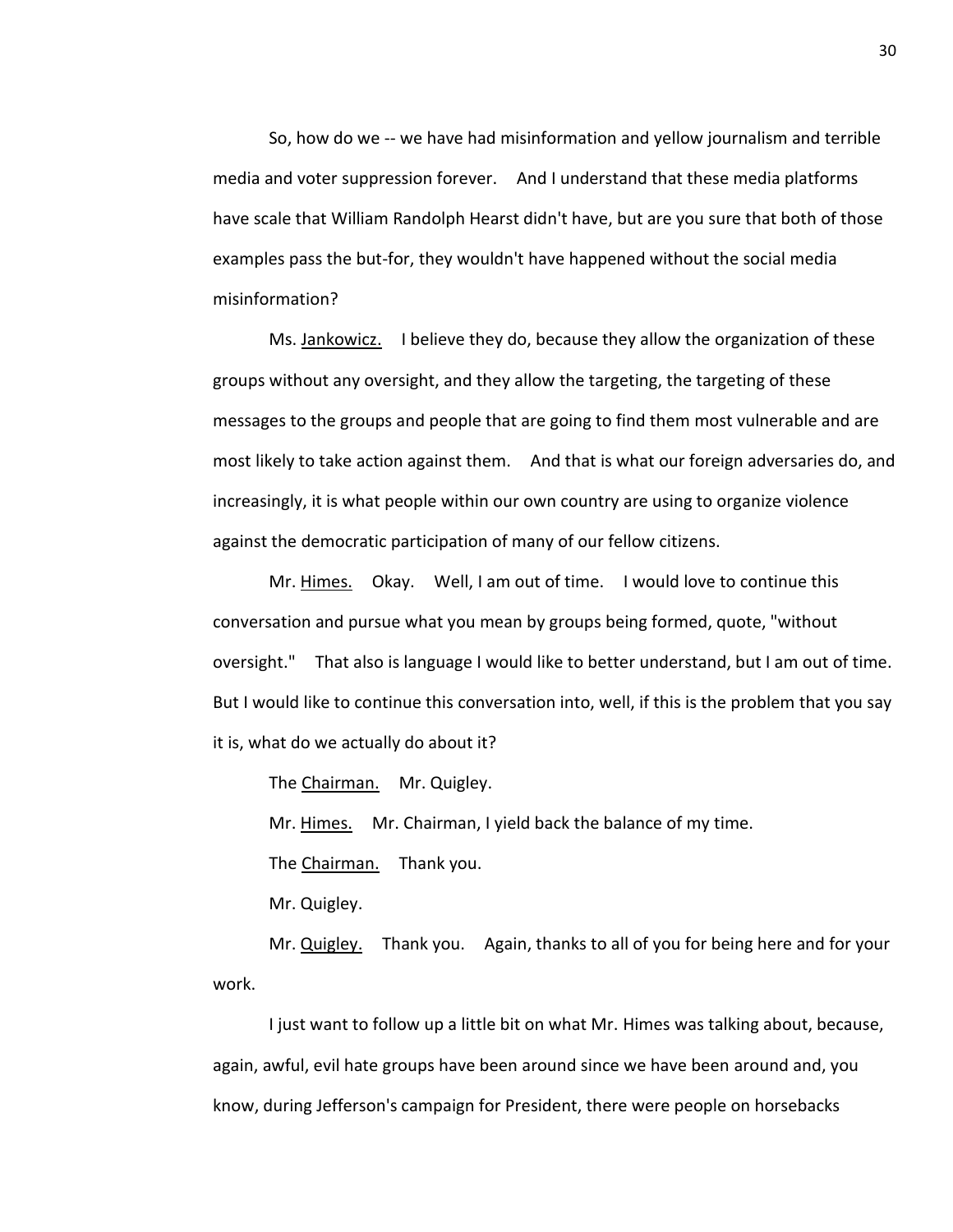spreading lies, and Nixon's big lies. Is the biggest difference now the ease of communication and the anonymous nature of it that makes this scarier and more difficult than past hate groups and disinformation?

Ms. Jankowicz. I will be happy to answer if no one else is going to jump in.

Ms. Donovan. I would like to jump in.

Ms. Jankowicz. Go ahead, Joan. I am happy to yield to you.

Ms. Donovan. I think -- so one of the specialties of my research team is looking at how White supremacists get organized online, and I completely agree with you. They have been with us as long -- way before the web, and they were very early adopters of blackboard systems, email, newsletter-type technologies. All along the way, White supremacists have been early adopters of different technologies and have used them to turn -- turning them to their advantage in terms of organizing, growing their ranks, and then also creating more targeted messaging for recruitment. But what the shift is here is, one, they can use these platforms to raise resources, that is, money. They make money doing this.

And the second thing they do is they broadcast their events, some of which are -- you know, there is a case where there was a vigilante group down at the border with Mexico that were hunting people and arresting them and broadcasting it through Facebook Live, and all the while, asking for donations, right.

And, so, it is not the case that somehow, White supremacy has shifted, and there is, you know, a different set of -- I will say it is the case that there is a different set of advantages to using social media, and not having anyone at the control switch to say this is content that could also mobilize other people, recruit other people, and also incentivize this kind of behavior. And so I will hand it over to Nina if she wants to respond as well.

Mr. Quigley. What is the most -- when they succeed at this, going back to past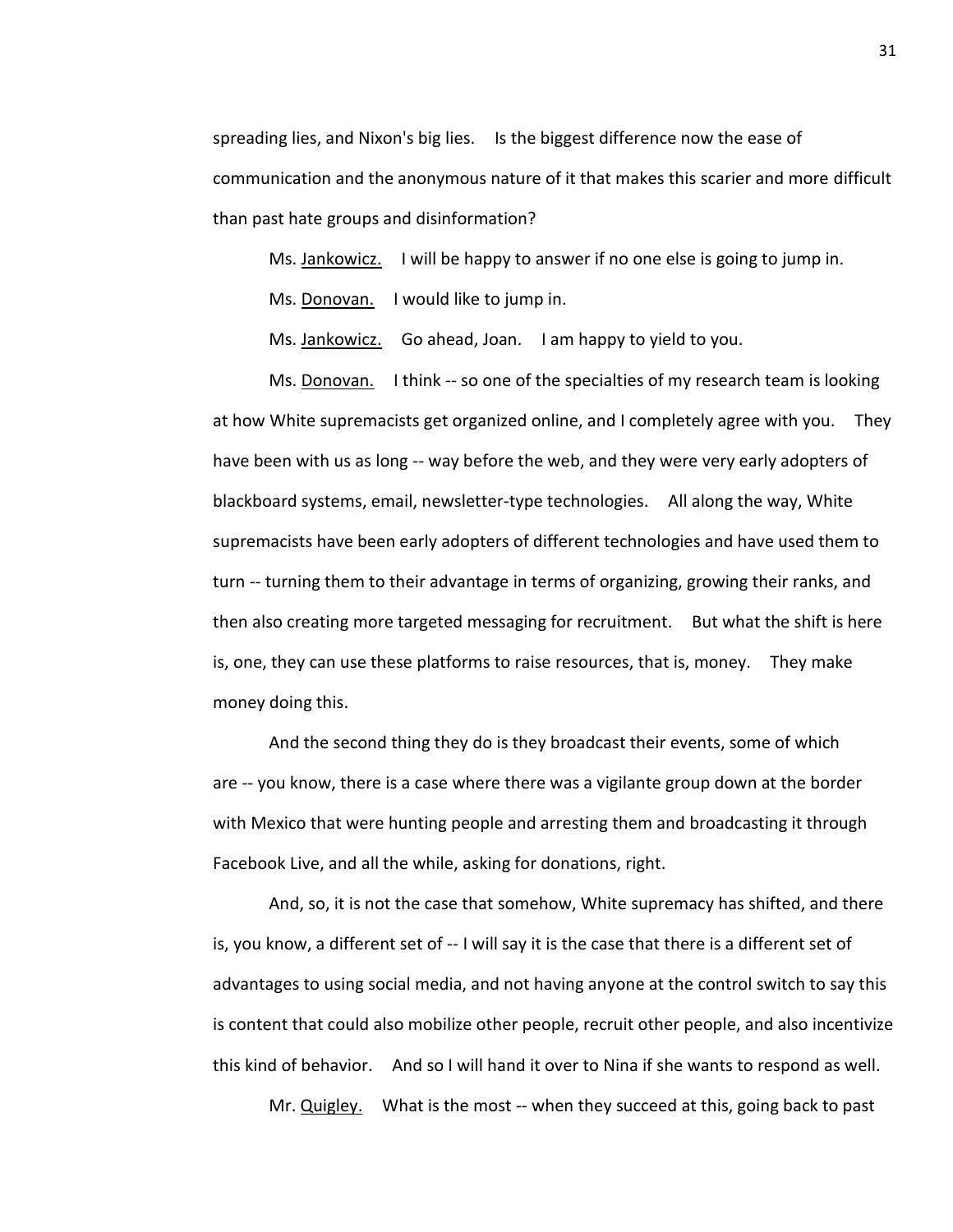efforts, with Nixon, it seemingly was the bigger the lie, the more believable. And you said they have gotten better at their messaging. Did they succeed because of that, or is it the type of things they are talking about that seem to be more successful and gaining interest?

Ms. Donovan. I mean, it used to be that you had to hoax a journalist, or you had to do something really big in public, like a cross burning, to get on the cover of a town's paper, right, and so they have been able to effectively circumvent and deliver that messaging directly. I will tell you, in 2015, when I was researching White supremacy -- the White supremacist use of DNA ancestry tests, when you searched on Google for White nationalists, it is not that it took you to a site about White nationalism. It took you directly to White nationalist message boards where they welcomed you with open arms.

We have fought really hard as researchers to get platforms to realize that kind of recruitment strategy through the web has important consequences, especially when we talk about someone like Dylann Roof who entered into conversations about White supremacy through searching on Google and other search engines for Black on White crime. That was the key phrase. And that is well documented in Safiya Noble's book, Algorithms of Oppression.

Mr. Quigley. Thank you all again for your work and for being here.

The Chairman. Thank you, Mr. Quigley. We will go now to Mr. Castro. Mr. Castro, you are muted. You are unmuted, but I can't hear you. There we are. Well, maybe not. We are still having trouble. Mr. Castro, I will come back to you next, and hopefully we can figure out the technological glitch before we do.

So let's move to Mr. Heck.

Mr. Heck. Thank you, Mr. Chairman, and my appreciation to the members of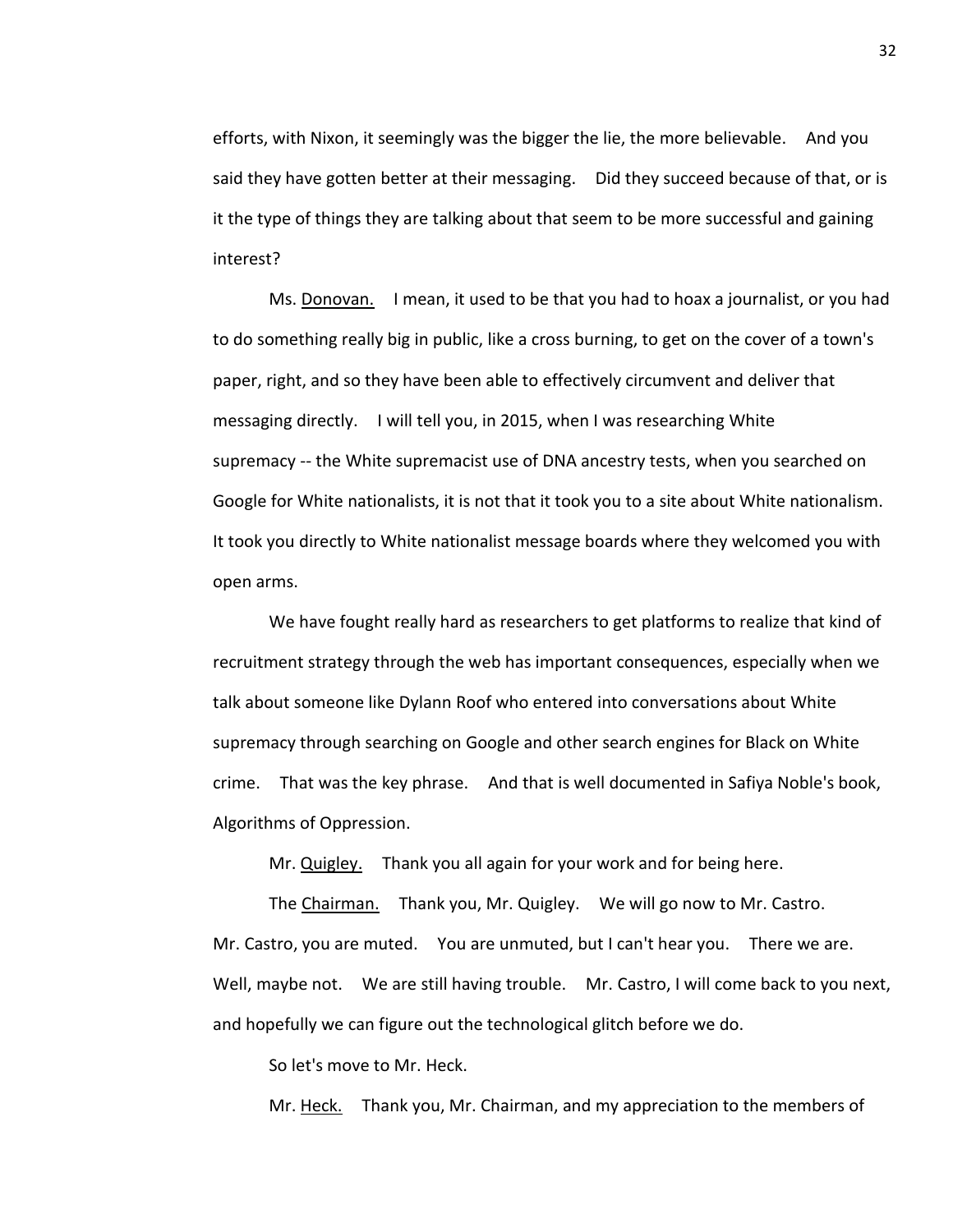this panel, which I, frankly, find extraordinary and provocative.

I want to preface my question with a confession, which is, on some level, I have a difficult time getting my arms around realizing the magnitude of this problem because of the sheer absurdity of the conspiracy premise. Frankly and bluntly put in my mind is how could anybody in their right mind believe that, but that is exactly what I want to get at. You are all incredible experts at the systems, and as it were, the sociology of this, but what I am interested in hearing from whichever one of you would be best suited to describe it is not the sociology, but the psychology. What are the characteristics that lead people to be receptive to that which is so self-evidently, patently absurd, ridiculous, harmful, crazy?

So I ask this question because I think in order for us to be able to deal with this, it is important that we not just understand the systems and the sociology, but what causes an individual to buy in, I will use the technical term, to such crap?

So if I might, perhaps, Ms. Smith, you came the closest to kind of getting there and especially with your expertise on QAnon. But any of you that might give me some insight, I would appreciate it very much.

Ms. Smith. I would be happy to jump in on that and with the necessary preface that I am not a sociologist, nor am I a psychologist. And I think it is interesting that you say that so many of these theories are so absurd, and I completely and wholeheartedly agree with that. I think what we are seeing now is such a mainstreaming of what would have been absurd. So the way in which people influence, for example, QAnon content now is through relatively mainstream, non-absurd topics.

So we are seeing a huge explosion in content around child sex trafficking and child sexual exploitation through the kind of save the children movement which is somewhat of a splinter from the QAnon theory that there is a global elite of -- a global cabal of elites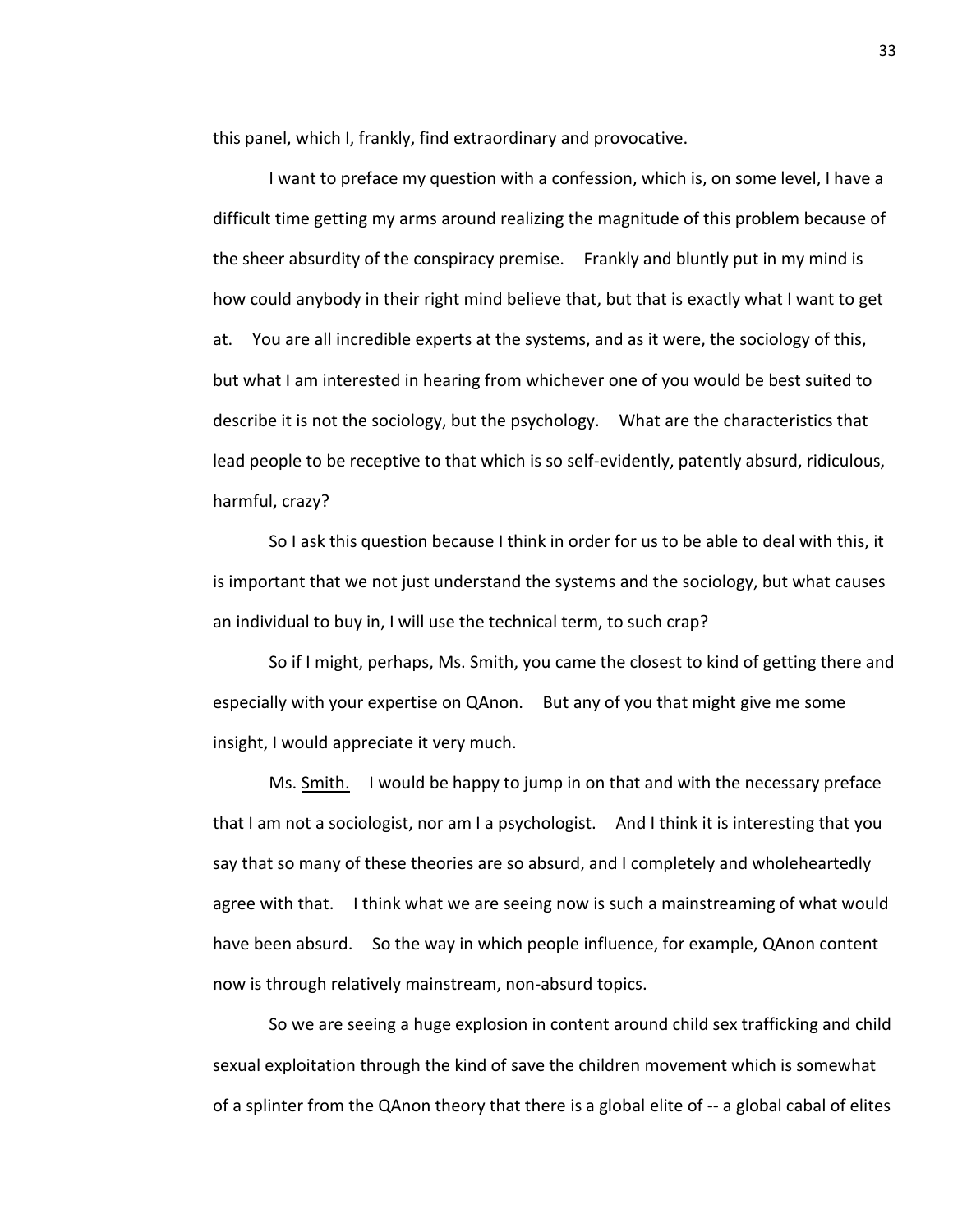and people out there organizing sex trafficking rings. That is a QAnon theory, but child sex trafficking also does exist. So, when you are encountering this type of content in social media, the first thing that you come across may not be particularly absurd.

The issue is then with the way that social media functions and reinforcement mechanisms for drawing these users down a pathway where they will be exposed to more conspiratorial content. And I think the vulnerabilities there are very interesting and need to be kind of unpacked on a psychological level.

But I come from a background of studying extremist movements, and particularly violent extremist movements, as many of my panelists also do, and in that discipline, there is quite a lot of time and a lot of effort taken to understanding individual vulnerabilities and societal level vulnerabilities that make people susceptible to extremist content.

Some of those are basic human desires and needs like a need for community and a need to feel like you belong to something. QAnon really offers people the perception that they are part of something that is good, and that they are fighting against evil, and that kind of natural human desire to be part of a movement and to feel like you are going to be on the right side of history is something that I don't think we can take too lightly.

Mr. Heck. So, Ms. Smith, that is basically an argument that the innate desire to become tribal is met by this, and you described the glide path in, but it stopped short of helping me understand how it is that you set aside all reason. I am a fanatic member of a tribe called Gonzaga basketball fan, but it doesn't require me to set aside all my rationality to do that. What are those individual vulnerabilities that lead people to see red and say that is blue?

Ms. Donovan. I can chime in here a bit about the way in which political polarization is playing into this, which is to say that when political elites and media elites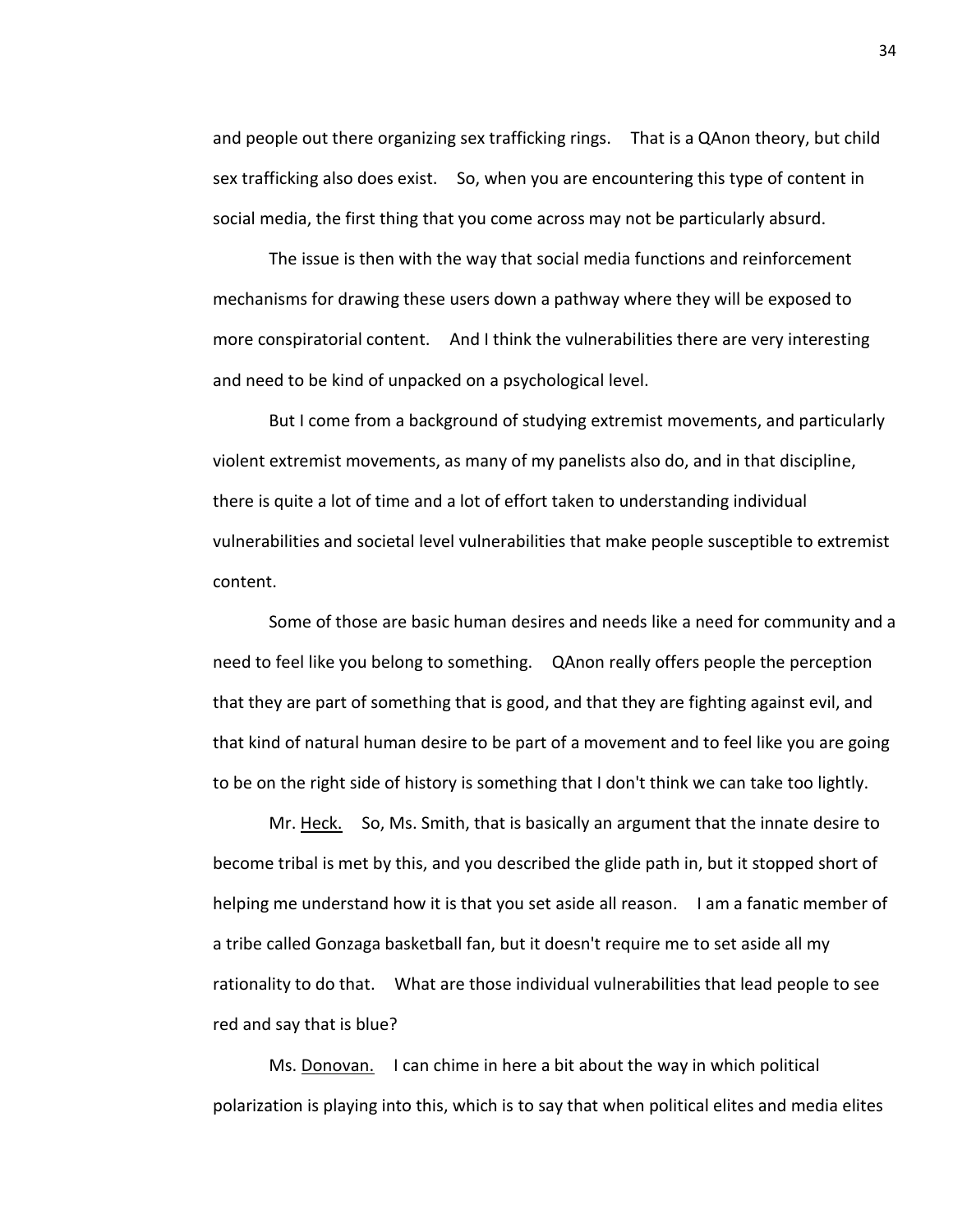do, with a wink and a nod, suggest that this is okay and appropriate content and, you know, a movement worth following, then it is another signal.

What is specific about QAnon and very unique, I think, is that there are so many ways in, and the theory evolves with breaking news. So one of the main hooks was the jailing of Jeffrey Epstein and the stories around Jeffrey Epstein and all of the intrigue about his island and elites. So when we are talking about these conspiracy theories having a kernel of truth, what it has done has also just laid itself out across the internet for anybody to go find these Easter eggs.

And, so, it has these elements of participation that involve information seeking that is rewarded by the platforms themselves. And then you bring that information back to these online groups, and some people spend hours upon hours a day doing just that or repackaging that as a YouTube video so that people can follow along.

Because this conspiracy theory evolves with the news and evolves with corruption in some places as well, it is a very live wire. That is different from coming into it from, you know, understanding that even if it is playing on anti-Semitic tropes, which only when you go into the theory and you really start to dig around and you know what those tropes are do you understand what the language is really calling for.

Mr. Heck. Thank you, Dr. Donovan.

I yield back, Mr. Chairman.

The Chairman. Before I go back to Mr. Castro, I just want to let our viewers know I am not just calling on the Democratic members. The Republican members were invited to participate in the hearing. Regrettably, they have decided not to. We think that is a disservice to their constituents, and more broadly, to the discourse, but that is their decision.

Let's try again with Mr. Castro.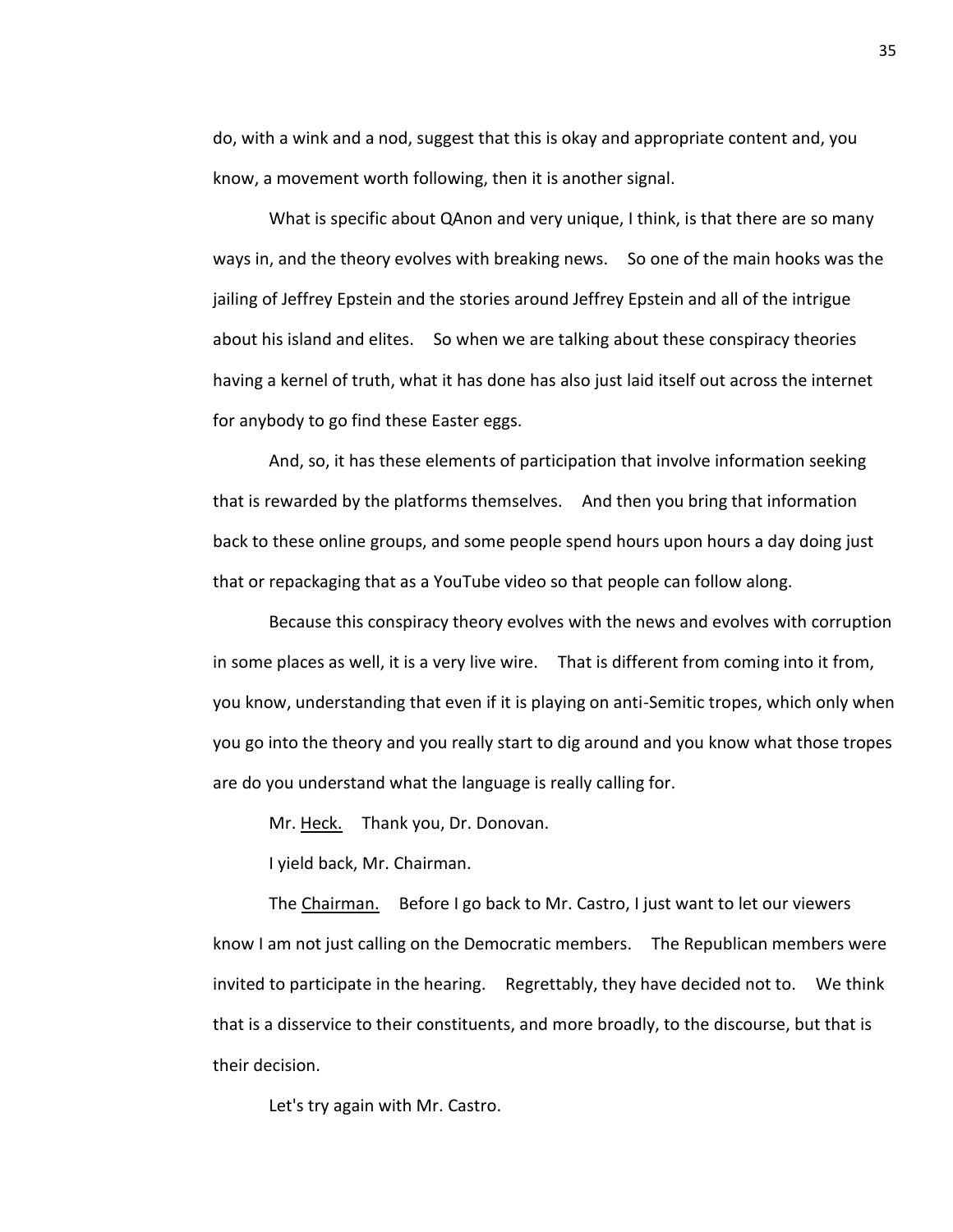Mr. Castro. Thank you. Can you hear me?

The Chairman. Yes.

Mr. Castro. I just switched out from my computer to my phone.

Ms. Donovan, you said something that I think, as we analyze these issues, is very important, which is, essentially, that social media, like other industries, produces a product. And, in this case, that product may be damaging to Americans' health and to our democracy and our public discourse. I have, over the past 2 years now as chairman of the Congressional Hispanic Caucus, taken on the media with respect to the stereotypes that entertainment, for example, produces about different groups of people. But I think as a kid, there is a certain product that is being produced that is damaging, and how do you deal with that?

What is also very interesting is over the course of American history, as media developed, the standard line has been that the best counter for lies is truth. But we presuppose that there is this marketplace, that everybody's marketplace [inaudible] ideas that everybody is attuned to, that everybody is paying attention to, and ultimately, truth and lies will both be told, and we will be able to sort out fact from fiction.

But as we have seen with social media, it is more a matter of a kind of asymmetric conversation where people are going to various different channels that they may agree with or, get suckered into, or get allured into, and then end up believing it without ever actually being exposed or confronted by fact. Or by the time they are, they disbelieve the sources or the countervailing information.

So I want to ask you: As I think through these things, at least what is important for me is, do you believe that there is any kind of common marketplace of ideas at this point in the United States where you really have this battle between fact and fiction or truth and lies? What is the state of American media as we try to figure out, you know,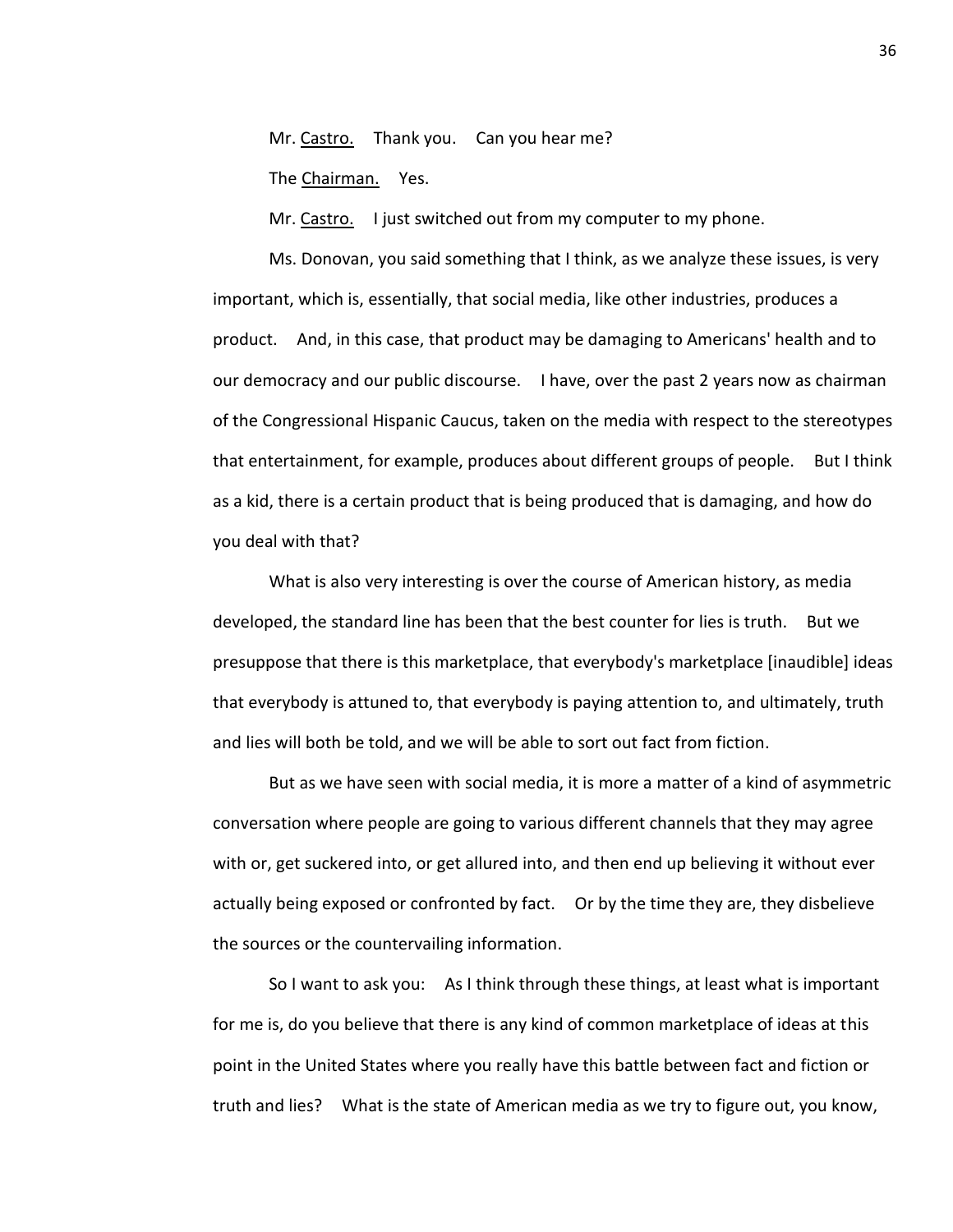whether regulation is appropriate? And I ask this for Ms. Donovan, but also for any of the panelists. As legislators, as we try to figure out what our role is, whether it is regulation, whether it is taking away tax incentives also. It is not just a matter of doing affirmative things. You can also take away tax incentives.

And, so, how do we handle that, and part of it is what is the state of American media? Is there common marketplaces at this point or not?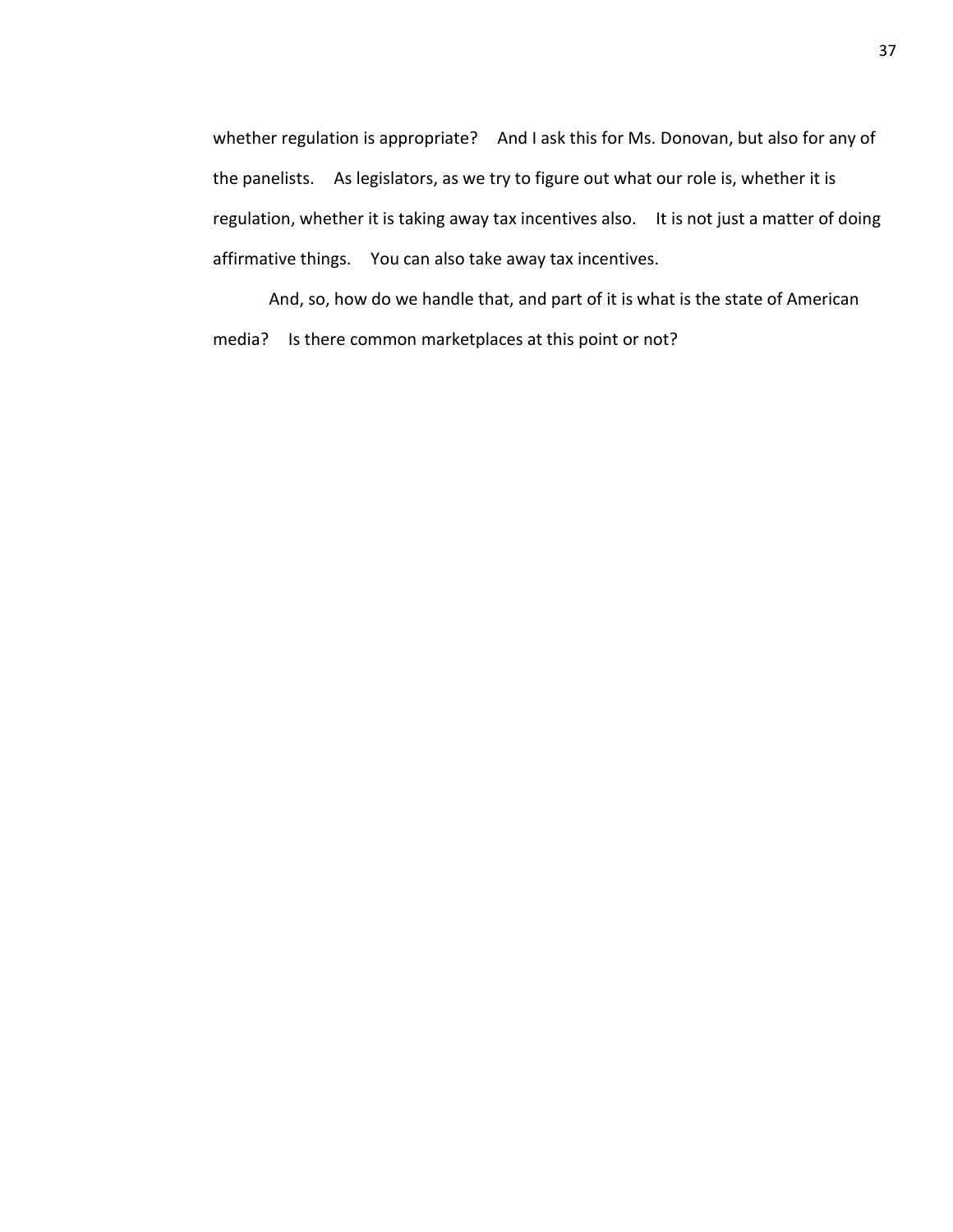#### RPTR WARREN

#### EDTR HOFSTAD

[2:32 p.m.]

Ms. Donovan. Yeah, so there is some great writing on this in the -- also, a lawyer that has written an interesting piece on why we shouldn't think about the marketplace of ideas when we think about the internet.

I think it gets to the third point that is in the title of this hearing, which is, we are also living through an infodemic. We are living through a moment where there is such an abundance of information that credible information and inaccurate information are circulating in the same spaces.

So, when you go onto Google Search, for instance, and you type in any keyword, what the algorithm does is it ranks, sorts, and then prioritizes certain information in order to return it to you.

In the midst of the early part of the pandemic, when we were still calling this "coronavirus," we saw an unbelievable surge in URLs using the term "coronavirus." As people started to change to call it "COVID-19," we saw another spike in the use of URLs with that keyword in it.

And then, if you look at the URLs, you start to figure out very quickly that grifters are through the space first. It is "Maryland COVID-19 Relief" is the URL, right? And if you are trying to find information about unemployment or where to get tested and you just search on Google for, you know, "Maryland COVID-19," you might bump into this website which was actually a front. It made it look like you were applying for information and for unemployment, but you were really just submitting your information to a firm that was going to call you and give you legal services, right, and try to gin up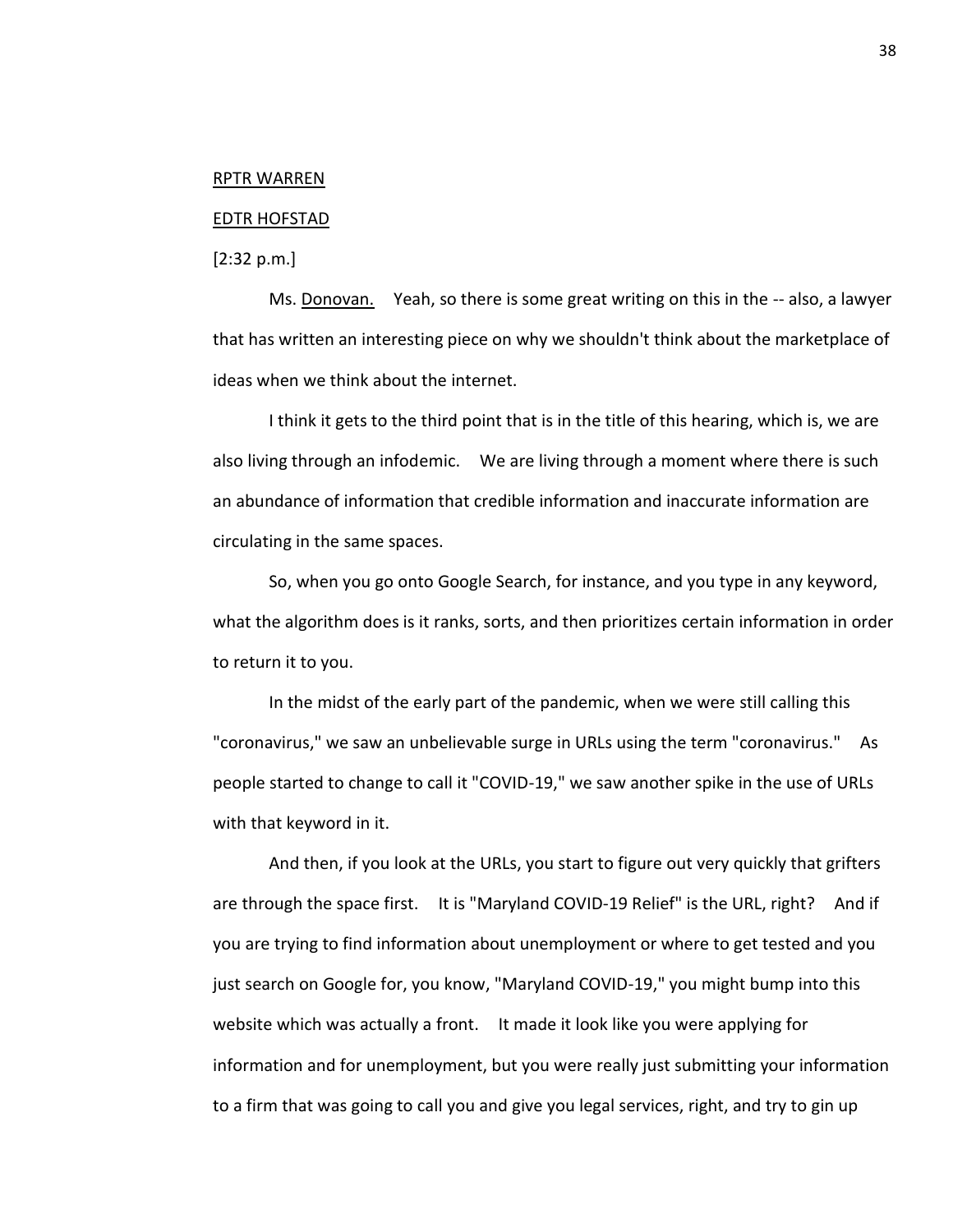business that way.

We are talking 100,000 and more domains in that moment that were meant to -- in some instances, were just parked. We don't know what they were going to be using it for. But in other instances they were, you know, about trying to get people to click on the link to think they were going to buy masks, hand sanitizer, toilet paper, or apply for government funding --

Mr. Castro. Pardon my interruption. I only have about 25 seconds left -- Ms. Donovan. Yes.

Mr. Castro. -- but I want to ask you: Where do you fall, from government being heavy-handed, so to speak, in terms of regulation, to being completely withdrawn, as I think for the most part we have been so far, to somewhere in the middle? What do you recommend? Where would you fall?

Ms. Donovan. I think government needs to incentivize platform companies to do better content moderation in terms of content curation, right? These platforms should be employing librarians at the front end to make sure that, when you are searching for something on the platform and it has this money-or-your-life consequence to it, that you should be getting true and correct information and not just what is, quote/unquote, fresh and relevant.

Mr. Castro. Thank you. I yield back, Chair. The Chairman. Thank you. Mr. Welch? Mr. Welch. Thank you very much. I thank all the panelists.

Just pick me up from where you finished, Dr. Donovan. You know, I do believe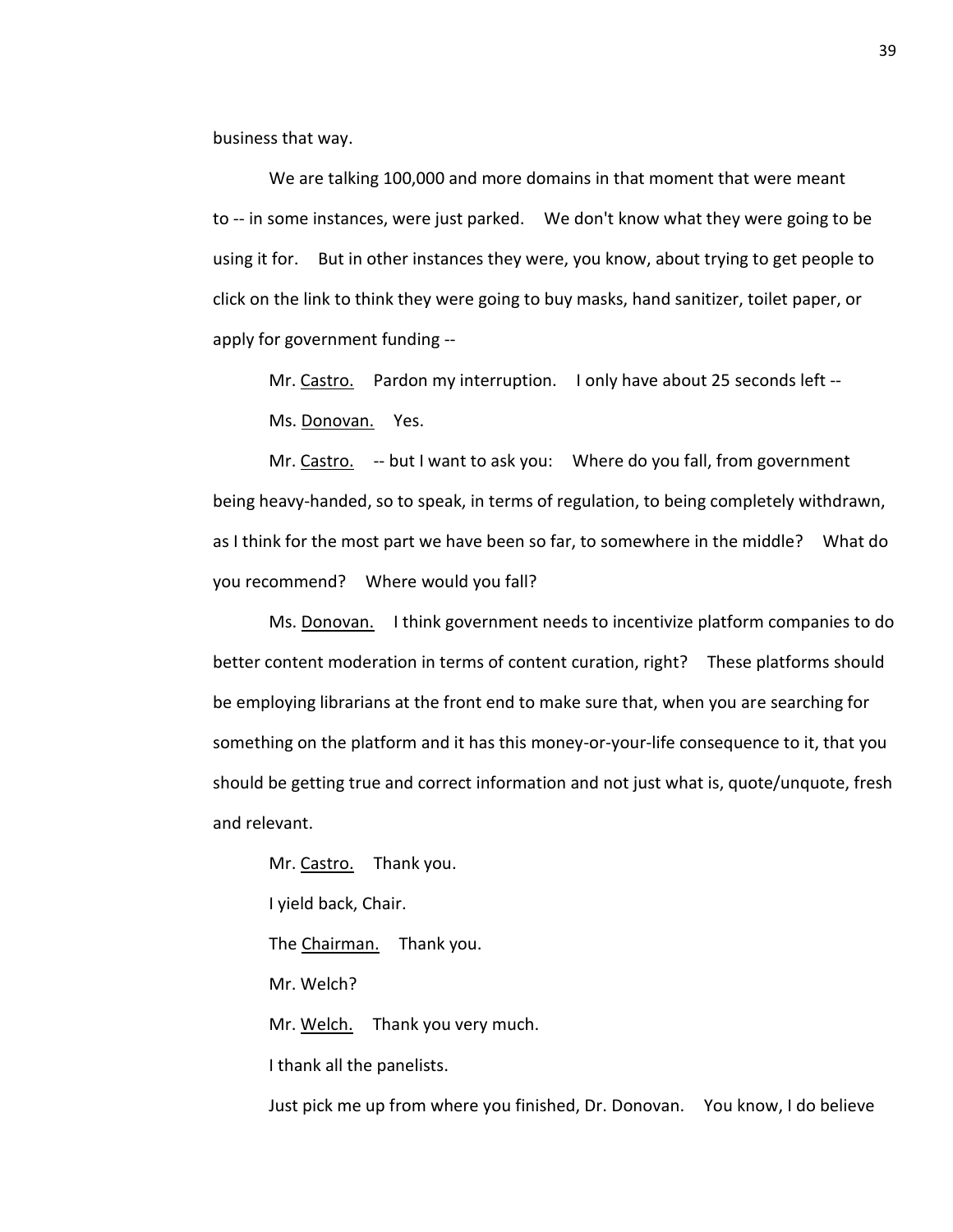that the flood of misinformation is a threat to democracy, but I also think the threat is also the ethic now that you can believe whatever you want. And it is not just social media, and it is certainly not just Russian interference, when you have politicians such as the President taking advantage of this, but it is also a business model with -- I will use an example -- FOX News, where they basically do monetize a type of journalism that is largely, obviously, from my perspective, pretty fact-free.

And what is absent in a more extreme way than even the yellow journalism that Mr. Himes mentioned is any editorial function at all. And that is the breakdown of institutions and the breakdown of any structure in media where there is some obligation to stand behind what you publish. And, of course, the platforms that we have have exemption from any liability for whatever goes out over their platforms.

So the questions I have is: Number one, this problem that you are articulating with disinformation, isn't that part of a broader change in the whole media landscape, not just social media?

And then, number two, just talk a bit about the remedies. Because, to the extent that we are giving deference to Mr. Zuckerberg or Jack Dorsey to decide, this is really a public function, and how do you have a public function that tries to maintain some standards of editorial competence without there being censorship?

Dr. Donovan?

Ms. Donovan. Yeah, thank you. I am sorry. I feel like I am speaking a lot here, but I do have ideas about what do we do when we have this kind of feedback loop where people are charging the platforms with censorship when they are trying to do content moderation.

You know, it all mattered a lot less 10 years ago, when people didn't really think about social media when they thought about, where do I get my news? Right? And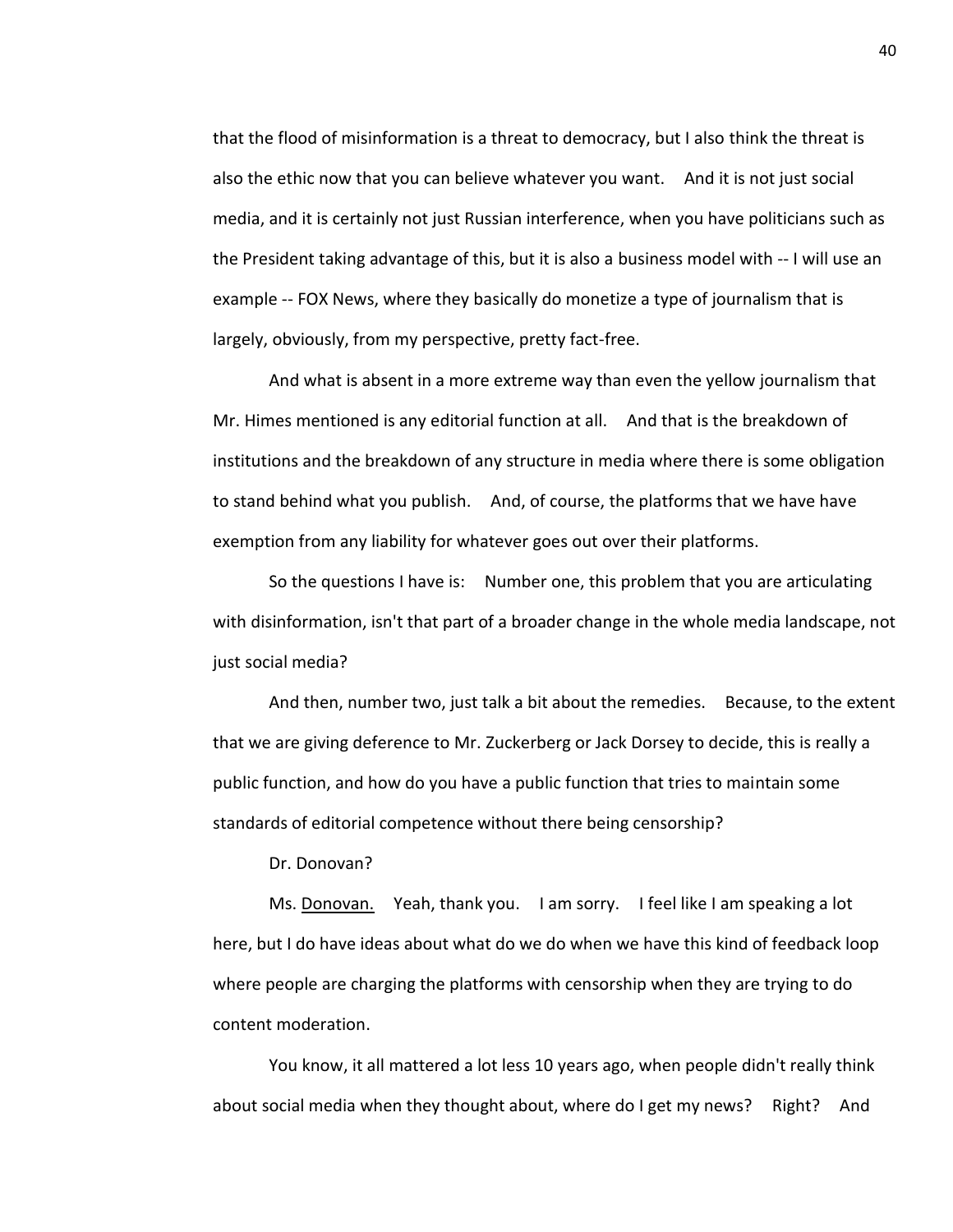this is what the fundamental change is, is that social media is not additive to the information environment. It actually --

Mr. Welch. Well, let me --

Ms. Donovan. -- changes the shape of information across our society.

Mr. Welch. Let me be a little more --

Ms. Donovan. Yes.

Mr. Welch. Let me be a little more directed.

Ms. Donovan. Sure.

Mr. Welch. Number one, should we eliminate that exemption, that liability waiver for platforms in what they publish? Should they take some burden, much like newspapers do? That is number one.

Number two, should there be discussion about restoring the fairness doctrine? And when that was eliminated, it really opened it up for an enormous amount of opinion-based news and the FOX News model.

Ms. Donovan. I don't --

Mr. Welch. And then, third --

Ms. Donovan. Okay.

Mr. Welch. -- the third question is, do we need a new agency that essentially would be, on behalf of the public, making the rules, subject to legislative -- obviously with legislative authority, as opposed to having that delegated to the tech giants?

Ms. Donovan. Yeah, I am very much in favor of a new agency that would evaluate what the actual impact is on other sectors and on our information economies and then come up with recommendations.

For right now, I don't think it would be advisable to, you know, really restructure 230 without a plan for how to go ahead.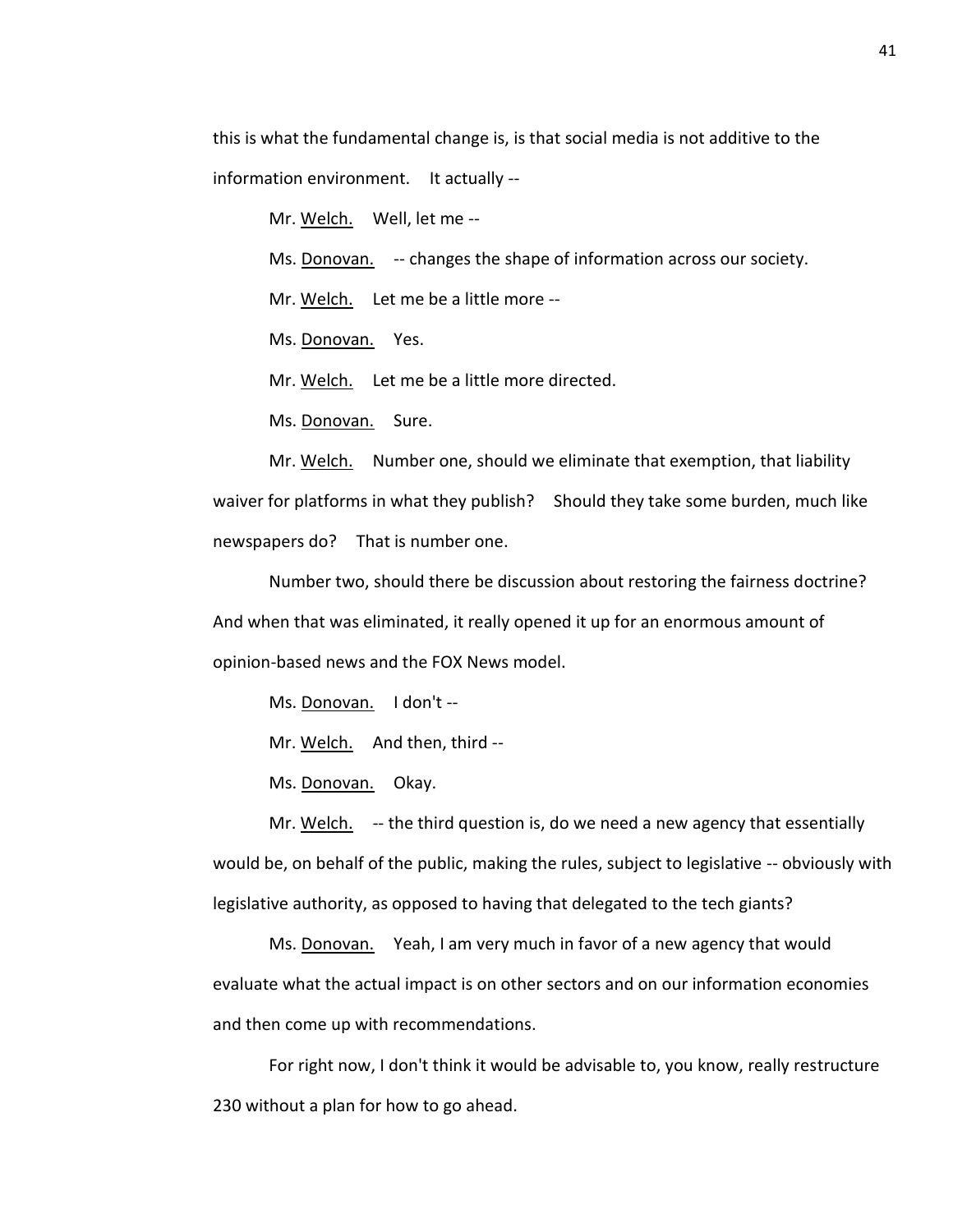I do see that platforms, you know, social media provides an enormous public good in terms of the ways in which people communicate with each other. It is the features that are becoming the problem, the ways in which information is sorted and, by and large, as well, the way in which people can pay to play. They can pay to push their information or their, quote/unquote, news across these platforms.

And so I do think we need especially regulation around the advertising component, especially as it relates to honesty, not just in terms of what the content is, but who is behind it, who is paying for it. Because until we have that kind of transparency, people are not going to know enough about how they are getting their information to be able to vet what to trust.

Mr. Welch. Okay. Thank you very much.

I yield back, Mr. Chairman.

The Chairman. And, Ms. Jankowicz, I couldn't tell, were you seeking recognition there?

Mr. Welch. I would love to hear from her. Yeah.

Ms. Jankowicz. Sure. I am happily able to jump in there.

I am going to jump in on the fairness doctrine bit. I, personally, would welcome its return to our country. But I also think there is a point to be made about investing in journalism as a public good in the United States.

We spend \$1.35 per person per year on our public media. And I am sure I don't need to tell any of the members here of the service that the Corporation for Public Broadcasting provides, particularly in news deserts around the country, where the local NPR and PBS stations are some of the only local journalism that is trustworthy that exists.

And I think we could stand to invest more in that dichotomy and make sure that people have somewhere to go so there isn't a vacuum for this junk news, both from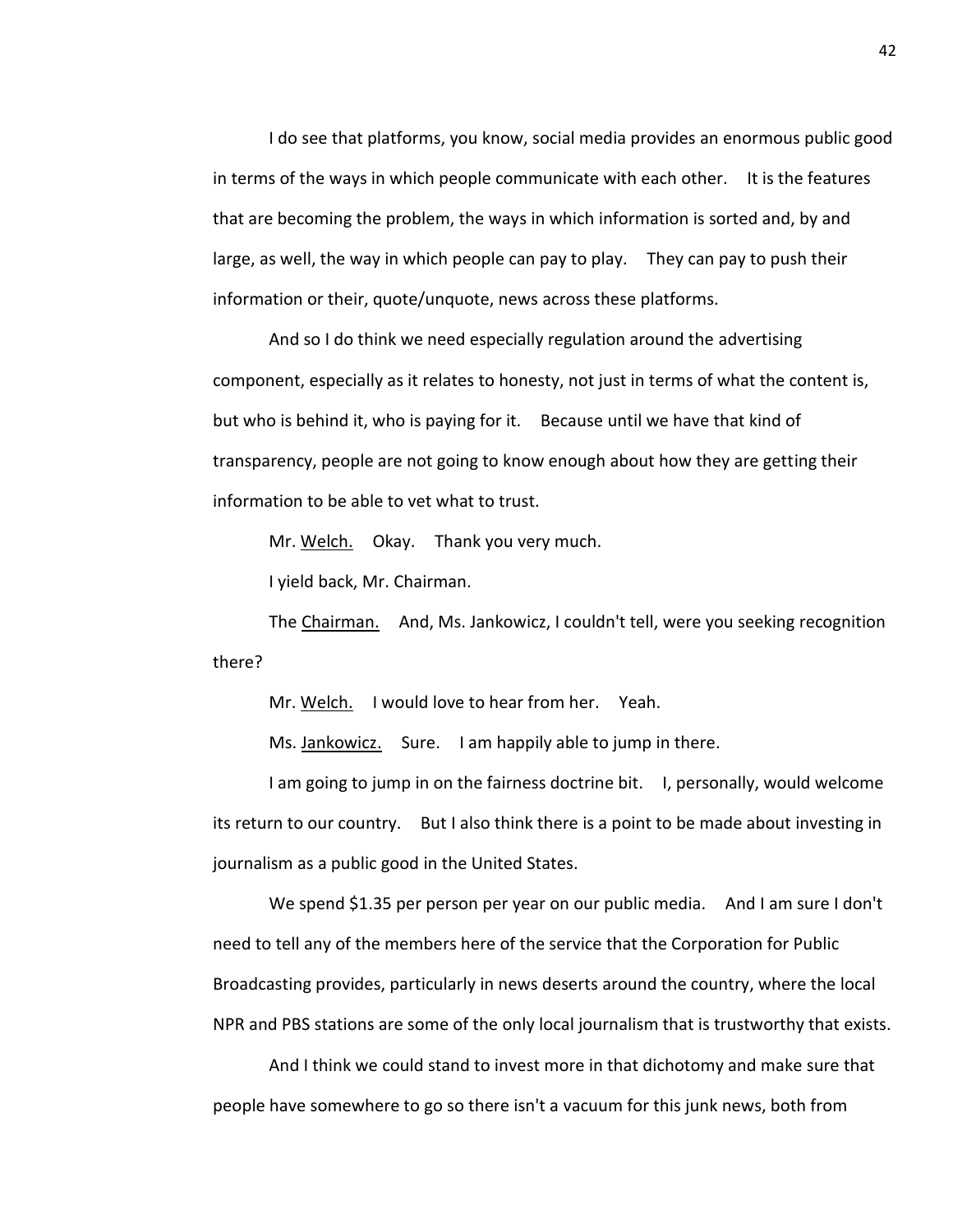foreign and domestic sources, to really fill the vacuum.

And then, on a new agency, I am of the opinion that we would really benefit from an oversight agency making sure that the rules that platforms -- we could either create a new set of rules or see if the rules that they have created for themselves are being enforced fairly and equitably.

Because right now what we are relying on is researchers who, like the four of us, are going under the hood, so to speak, and finding this stuff out, doing the platforms' due diligence for them, and we are relying on leaks and what the platforms tell us, which, frankly, I don't trust as the whole picture.

So I would like to empower a new oversight body to make sure that there is transparency and that the platforms are doing their due diligence by their users.

The Chairman. Thank you.

Mr. Krishnamoorthi?

Mr. Krishnamoorthi. Can you hear me, Chairman?

The Chairman. Yes, we sure can.

Mr. Krishnamoorthi. Okay. Thank you so much.

And thank to you the panelists for this excellent discussion.

I guess, let me throw out this question maybe to Ms. Smith. You know, one, we have dealt in some ways with, you know, basically jihadism on the web as being a real threat to our national security. And, in some ways, this parallels what we see with QAnon. There is all kinds of crazy, magical thinking, there is Black-and-White morality plays, and conspiracy theories abound.

And my understanding is that we have done a decent job in dealing with the social media influence of jihadism and ISIS -- to some extent. I am not positive. If I am correct about this, is there any lesson to learn from what we did there with this particular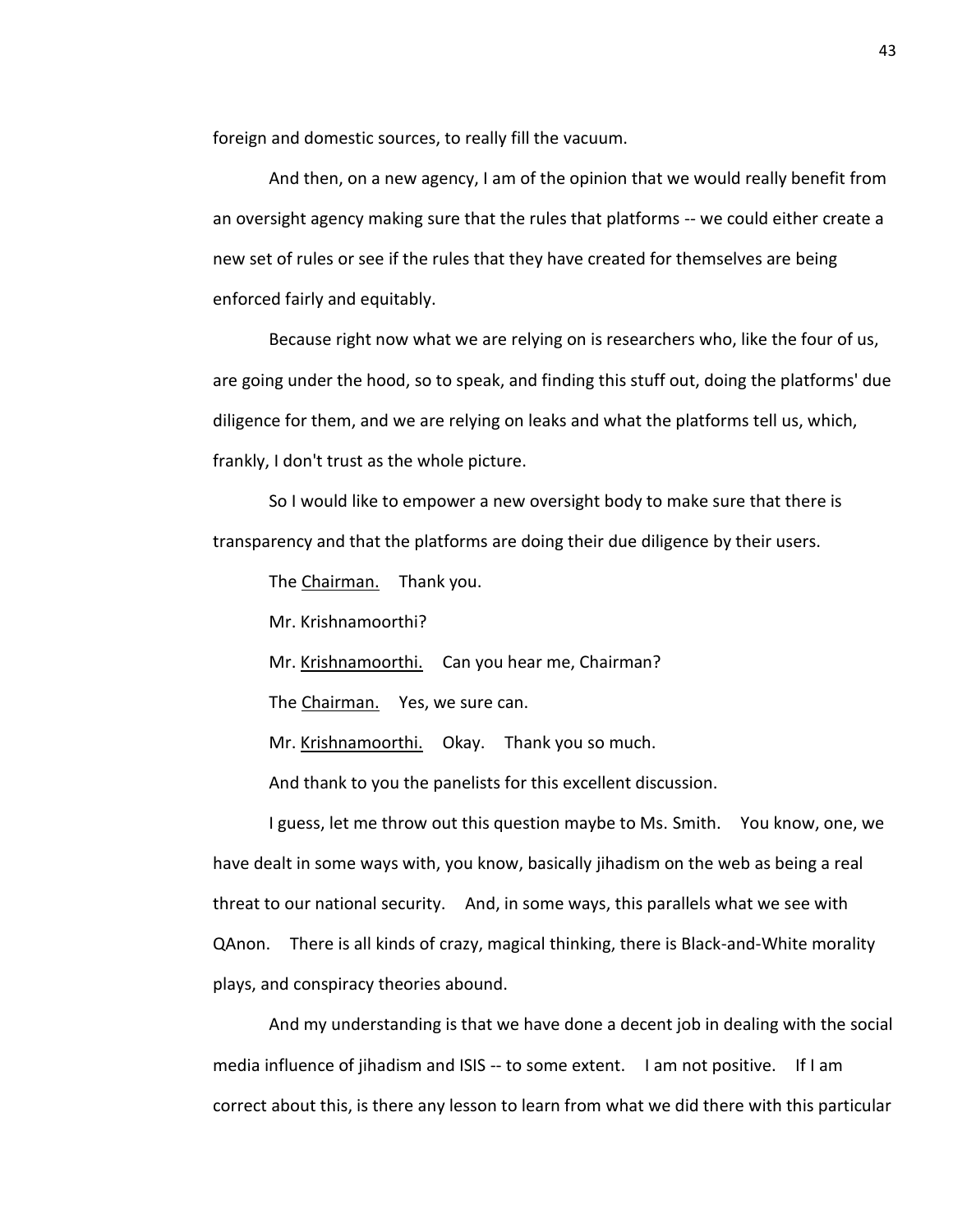QAnon theory?

Because I understand that intelligence agencies in other countries are actually actively thinking about dealing with it. Maybe we aren't yet, but maybe we should. And I would like to know how.

Ms. Smith. That is a really great question. Thank you for that.

Just one thing on the, kind of, potential restriction of jihadist content: This is a different issue, in my mind. With jihadist content, there was quite an easy yes-and-no game to be played with the content that needed to be swiftly taken down from social media platforms. You know, some of the most gruesome propaganda that we saw from groups like ISIS was violent and harmful and horrific in nature and quite clearly contravened community guidelines.

The issue that we have with some of that content was that it fell in this gray area of -- so, for example, when ISIS recruiters realized that their potential recruits were being turned off by gruesome propaganda, they really pivoted and adapted into emphasizing the healthcare system and the education systems that had been set up in the territory that they were occupying.

So the issue that we have with QAnon is this gray area. So much, such a vast proportion of this content does not violate community guidelines in any way. The platform actions that we have seen thus far specifically target violence-inducing content and harmful content -- that is to say, in the words of the platforms, usually content that can induce real-world harm. It is a small proportion.

So I am not a policymaker in this sense, and I have very few recommendations for how to restrict the amount of content that there is on the platforms that does not contravene community guidelines. But I would kind of repeat what I said earlier that I think platform engineering really does play a large role in preventing the, kind of, rabbit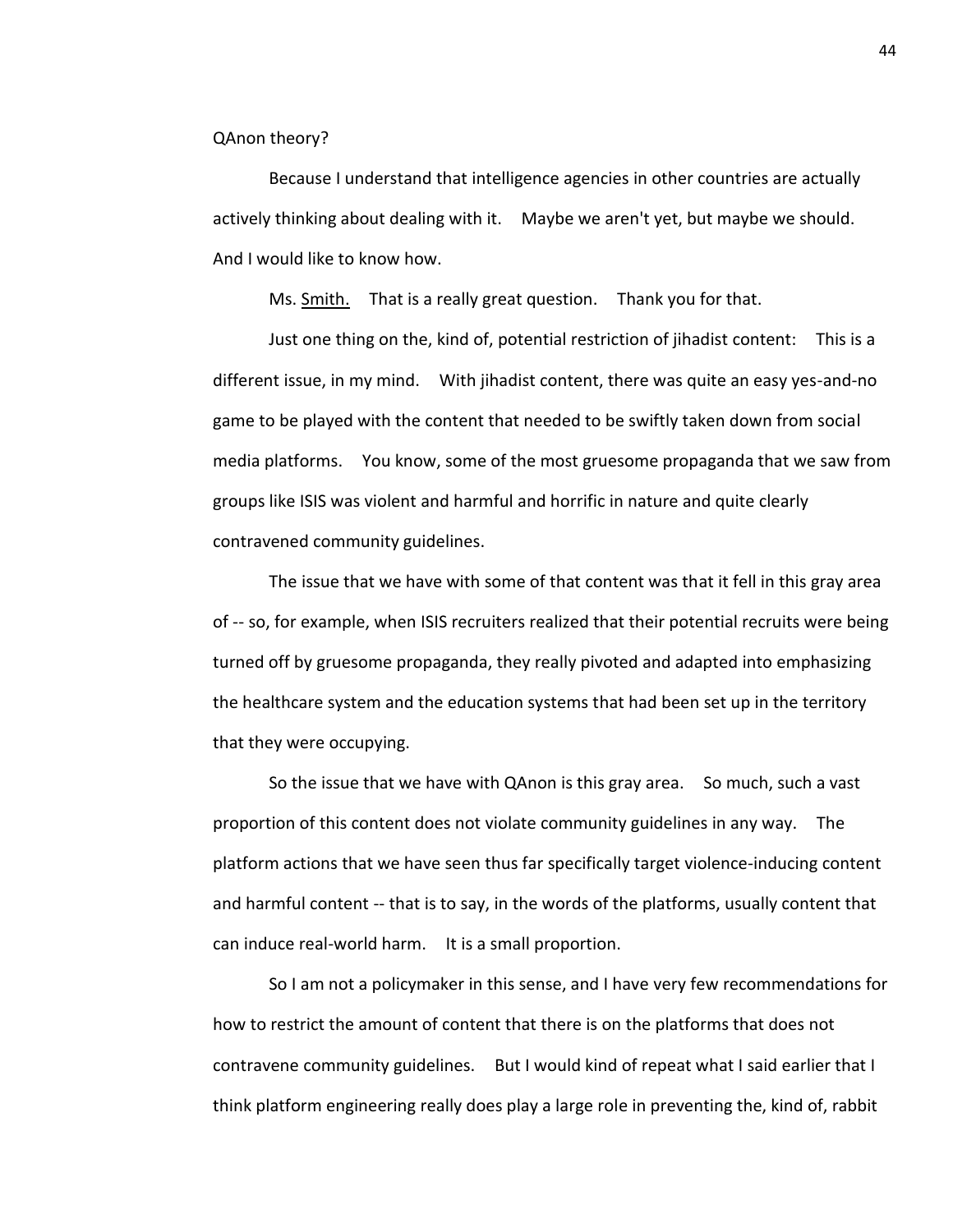hole that we are seeing of people being drawn into more and more content of the same nature.

Mr. Krishnamoorthi. Got it.

Let me just ask another quick yes-or-no question. Can we rule out that there are any other foreign actors that are fueling the QAnon social media conspiracy theories?

Ms. Donovan. Absolutely not.

Mr. Krishnamoorthi. Okay. Well, that was an easy answer, and that is what I thought.

I have noticed that the QAnon movement has spread to Europe. I haven't seen it -- has it spread to Russia as well?

Ms. Smith. That is a good question. I have researched QAnon in 27 different countries now on various different platforms. Obviously, the data that we get is open-source and available through public APIs. So the platforms they use, like VK, are not necessarily ones that we have access to. That is kind of the Facebook equivalent in Russia.

It is a good question. I would be surprised if there is no conspiracy movement that is at least adjacent to QAnon in Russia. But, certainly, the growth of QAnon in Europe has been astounding and rapid and terrifying.

Mr. Krishnamoorthi. I would just say, Mr. Chairman, this is an excellent topic that we should drill down on as we get closer to the election. We have been talking about foreign influence and Russian influence, active influence. I am concerned that it is playing a role here with QAnon.

Finally, last question to anybody: Are there ways that we might be able to infect the conspiracy theory and the QAnon conspiracy web with other ideas or stories that could sow confusion and discord and cause it to collapse in on itself? In other words,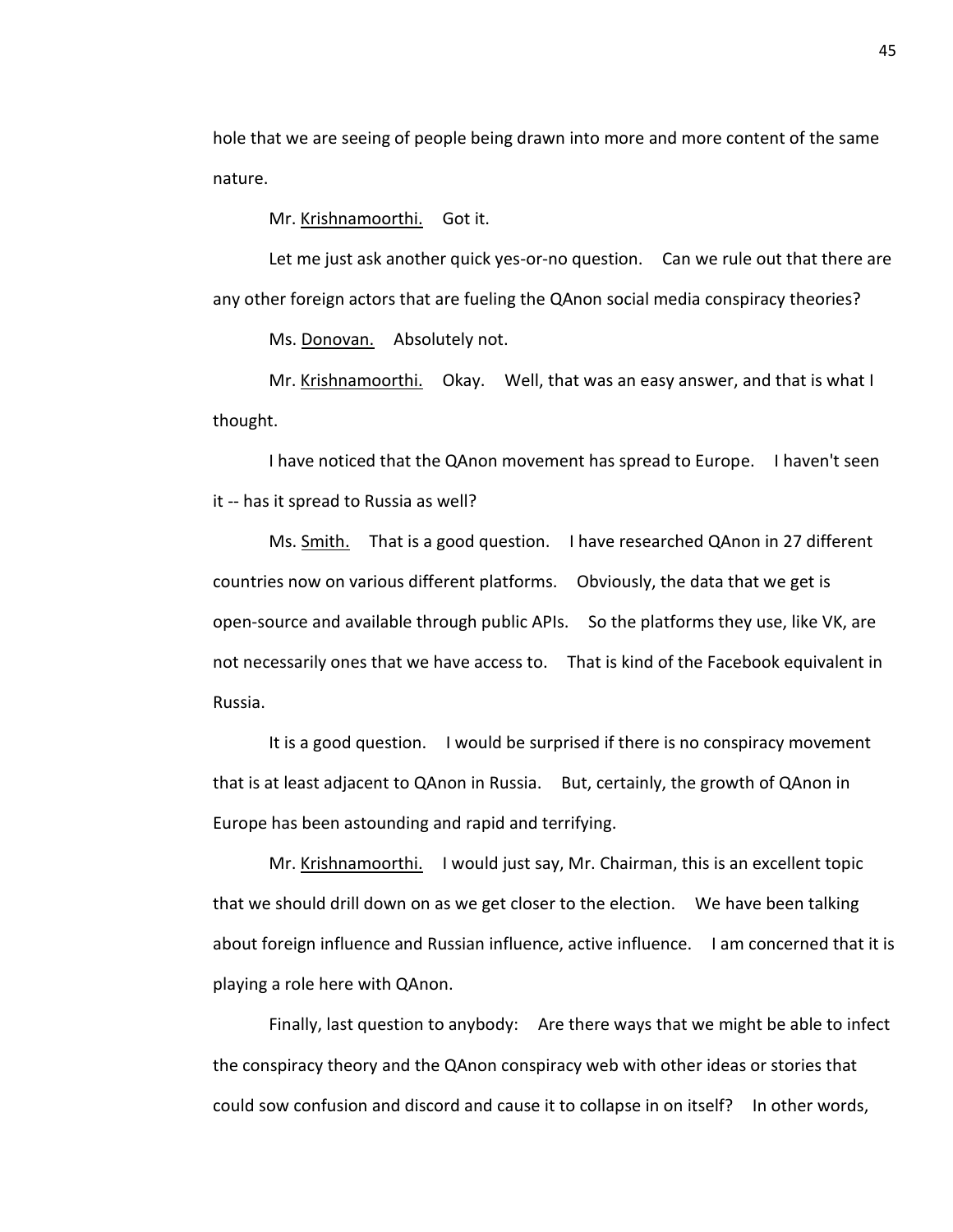kind of embed other crazy things that might pit groups against each other within the theories.

Ms. Donovan. So I was just going to say briefly about this, which is that one of the things that that might do on certain platforms is actually reinforce the circulation through algorithms and recommendation systems. Because recommendation systems actually respond to that kind of excitement. And so there is an inverse system of rewards for the ways in which platform companies would react to that and then how it may or may not disrupt communities.

One of the key features of these communities is just that they keep the conversation going. And so there is already a lot of back-and-forth and chatter about what different things mean. This isn't a group that is, like, ideologically wedded to one specific idea. Part of it is the discussion itself.

Mr. Krishnamoorthi. Well, thank you.

The Chairman. Thank you.

Representative Demings?

Mrs. Demings. Thank you so much, Mr. Chairman.

And thank you so much to our witnesses for being with us today. It is an important discussion.

My connection has been a little bad. If it still is, I do apologize for that.

Ms. Jankowicz, I just want to, first of all, thank you for reminding us that social media really allowed the platform for those who plotted to kidnap a U.S. Governor to take place. I think that is extremely important.

And when we talk about threats to our democracy, we certainly know that women, Blacks, and other minorities are always targeted. There may be different means of targeting, but the mechanism is usually the same, and that is to instill fear.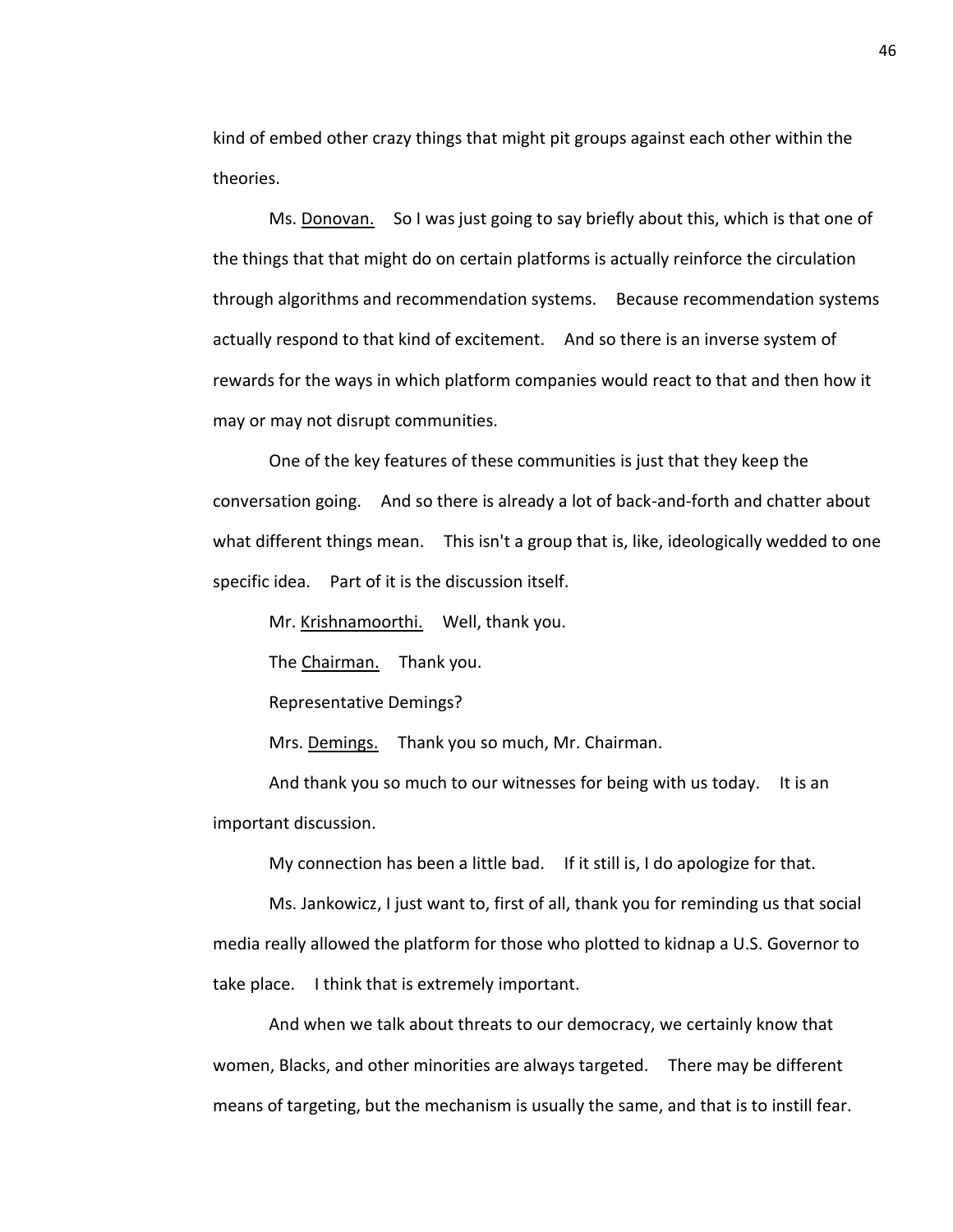And so I do believe that this is a significant threat to our democracy.

You know, here we are again, and it is such an important discussion. And I would think that we would have learned so much, whether it is foreign interference or what is going on here at home, from 2016 and what the Russian IRA did.

Could you please, Ms. Jankowicz or others, tell me what you believe were the lessons learned? Because this environment just seems so ripe for this discussion about QAnon right now. If you could just tell me what lessons learned, and what are some of the gaps, if you will, that still exist that we need to have an immediate focus on or bring immediate attention to?

Ms. Jankowicz. Thank you, Representative Demings. And I am definitely going to be brief and throw it over to Cindy, who can definitely expand on this as well.

Thanks for your recognition of the threat to minorities and women played by disinformation. I will just throw out two quick statistics. My team tracked the disinformation on Parler and 4chan, which are two, kind of, off-platform sites used by a lot of the folks who have the same sort of inclinations that the folks kidnapping Governor Whitmer did. During the Vice Presidential debate, we were tracking instances of sexualized and gender disinformation against Senator Harris. And, on those two platforms, those instances increased 631 percent and 1,078 percent. And it wasn't just because the event was getting talked about and she was in the public eye; the number of individuals latching on to these theories is growing. So I just think that is an important thing to say.

Regarding Russia and what we have learned, I am not sure that the United States has actually learned very many lessons. I think the past couple of days have shown that we have learned, perhaps, or at least have become more circumspect about how to report on hack-and-leak materials or things that might be of an illicit provenance. But,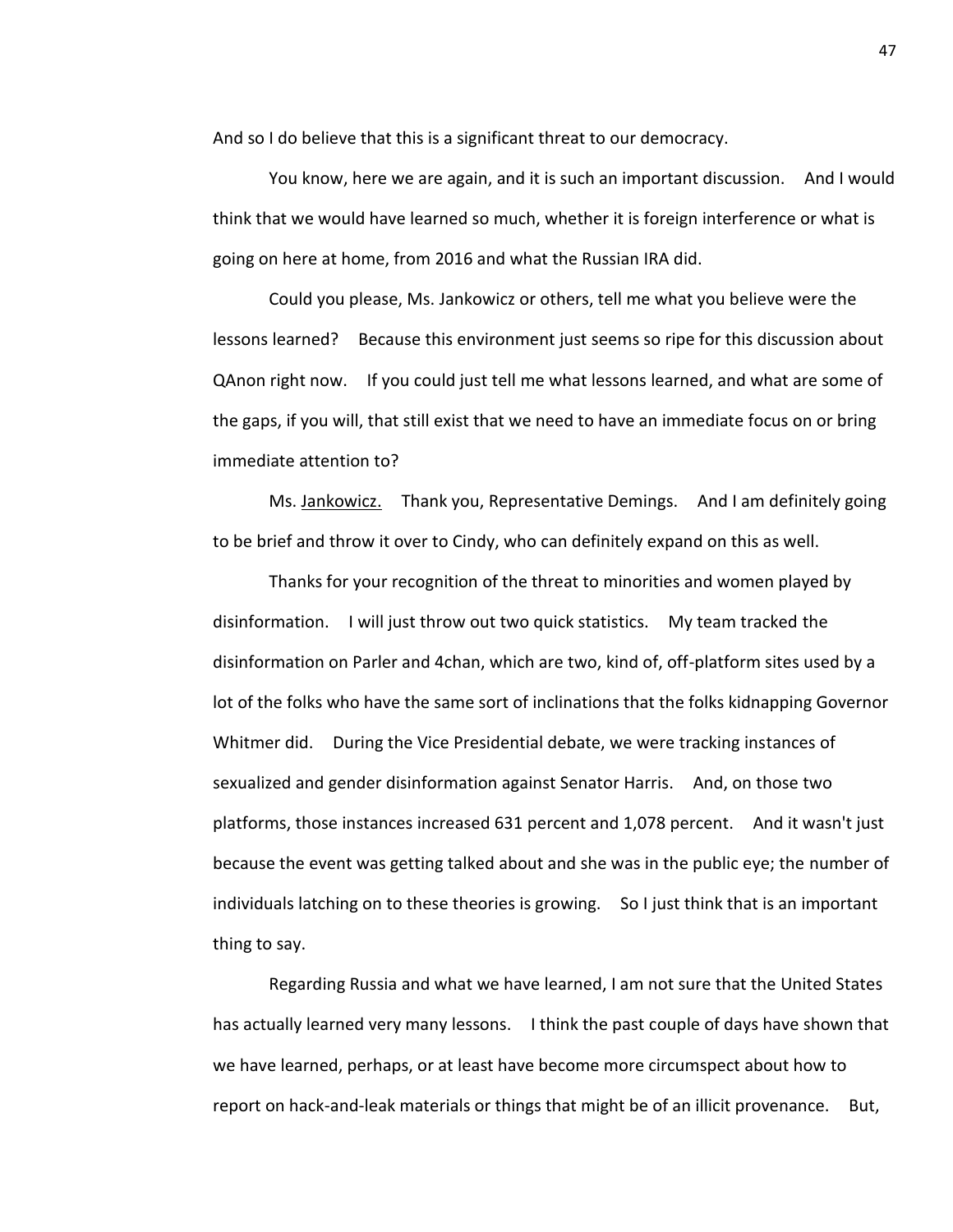other than that, you know, we have not learned from our allies in Central and Eastern Europe. We need a recognition of the threat of foreign interference, foreign disinformation, and of domestic disinformation.

And, right now, as this hearing demonstrates by the lack of folks from across the aisle who are present, this issue has become politicized. But it really knows no political party. And that is the biggest recognition that we need. I think you are all setting a great example of that bipartisanship today, and I hope to see more of that in the future.

And I am going to toss it over to Cindy.

Ms. Otis. Thanks, Nina and Congresswoman.

I think we have learned some interesting things since 2016. I think "disinformation" as a word has become sort of a kitchen-table topic. It certainly wasn't an issue being discussed prior to 2016 in most households.

I think that social media companies have done some things -- and these are some social media companies -- have done some things to address this issue, with increasing the investigative capabilities, increasing their content moderation capabilities. But they are still lagging behind in really figuring out what real-world harm is and what kind of content creates real-world harm.

They often conflate, you know, harmful content with just the idea of it being personal political opinion, and particularly when it is being seeded and spread by domestic individuals. But what we have seen throughout investigations across the board on a number of different topics is that, you know, a diet of false, misleading, sensational content that encourages violence does lead to real-world violence. It also might lead to things like people not voting or changing their, sort of, political beliefs and that sort of thing.

Just quickly, one of the things that I would like to see, moving forward, is a greater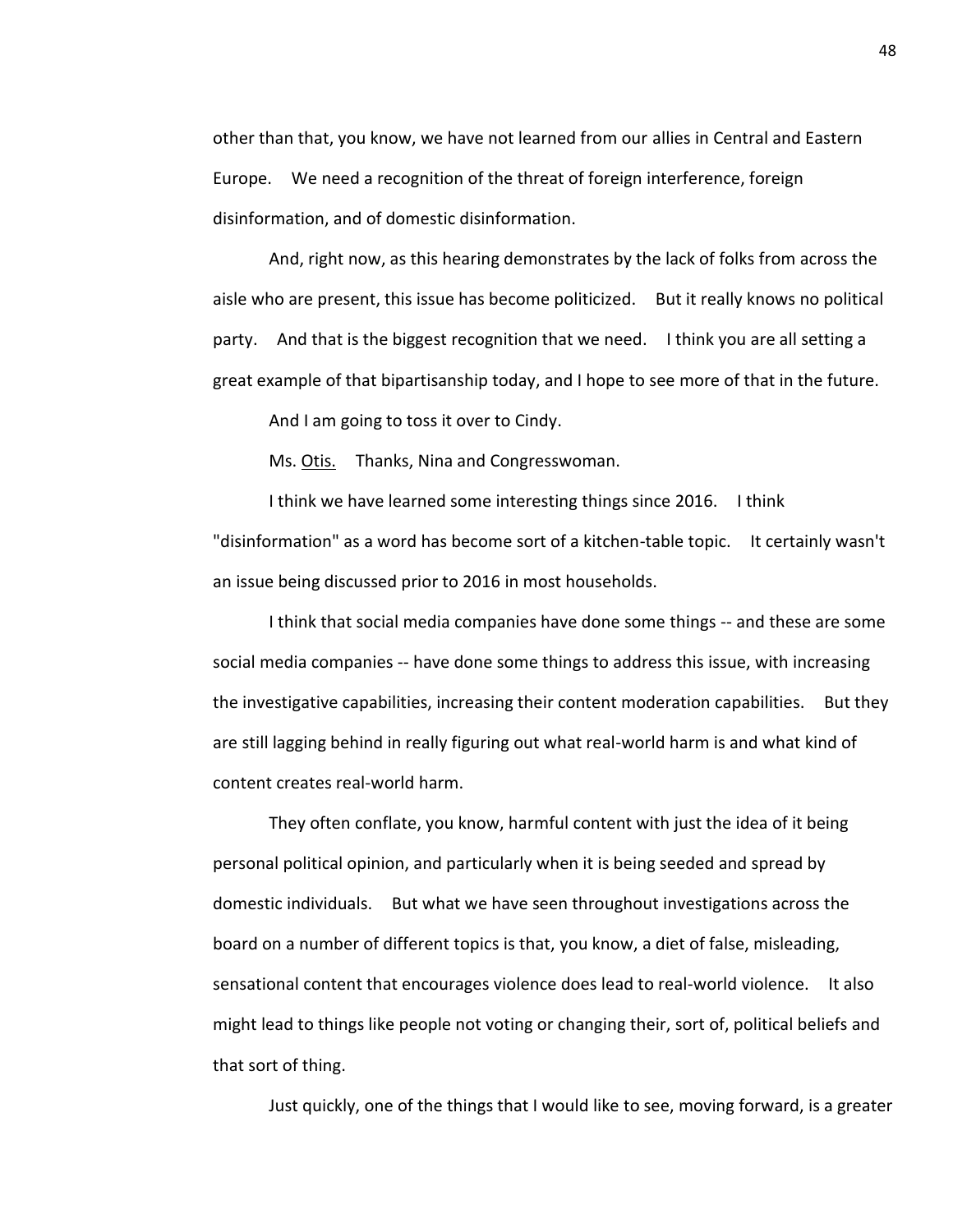investment in nonprofit organizations that depend on things like grants and funding to do the work that they are doing so many times on behalf of social media companies or to help inform social media companies. They are seriously underfunded.

They are also doing significant work in community education, working -- in particular, some of my colleagues at First Draft News and the News Literacy Project, in particular, doing just tremendous work in educating young people in particular, who face the same threat but in different ways. And so I would love to see greater investment in those organizations doing that critical work.

Mrs. Demings. Thank you both very much.

Mr. Chairman, I yield back.

The Chairman. Thank you.

Representative Jackie Speier?

Ms. Speier. Thank you, Mr. Chairman.

Thank you, each of you, as remarkable advocates for a whole, I think, genre of area that we need to spend a whole lot more time.

I must say that I think there is a cyber war going on that we have basically abdicated any responsibility for. And it is because most of us -- and I will just speak about myself -- are pretty ignorant about how the system works.

For instance, many of you now have referenced this interest of having some oversight entity. If Reddit was able to identify QAnon as a problem back in 2018 and take them off of their platform and yet we are 2 years later and we still have other platforms just now waking up to it, I think that suggests that we do need to have some uniformity in how we address many of these issues.

As part of the Democratic Women's Caucus and as one of the chairs, we spent some time with Facebook in the last few months. And there was an Institute for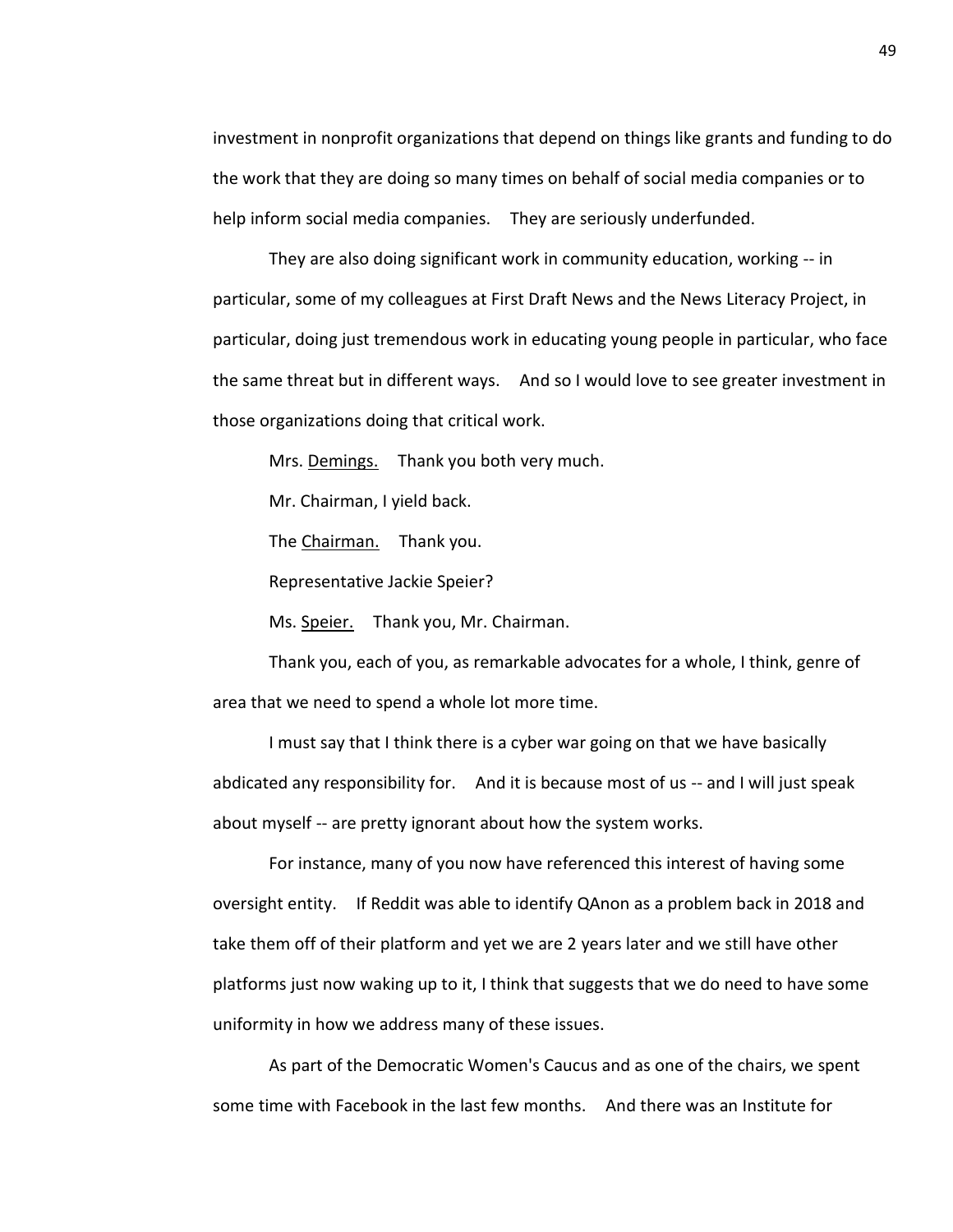Strategic Dialogue, another nonprofit organization, and they looked at June and July ads and comments on female candidates, Republicans and Democrats, as compared to male candidates, and found that there was derogatory comments being made at a much higher pace for women than men.

So your comments about misogyny, I think, are really important. And I would like for you to give us some more insights, particularly as we look at the first Vice Presidential candidate who is a woman in a very long time, the first minority, and how one comment by one former State assemblyman in California went so viral that it has become part of a disgusting commentary about Senator Harris.

And the memes that have been generated are so grotesque and violate many these platforms' own mission statements, and yet they are so slow to take them off.

So I guess I would like some commentary on what you would like to see in terms of dispelling the misogyny and also enforcing the rules that they have set out for themselves.

Ms. Jankowicz. Thank you, Representative Speier. And you are absolutely right; the ISD report is an excellent one.

The report that we are working on now is drawing off of a 2-month time period, looking at candidates here in the United States but also female candidates including in New Zealand and the U.K. and Canada and a variety of journalists and activists who have been targeted with this sort of thing.

My own research has shown that the Kremlin uses these narratives against women in democratizing countries to keep them out of public life. And so it is not only an issue of our democracy, it is a national security issue.

What I personally would like to see is much more user-friendly reporting mechanisms so that folks who are seeing these comments, you know, in a Twitter thread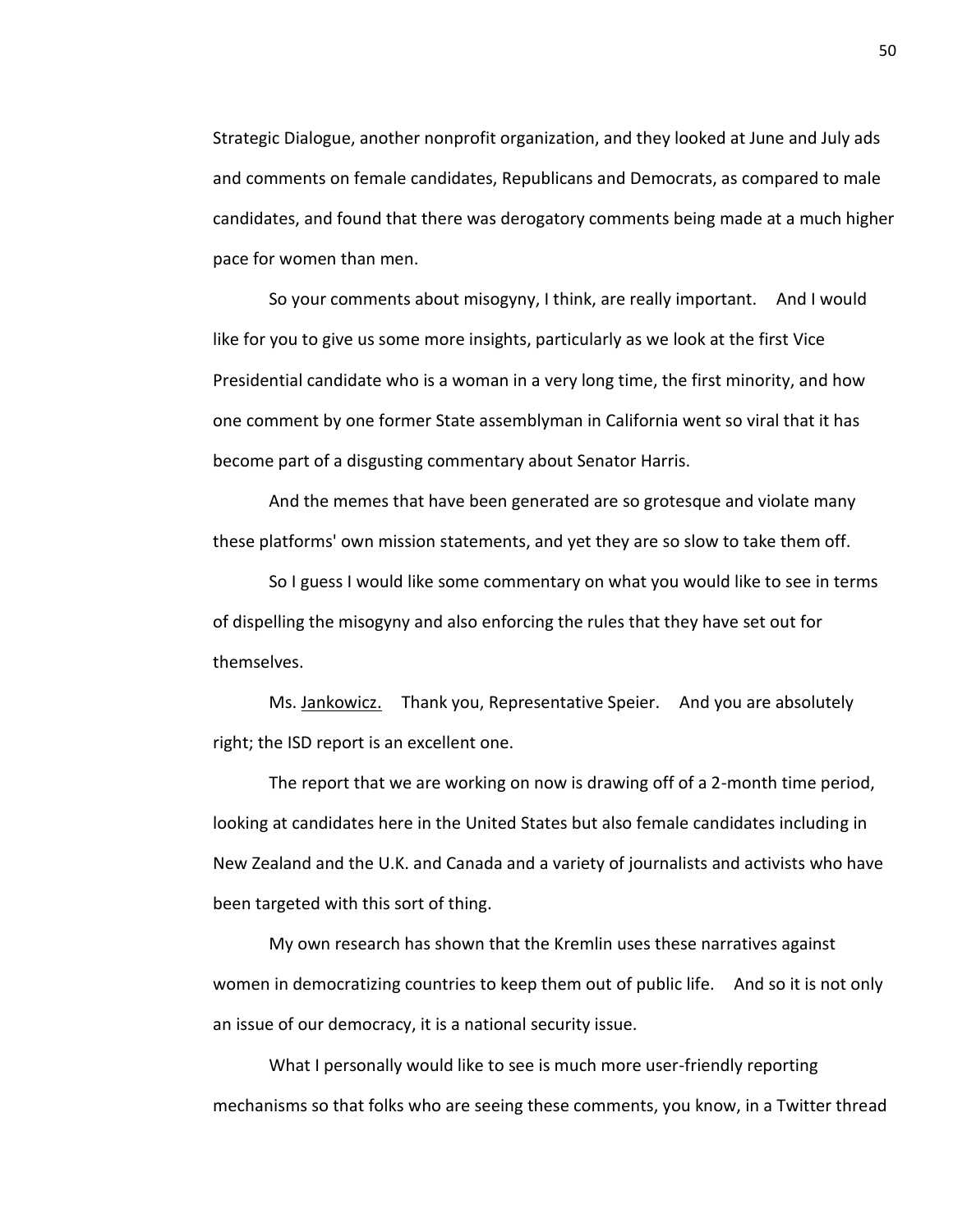or the victim themselves can really report these things a lot more easily and quickly.

As I mentioned, I have recently been going through some of this harassment myself, and you have to send an individual report for every single post that comes up. You can't track them, you have no idea where they go, when, in reality, these are part of targeted harassment campaigns that originate with certain users.

And they use code words, the same as Melanie and Joan have been talking about with QAnon. You know, these aren't things that necessarily are going to get picked up by AI. They aren't, you know, your normal dirty language that you would expect to see. And that is what is going on with Senator Harris as well.

So we will have a raft of recommendations coming out with this report. But I think, in addition to looking at how to change reporting requirements, we also need platforms to recognize the undue burden that this places on victims, women, and especially women of color, as well as understand that this does translate to real-world harm. It translates to psychological --

Ms. Speier. Excuse me. I just want to get one more question in, and I have 29 seconds --

Ms. Jankowicz. Sure.

Ms. Speier. -- so I apologize for interrupting.

One of the things we learned was that The Daily "Liar," for instance, has a number of different sites, and they make a point of posting this identical information at the same time, and it algorithmically has the effect of pushing it up. And so you have a situation where, if you look at Facebook's top 10 posts, or top 10 pages, 9 of them are right-wing or conservative.

Can you speak to that and how that is using the system? When I raised that with Facebook, they said, "Well, you know, you folks can do that too." But it seems like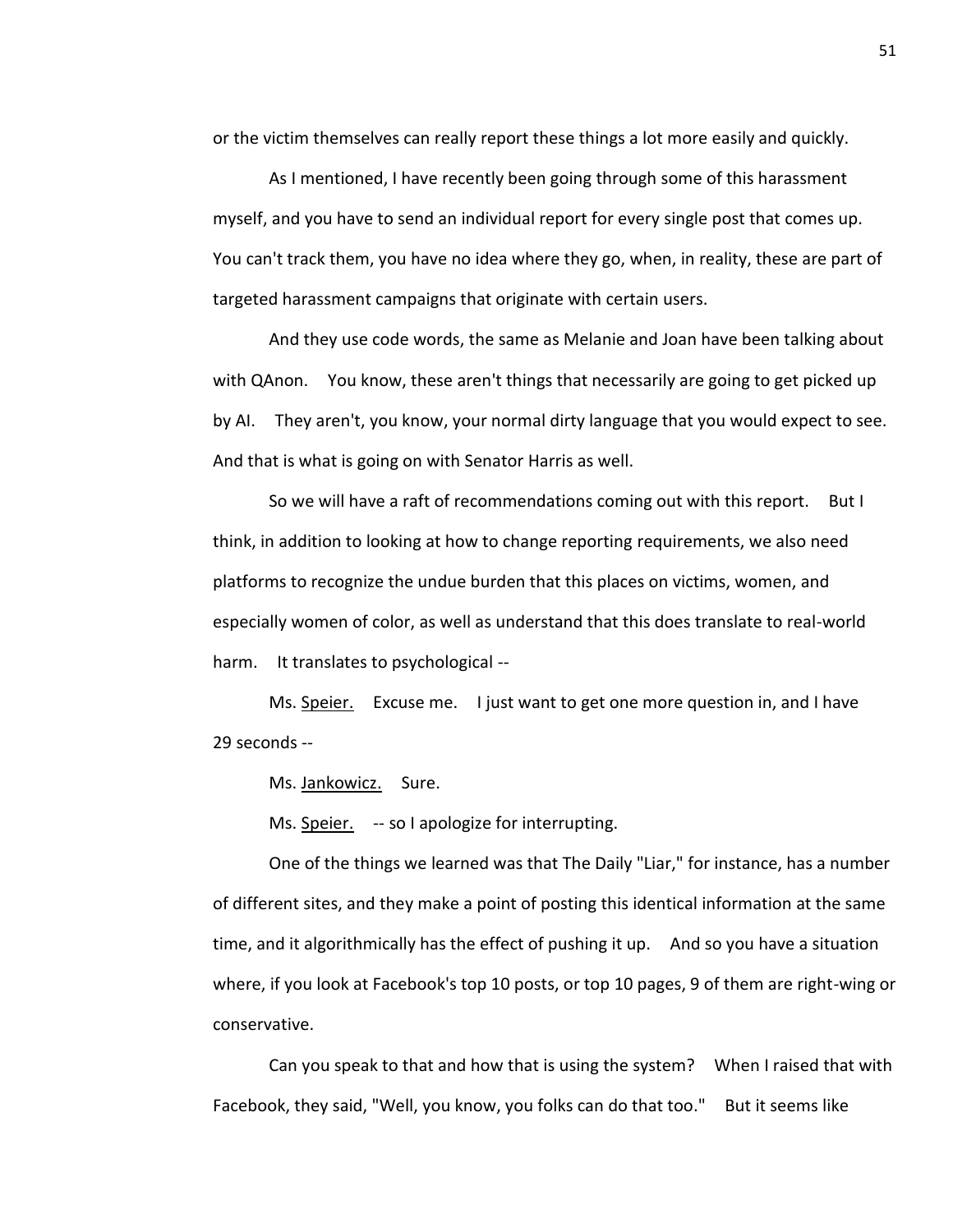manipulating the system has become very commonplace for some and is counterproductive for what is in the best interests of the American public.

Ms. Donovan. Yeah, I can take that, because I think what you are talking about are coordinated influence operations --

Ms. Speier. Correct.

Ms. Donovan. -- masquerading as news networks, right? And we do need platform companies to be much more responsive to how their algorithms are manipulated by that coordinated posting style that we are starting to see, that if you have a little bit of resources and you can pay some interns and people, that they will actually really, you know, respond to coordinated posting networks.

And one thing that is important for us to understand is that is a feature of the platform, but it is not a feature that people with very little resources can actually use, right? These are people who are being paid to post. And we have seen that happen time and time again with also troll farms that do what Nina was just talking about, network harassment campaigns, where people are being incentivized to do this kind of behavior.

The other thing I just want to add quickly, if I may, about the networked harassment problem, which is, especially when it is down-ballot candidates, sometimes those harassment campaigns target the people responding to them. So, if you are a constituent and you want to ask a politician, you know, about their campaign or their platform, you might then become the subject of that kind of harassment. And all you have to do is look at "Maxine Waters" mentions to see how that works.

But once you start to look at candidates that have much less attention online and you look at all the comments about them, it is disgusting, but it also gets in the way of people who have an earnest interest in learning about the candidate.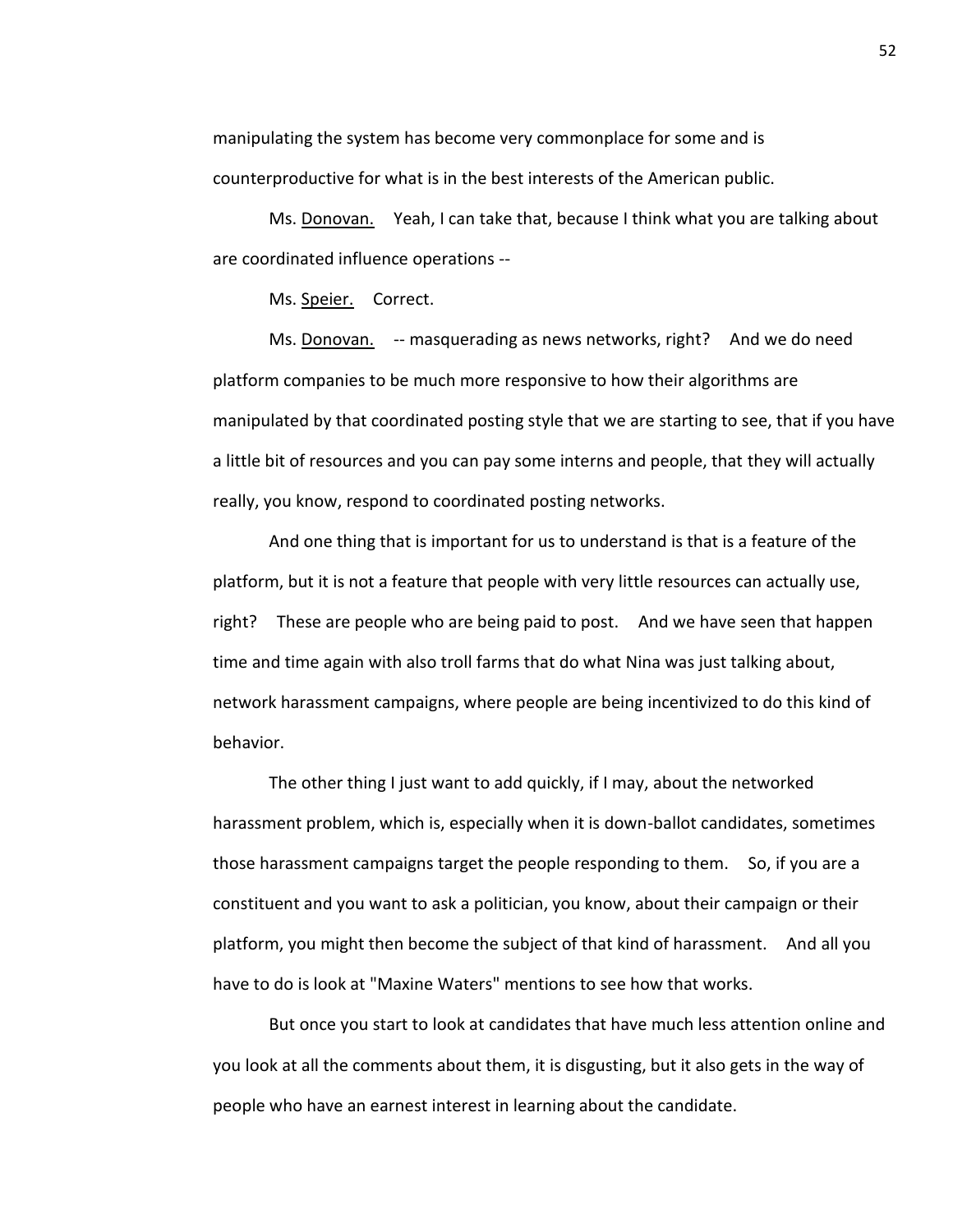Thank you.

Ms. Speier. Thank you.

My time has expired. Thank you, Mr. Chairman.

The Chairman. Thank you.

We have concluded the member questions, but I just had two followups, if I could. Let me address the first to Ms. Otis.

And, first of all, Ms. Otis, thank you for your years of service within the Intelligence Community. We are very grateful to you.

As an analyst, what data would be most useful to you all to be able to analyze the growth of these groups, the danger, the cross-fertilization? What data are the social media companies not sharing that they should share to help you do your work?

Ms. Otis. Thank you for the question, Congressman.

So the social media companies are very different in terms of the access that they allow to data. A lot of the research that you end up seeing on various disinformation campaigns focuses on Twitter because Twitter shares a lot of its data, whereas some of the other platforms do not, Facebook being one of them.

I think that, you know, as researchers, as analysts, one of the most important things for us is getting the data on what content and what accounts, what pages, all of that, have been removed.

On Facebook, for example, you get an announcement every week or couple of weeks about the content that has been removed. We get a couple of screenshots maybe. We get maybe an account, maybe a page name, that sort of thing. But it is after the content has been removed, and so we are not able to, unless we were particularly tracking that threat or were part of that analysis to begin with, we are not able to go back and identify the tactics and procedures that were used by threat actors to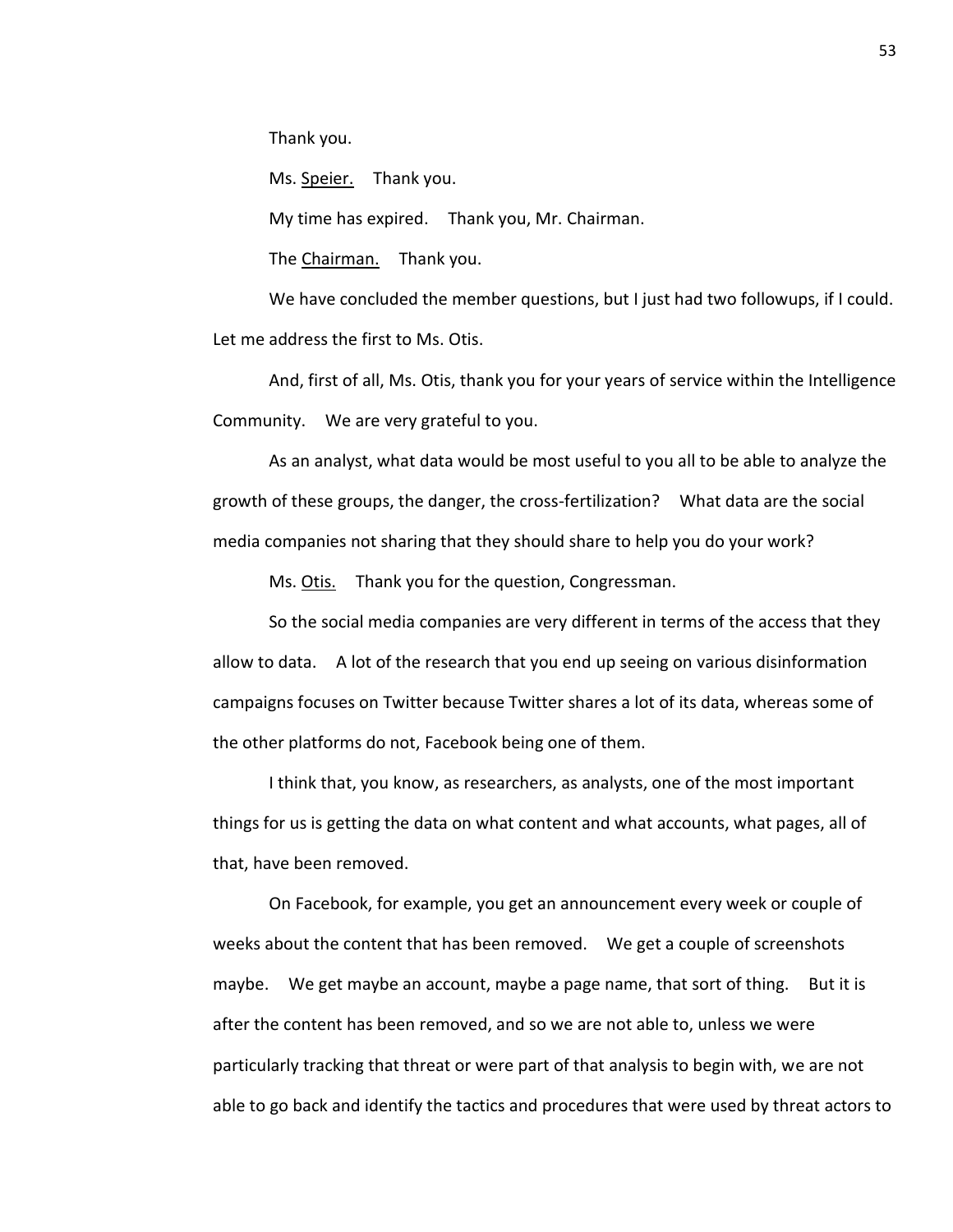do this campaign in first place.

And so that sort of data would be extraordinarily helpful as we look at things like: How are threat actors shifting their operations? What new tactics are they employing? How is this manifesting on the platform?

The Chairman. Okay. Thank you very much.

One last question for anyone. This is a dilemma I think all of us face that are confronting these issues. You know, Jackie mentioned, for example, an attack on Kamala Harris by a State assembly member. I am glad that she didn't repeat whatever the attack was, but we are often in the position of having to respond to these crazy conspiracy theories. I am the subject of some of them on QAnon myself, so I have all too much familiarity with this.

The more you try to respond, the more, I understand, you are actually amping up the conspiracy theory by putting it into discussion. So what would you recommend about the best way to confront this misinformation without somehow contributing to its amplification?

Ms. Otis. I can just quickly weigh in.

So that is the exact same question that probably most of us on this panel ask ourselves every day as well. We are looking to inform the public, keep them updated on the various threats against them, but at the same time, exactly as you said, sir, there is a huge risk of amplifying something that might not have been, you know, trending or going viral or making any inroads to begin with.

And so, essentially, the way that we weigh it is: Is this something that has, you know, reached enough people that we need to respond at this point, or, if we do respond, will that actually allow the group to expand their message, potentially get new followers, and increase, essentially, the reach of a particular narrative?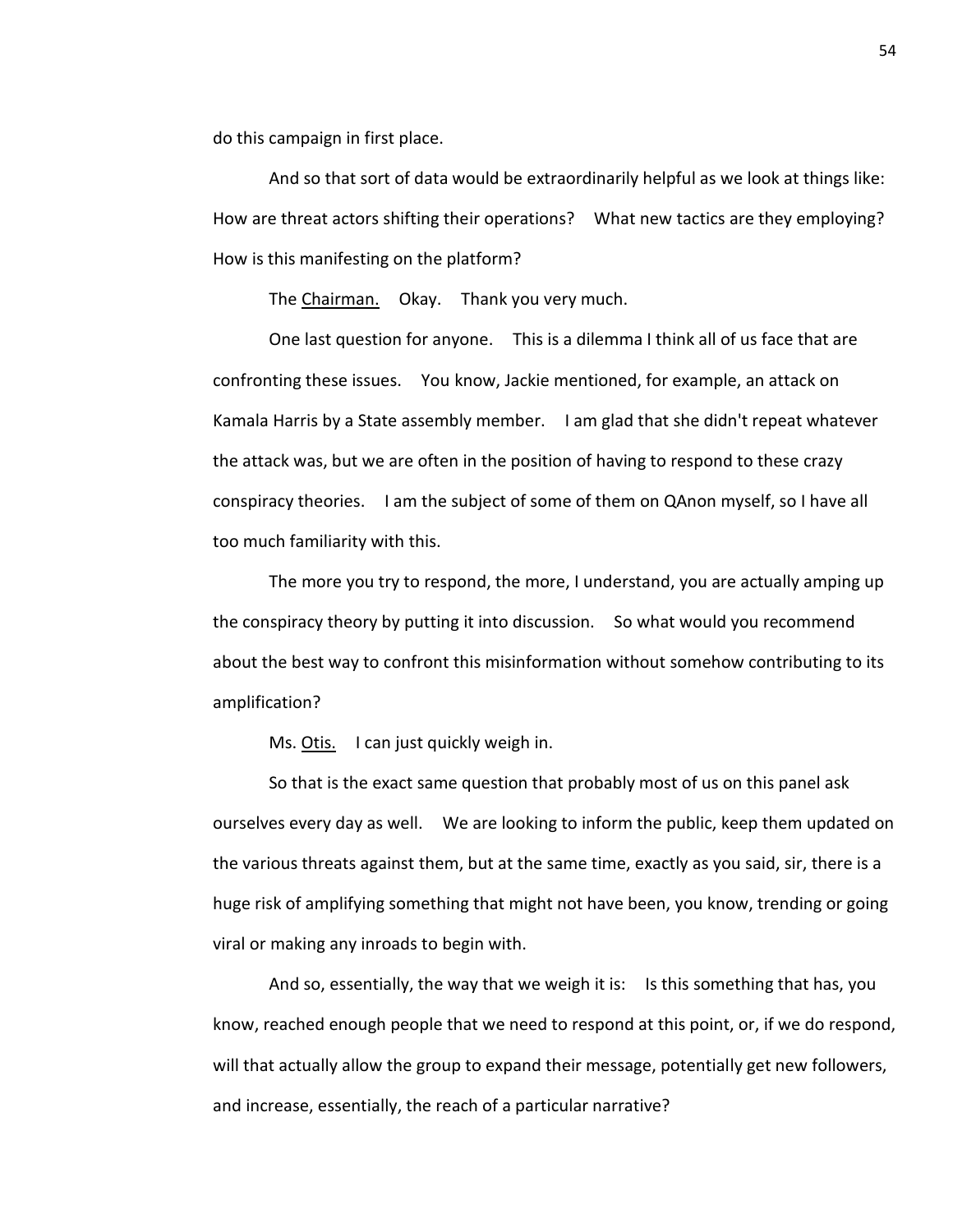Ms. Donovan. I just wanted to add particularly about -- there are different responses for different professional sectors. Journalists often have to weigh, you know, are the audiences that typically read their journalism engaging with this, and then does it constitute a story?

But I think it is actually important that politicians realize that sometimes things will be low-level on the internet but you have been targeted by a disinformation campaign, where they are just hammering your mentions with these stories and allegations, and then the fact that you do respond triggers a news cascade, that that makes it a newsworthy story.

And so I think that politicians have to recalibrate what they engage with online so that we don't put journalists in this position of having to write about it because politicians have responded to particular disinformation campaigns.

That is the one part that is really tricky, I think, for a lot of people, is that they don't often know that they are targeted by these things. And so it helps to look around and see, is this information that is actually circulating more broadly across the web and across platforms, or is this really about, you know, me as a politician or me as a journalist or me as a public health professional?

And so I think it is really important that newsworthy individuals -- politicians, celebrities even -- learn that they are playing a role in the cycle of amplification.

The Chairman. Well, thank you all so much for your testimony today. It couldn't be more timely; it couldn't be more important, in many respects. It looks like we have taken one step forward and two steps back, you know, when we look at where we are now compared to 4 years ago.

It is encouraging to see the press not so readily amplify, for example, stolen materials, hacked materials, as took place 4 years ago, without putting that in context,